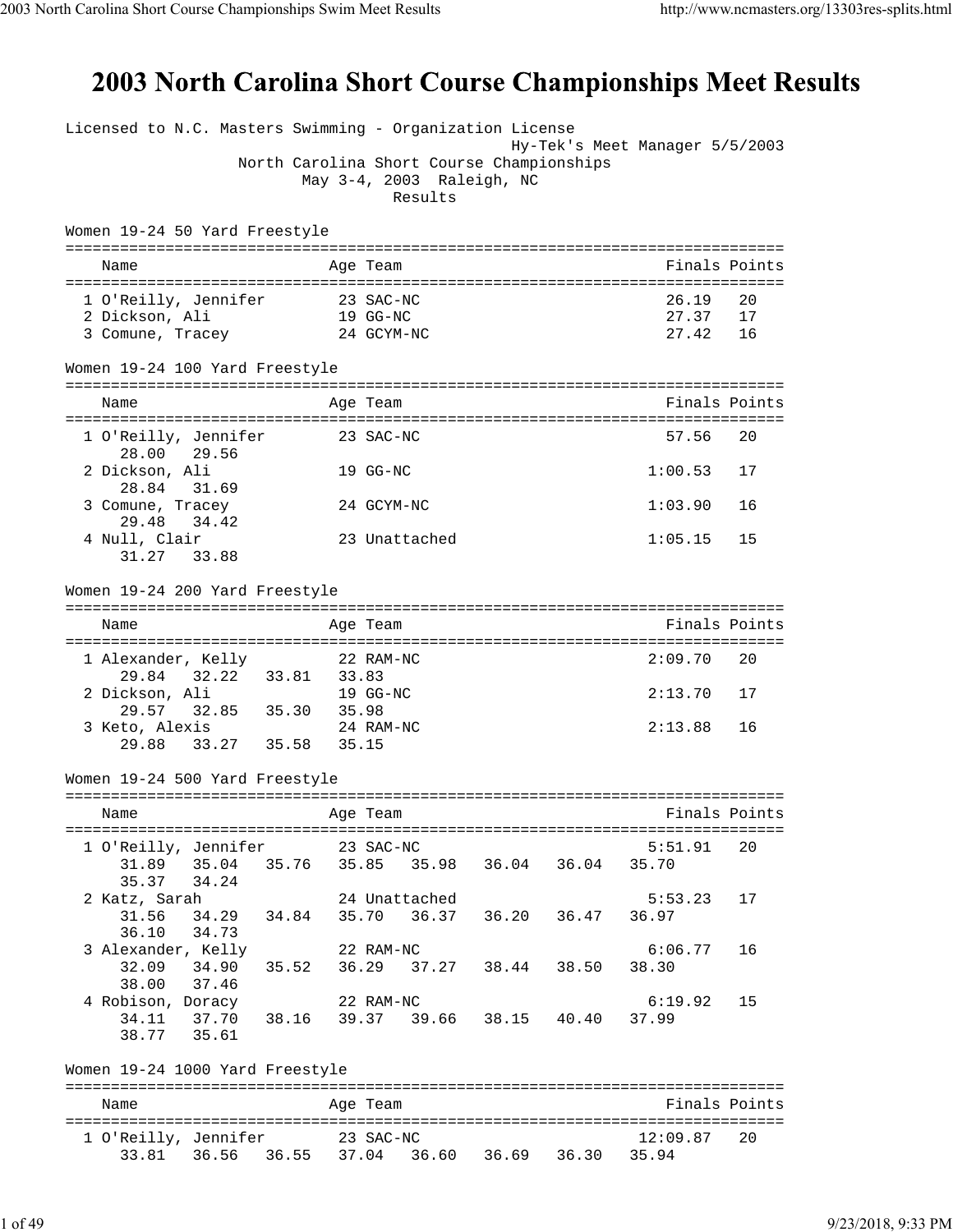| 35.78<br>36.43                                                                                                                 | 36.00               | 36.74<br>36.68                                                             | 36.88 36.84       |             | 37.90          |               |
|--------------------------------------------------------------------------------------------------------------------------------|---------------------|----------------------------------------------------------------------------|-------------------|-------------|----------------|---------------|
| 37.84<br>37.42                                                                                                                 | 36.51               | 35.36                                                                      |                   |             |                |               |
| 2 Keto, Alexis                                                                                                                 |                     | 24 RAM-NC                                                                  |                   |             | 12:55.01       | 17            |
| 31.73<br>40.05<br>39.82 39.78                                                                                                  | 34.94 37.09 38.28   | 39.84 40.16 39.40                                                          | 38.66 39.42 40.06 | 39.84       | 39.79<br>40.18 |               |
| 39.76<br>38.90 39.55                                                                                                           |                     | 37.76                                                                      |                   |             |                |               |
| 3 Comune, Tracey                                                                                                               |                     | 24 GCYM-NC                                                                 |                   |             | 13:45.65       | 16            |
| 32.90                                                                                                                          |                     | 39.13 39.54 40.67 40.42 41.50 41.06                                        |                   |             | 41.12          |               |
| 41.72                                                                                                                          |                     | 41.30 41.20 42.08 41.37 41.03 42.17                                        |                   |             | 41.07          |               |
| 40.99                                                                                                                          | 41.96  42.01  52.41 |                                                                            |                   |             |                |               |
| 4 Feimster, Melissa 24 TMS-NC                                                                                                  |                     |                                                                            |                   |             | 15:19.00       | 15            |
| Women 19-24 1650 Yard Freestyle                                                                                                |                     |                                                                            |                   |             |                |               |
| Name                                                                                                                           |                     | Age Team                                                                   |                   |             |                | Finals Points |
|                                                                                                                                |                     |                                                                            |                   |             |                |               |
| 1 Katz, Sarah                                                                                                                  |                     | 24 Unattached                                                              |                   |             | 20:27.52       | 20            |
| 31.72   34.08   35.52   35.92   36.39   36.34   36.90   37.27<br>37.18   37.32   37.42   37.49   37.23   37.64   37.68   37.61 |                     |                                                                            |                   |             |                |               |
|                                                                                                                                |                     | 37.95 37.66 37.67 37.90 37.79 37.90 38.16                                  |                   |             |                |               |
| 37.80<br>38.27                                                                                                                 |                     | 38.46 37.96 38.20 38.07 37.80 37.87                                        |                   |             | 37.88          |               |
| 36.47                                                                                                                          |                     |                                                                            |                   |             |                |               |
| 2 Alexander, Kelly                                                                                                             |                     | 22 RAM-NC                                                                  |                   |             | 20:55.35       | 17            |
| 33.11                                                                                                                          |                     |                                                                            |                   |             | 37.92          |               |
| 38.31                                                                                                                          |                     | 36.31 35.99 36.80 36.96 37.63 37.99<br>37.92 37.31 37.15 38.00 37.99 38.70 |                   |             | 38.80          |               |
| 38.22                                                                                                                          |                     | 39.21 39.23 38.81 38.68                                                    | 37.01 37.97 38.41 |             |                |               |
| 38.99                                                                                                                          |                     | 39.48 39.57 39.34 38.24                                                    |                   | 38.61 39.65 | 38.89          |               |
| 38.15                                                                                                                          |                     |                                                                            |                   |             |                |               |
| Women 19-24 100 Yard Backstroke                                                                                                |                     |                                                                            |                   |             |                |               |
|                                                                                                                                |                     |                                                                            |                   |             |                |               |
| Name                                                                                                                           |                     | Age Team                                                                   |                   |             |                | Finals Points |
| 1 O'Reilly, Jennifer                                                                                                           | 23 SAC-NC           |                                                                            |                   |             | 1:05.25        | 20            |
| 2 Katz, Sarah                                                                                                                  |                     | 24 Unattached                                                              |                   |             | 1:07.51        | 17            |
| 3 Robison, Doracy                                                                                                              |                     | 22 RAM-NC                                                                  |                   |             | 1:11.40        | 16            |
| 4 Dickson, Ali                                                                                                                 |                     | 19 GG-NC                                                                   |                   |             | 1:16.83        | 15            |
| 36.52<br>40.31                                                                                                                 |                     |                                                                            |                   |             |                |               |
| Women 19-24 200 Yard Backstroke                                                                                                |                     |                                                                            |                   |             |                |               |
| Name                                                                                                                           |                     | Age Team                                                                   |                   |             |                | Finals Points |
|                                                                                                                                |                     |                                                                            |                   |             |                |               |
| 1 Gazda, Annamaria                                                                                                             |                     | 22 RAM-NC                                                                  |                   |             | 2:05.01        | 20            |
| 29.98<br>31.94                                                                                                                 | 31.42<br>31.67      |                                                                            |                   |             |                |               |
| 2 O'Reilly, Jennifer                                                                                                           |                     | 23 SAC-NC                                                                  |                   |             | 2:21.02        | 17            |
| 35.67 35.95<br>34.38                                                                                                           | 35.02               |                                                                            |                   |             |                |               |
| 3 Robison, Doracy                                                                                                              |                     | 22 RAM-NC                                                                  |                   |             | 2:30.27        | 16            |
| $37.84$ $37.98$<br>35.62                                                                                                       | 38.83               |                                                                            |                   |             |                |               |
| Women 19-24 50 Yard Breaststroke                                                                                               |                     |                                                                            |                   |             |                |               |
|                                                                                                                                |                     |                                                                            |                   |             |                |               |
| Name                                                                                                                           |                     | Age Team                                                                   |                   |             |                | Finals Points |
| 1 Comune, Tracey                                                                                                               |                     | 24 GCYM-NC                                                                 |                   |             | 35.21          | 20            |
| 2 Foote, Elizabeth                                                                                                             |                     | 20 RAM-NC                                                                  |                   |             | 37.35          | 17            |
| 3 Keto, Alexis                                                                                                                 |                     | 24 RAM-NC                                                                  |                   |             | 38.99          | 16            |
| Women 19-24 100 Yard Breaststroke                                                                                              |                     |                                                                            |                   |             |                |               |
|                                                                                                                                |                     |                                                                            |                   |             |                |               |
| Name                                                                                                                           |                     | Age Team                                                                   |                   |             |                | Finals Points |
| 1 Comune, Tracey<br>35.83<br>41.66                                                                                             |                     | 24 GCYM-NC                                                                 |                   |             | 1:17.49        | 20            |
| 2 Dickson, Ali                                                                                                                 |                     | 19 GG-NC                                                                   |                   |             | 1:20.30        | 17            |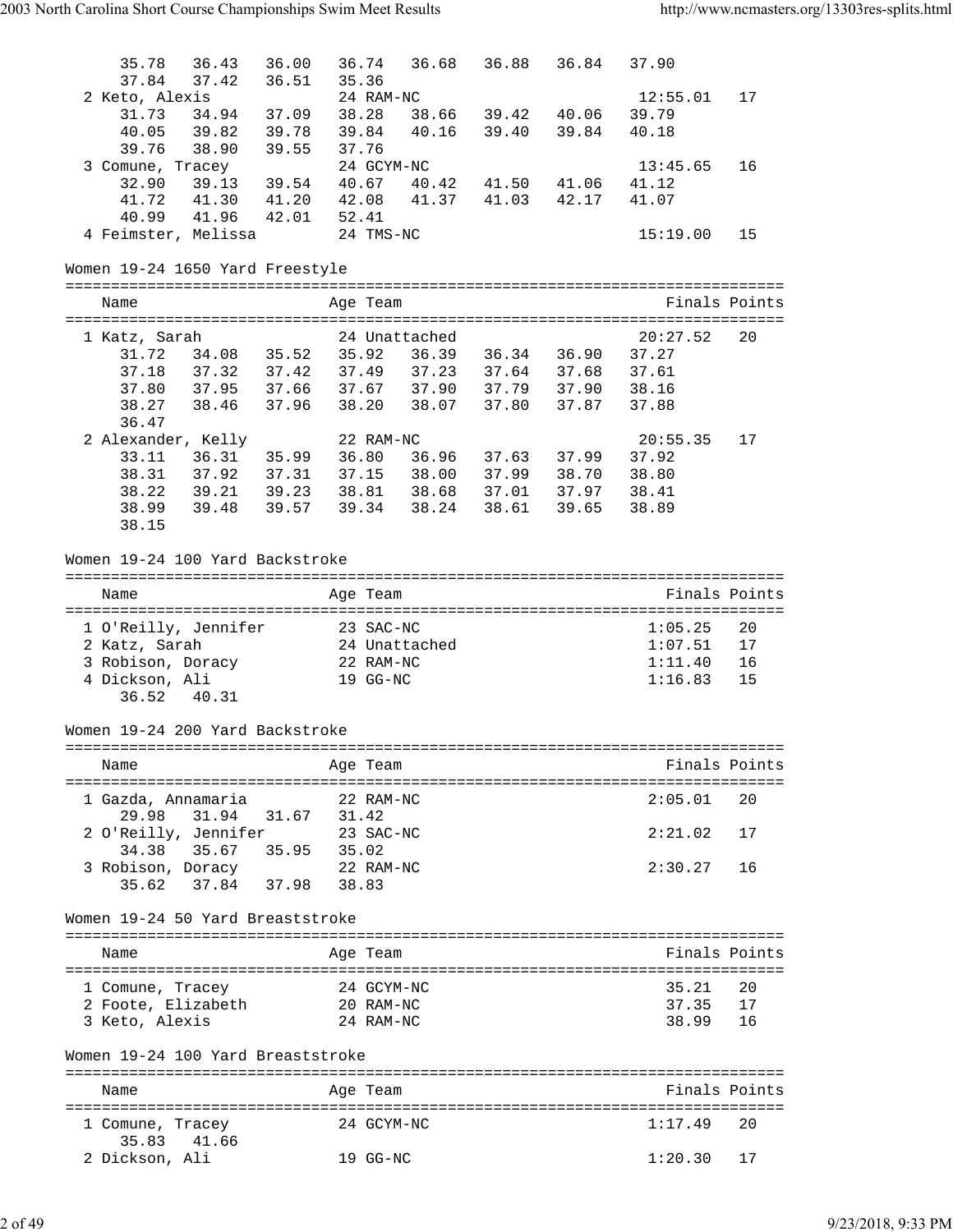37.38 42.92

| Women 19-24 200 Yard Breaststroke                                   |           |               |         |               |
|---------------------------------------------------------------------|-----------|---------------|---------|---------------|
| Name                                                                |           | Age Team      |         | Finals Points |
| 1 Dickson, Ali<br>40.34  45.15  46.11  45.53                        | 19 GG-NC  |               | 2:57.13 | 20            |
| Women 19-24 50 Yard Butterfly                                       |           |               |         |               |
| Name                                                                |           | Age Team      |         | Finals Points |
| 1 Gazda, Annamaria                                                  |           | 22 RAM-NC     | 27.12   | 20            |
| 2 Keto, Alexis                                                      |           | 24 RAM-NC     | 30.61   | 17            |
| 3 Robison, Doracy 22 RAM-NC                                         |           |               | 30.90   | 16            |
| Women 19-24 100 Yard Butterfly                                      |           |               |         |               |
| Name                                                                |           | Age Team      |         | Finals Points |
| 1 Alexander, Kelly                                                  |           | 22 RAM-NC     | 1:07.98 | 20            |
| 31.32<br>36.66<br>2 Robison, Doracy                                 |           | 22 RAM-NC     | 1:08.12 | 17            |
| 36.71<br>31.41<br>3 Katz, Sarah                                     |           | 24 Unattached | 1:08.46 | 16            |
| 32.18<br>36.28<br>4 Dickson, Ali                                    |           | 19 GG-NC      | 1:09.62 | 15            |
| 32.37 37.25                                                         |           |               |         |               |
| Women 19-24 200 Yard Butterfly                                      |           |               |         |               |
| Name                                                                |           | Age Team      |         | Finals Points |
| 1 Null, Clair<br>33.59 39.02 41.83 44.70                            |           | 23 Unattached | 2:39.14 | 20            |
| Women 19-24 100 Yard IM                                             |           |               |         |               |
| Name                                                                |           | Age Team      |         | Finals Points |
| 1 Gazda, Annamaria<br>28.72 32.98                                   |           | 22 RAM-NC     | 1:01.70 | 20            |
| 2 O'Reilly, Jennifer<br>30.57 36.74                                 |           | 23 SAC-NC     | 1:07.31 | 17            |
| 3 Comune, Tracey<br>33.66 37.69                                     |           | 24 GCYM-NC    | 1:11.35 | 16            |
| 4 Foote, Elizabeth<br>33.95 37.98                                   |           | 20 RAM-NC     | 1:11.93 | 15            |
| 5 Robison, Doracy<br>33.24 38.98                                    |           | 22 RAM-NC     | 1:12.22 | 14            |
| Women 19-24 200 Yard IM                                             |           |               |         |               |
| Name                                                                |           | Age Team      |         | Finals Points |
| 1 O'Reilly, Jennifer                                                | 23 SAC-NC |               | 2:24.24 | 20            |
| 32.64 35.42 44.04 32.14<br>2 Katz, Sarah<br>32.89 36.59 46.05 33.54 |           | 24 Unattached | 2:29.07 | 17            |
|                                                                     |           |               |         |               |
| Women 19-24 400 Yard IM                                             |           |               |         |               |
| Name                                                                |           | Age Team      |         | Finals Points |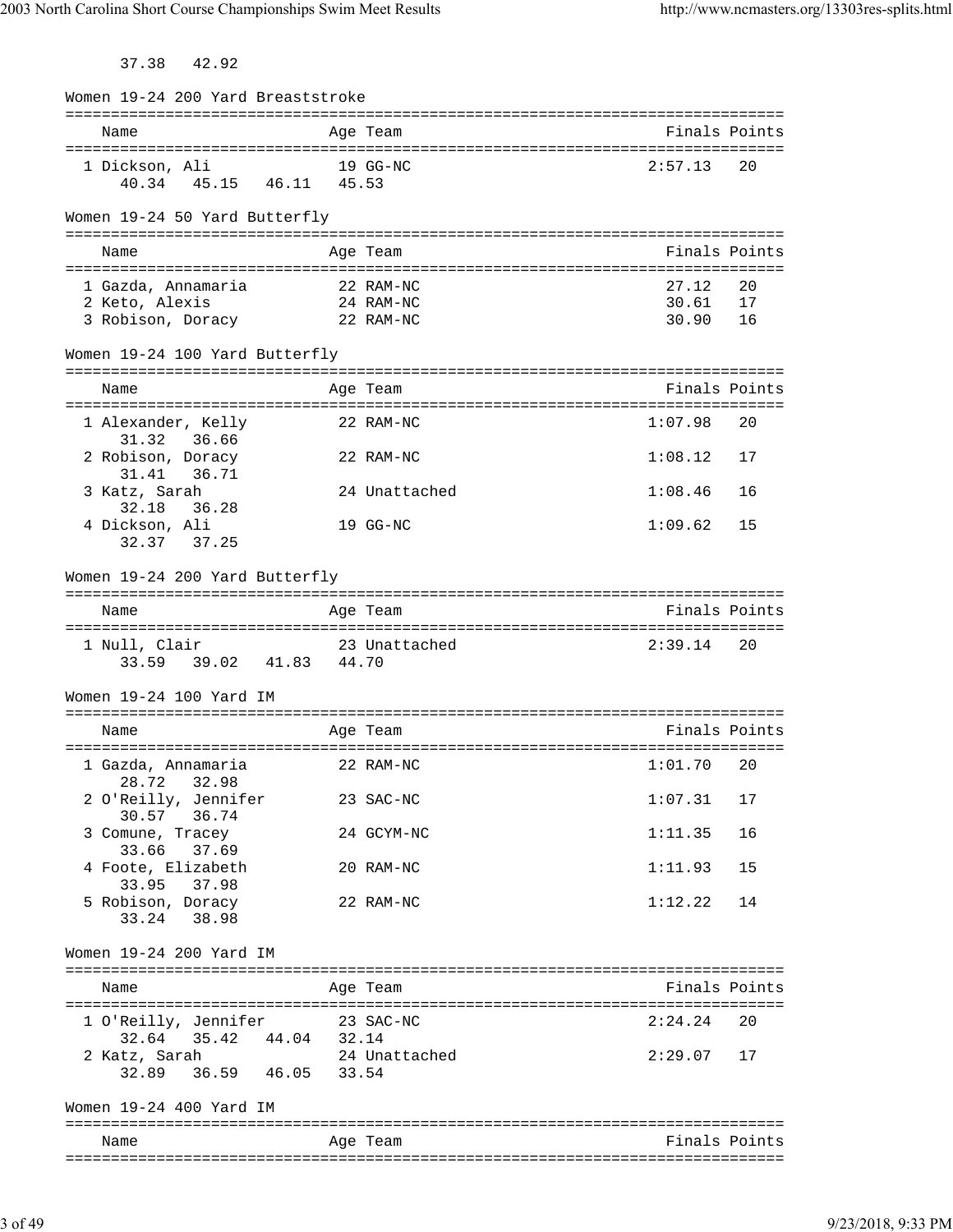| 1 O'Reilly, Jennifer                           |                                                    |           | 23 SAC-NC  |                         | 5:13.93          | 20            |
|------------------------------------------------|----------------------------------------------------|-----------|------------|-------------------------|------------------|---------------|
| 2 Robison, Doracy 22 RAM-NC                    | 34.30 39.25 40.31 40.08 44.55 45.66 35.78          |           |            |                         | 34.00<br>5:29.39 |               |
| 33.64                                          | $38.73$ $42.34$ $41.75$                            |           |            | 48.34 48.52 39.35       | 36.72            | 17            |
| Women 25-29 50 Yard Freestyle                  |                                                    |           |            |                         |                  |               |
| Name                                           |                                                    |           | Age Team   |                         |                  | Finals Points |
| 1 Stringer, Jennifer                           |                                                    |           | 27 RAM-NC  |                         | 24.80            | 20            |
| 2 Wilhelm, Sarah                               |                                                    | 25 RAM-NC |            |                         | 29.56            | 17            |
| 3 Reilly, Sarah                                |                                                    |           | 27 DAMA-NC |                         | 30.35            | 16            |
| 4 Shobra, Elizabeth 26 RAM-NC                  |                                                    |           |            |                         | 32.09            | 15            |
| Women 25-29 100 Yard Freestyle                 |                                                    |           |            |                         |                  |               |
| Name                                           |                                                    |           | Age Team   |                         |                  | Finals Points |
| 1 Sullivan, Liz                                |                                                    |           | 29 NCAM-NC |                         | 1:01.33          | 20            |
| 29.48 31.85<br>2 Reilly, Sarah                 |                                                    |           | 27 DAMA-NC |                         | 1:07.48          | 17            |
| 31.97 35.51                                    |                                                    |           |            |                         |                  |               |
| 3 Shobra, Elizabeth<br>34.08 38.13             |                                                    | 26 RAM-NC |            |                         | 1:12.21          | 16            |
| Women 25-29 200 Yard Freestyle                 |                                                    |           |            |                         |                  |               |
| Name                                           |                                                    |           | Age Team   |                         |                  | Finals Points |
|                                                |                                                    |           |            |                         | 2:03.94          | 20            |
| 1 Stringer, Jennifer 27 RAM-NC                 | 28.11 31.69 32.51 31.63                            |           |            |                         |                  |               |
| 2 Hill, Carla 26 RA<br>32.14 34.67 35.54 34.97 |                                                    |           | 26 RAM-NC  |                         | 2:17.32          | 17            |
| 3 Glossop, Amanda                              |                                                    |           | 27 CSM-NC  |                         | 2:21.15          | 16            |
|                                                | 32.39 35.27 36.91 36.58                            |           |            |                         |                  |               |
| 4 Shobra, Elizabeth 26 RAM-NC                  |                                                    |           |            |                         | 2:35.79          | 15            |
| 34.36                                          | 39.13 42.94 39.36                                  |           |            |                         |                  |               |
| Women 25-29 500 Yard Freestyle                 |                                                    |           |            |                         |                  |               |
| Name                                           |                                                    | Aqe Team  |            |                         | Finals Points    |               |
|                                                |                                                    |           |            |                         |                  |               |
| 1 Hill, Carla                                  |                                                    |           | 26 RAM-NC  |                         | 6:10.96          | 20            |
| 33.60<br>37.53                                 | 36.55 37.64 37.89 38.09 37.97 37.87 37.85<br>35.97 |           |            |                         |                  |               |
|                                                |                                                    |           |            |                         |                  |               |
| Women 25-29 1000 Yard Freestyle                |                                                    |           |            |                         |                  |               |
| Name                                           |                                                    |           | Age Team   |                         |                  | Finals Points |
| 1 Hall, Christy                                |                                                    |           | 25 RAM-NC  |                         | 12:39.42         | 20            |
| Women 25-29 1650 Yard Freestyle                |                                                    |           |            |                         |                  |               |
| Name                                           |                                                    |           | Age Team   |                         |                  | Finals Points |
|                                                |                                                    |           |            |                         |                  |               |
| 1 Hill, Carla<br>35.43                         | 38.63 39.03 39.77 40.23 40.10 40.27 40.61          |           | 26 RAM-NC  |                         | 21:44.43         | 20            |
|                                                | 40.35 40.16 40.23 40.25 40.26 39.95 39.89 39.82    |           |            |                         |                  |               |
| 39.96                                          | 39.91 39.94 39.88 39.77 39.83 39.55 39.68          |           |            |                         |                  |               |
| 39.71                                          | 39.60 39.66 39.41 39.06                            |           |            | 39.08 38.86             | 38.73            |               |
| 36.82                                          |                                                    |           |            |                         |                  |               |
| 2 Chappell-Wilk, Rynda 28 RAM-NC               |                                                    |           |            |                         | 28:14.71         | 17            |
|                                                | 47.06 3:22.49 1:43.84 52.36<br>53.73 51.67 52.35   |           |            | 53.93 50.11 51.99 53.33 |                  |               |
|                                                |                                                    |           |            |                         |                  |               |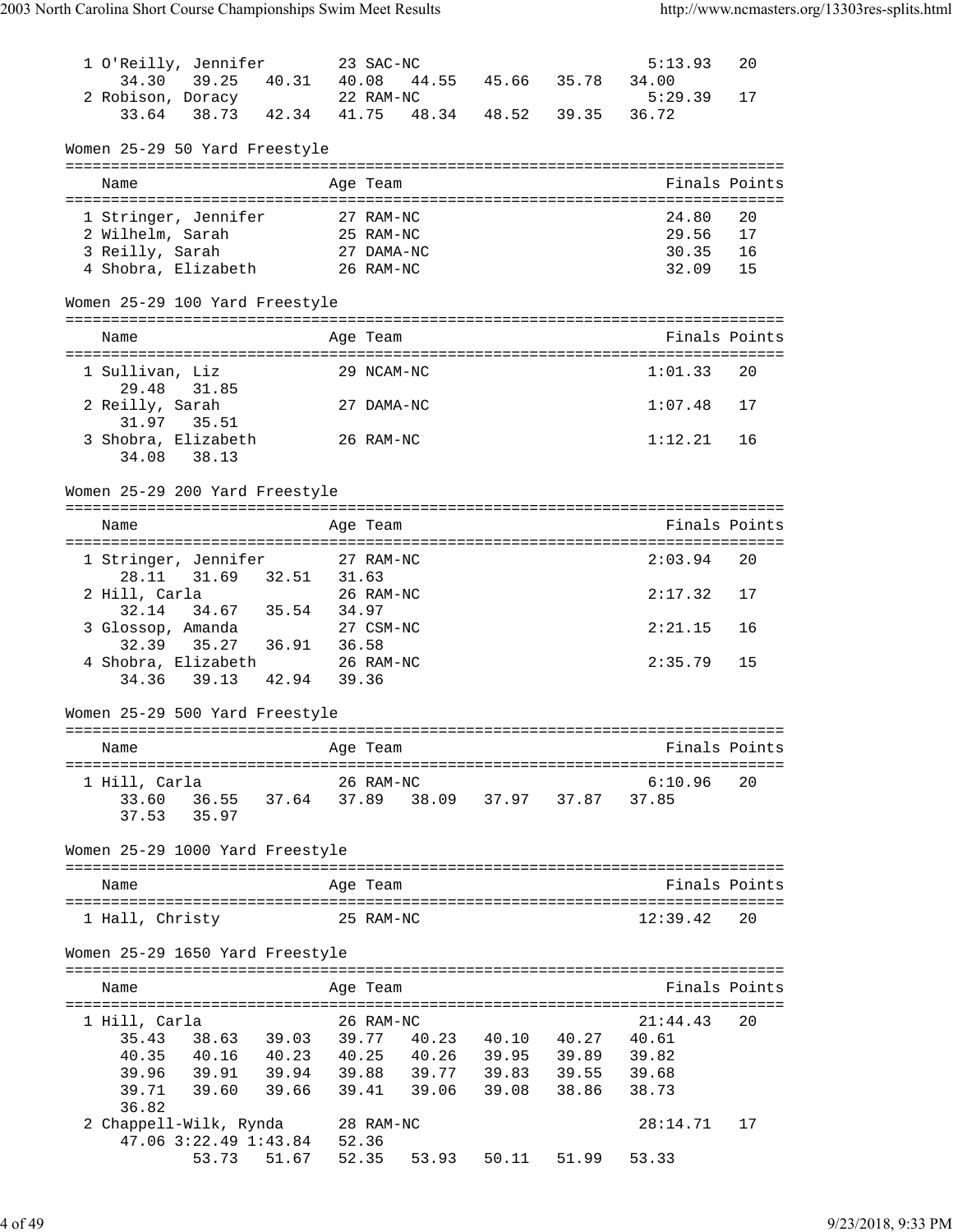| 50.96                                | 51.86       | 51.88 | 52.76 |                         | 52.33 | 53.82 | 50.67 | 51.52          |               |
|--------------------------------------|-------------|-------|-------|-------------------------|-------|-------|-------|----------------|---------------|
| 52.74                                | 51.06 50.99 |       |       | 51.41                   | 50.32 | 51.11 | 49.23 | 50.06          |               |
| 46.61                                |             |       |       |                         |       |       |       |                |               |
| Women 25-29 50 Yard Backstroke       |             |       |       |                         |       |       |       |                |               |
| Name                                 |             |       |       | Age Team                |       |       |       |                | Finals Points |
|                                      |             |       |       |                         |       |       |       |                |               |
| 1 Reilly, Sarah                      |             |       |       | 27 DAMA-NC              |       |       |       | 36.70          | 20            |
| Women 25-29 100 Yard Backstroke      |             |       |       |                         |       |       |       |                |               |
| Name                                 |             |       |       | Age Team                |       |       |       |                | Finals Points |
|                                      |             |       |       |                         |       |       |       |                |               |
| 1 Sullivan, Liz                      |             |       |       | 29 NCAM-NC              |       |       |       | 1:06.59        | 20            |
| 2 Glossop, Amanda<br>37.52           | 37.71       |       |       | 27 CSM-NC               |       |       |       | 1:15.23        | 17            |
| 3 Hill, Carla                        |             |       |       | 26 RAM-NC               |       |       |       | 1:21.60        | 16            |
| 40.88 40.72                          |             |       |       |                         |       |       |       |                |               |
| Women 25-29 50 Yard Breaststroke     |             |       |       |                         |       |       |       |                |               |
| Name                                 |             |       |       | Age Team                |       |       |       |                | Finals Points |
|                                      |             |       |       |                         |       |       |       |                |               |
| 1 Johnson, Anne                      |             |       |       | 29 RAM-NC               |       |       |       | 35.30          | 20            |
| 2 Maultsby, Tammy<br>3 Reilly, Sarah |             |       |       | 27 RAM-NC<br>27 DAMA-NC |       |       |       | 41.24<br>42.24 | 17<br>16      |
|                                      |             |       |       |                         |       |       |       |                |               |
| Women 25-29 100 Yard Breaststroke    |             |       |       |                         |       |       |       |                |               |
| Name                                 |             |       |       | Age Team                |       |       |       |                | Finals Points |
|                                      |             |       |       |                         |       |       |       |                |               |
| 1 Johnson, Anne                      |             |       |       | 29 RAM-NC               |       |       |       | 1:16.51        | 20            |
| 36.55<br>2 Cooper, Daisy             | 39.96       |       |       | 26 RAM-NC               |       |       |       | 1:23.79        | 17            |
| 40.38                                | 43.41       |       |       |                         |       |       |       |                |               |
| 3 Wilhelm, Sarah                     |             |       |       | 25 RAM-NC               |       |       |       | 1:25.08        | 16            |
| 39.08                                | 46.00       |       |       |                         |       |       |       |                |               |
| Women 25-29 200 Yard Breaststroke    |             |       |       |                         |       |       |       |                |               |
| Name                                 |             |       |       | Age Team                |       |       |       |                | Finals Points |
| =====================                |             |       |       |                         |       |       |       |                |               |
| 1 Johnson, Anne                      |             |       |       | 29 RAM-NC               |       |       |       | 2:47.27        | 20            |
| 38.67                                | 42.69       | 42.19 | 43.72 |                         |       |       |       |                |               |
| Women 25-29 50 Yard Butterfly        |             |       |       |                         |       |       |       |                |               |
| Name                                 |             |       |       | Age Team                |       |       |       |                | Finals Points |
| 1 Clarke, Taylor                     |             |       |       | 25 CSM-NC               |       |       |       | 29.09          | 20            |
| 2 Glossop, Amanda                    |             |       |       | 27 CSM-NC               |       |       |       | 29.88          | 17            |
| 3 Cooper, Daisy                      |             |       |       | 26 RAM-NC               |       |       |       | 32.46          | 16            |
| Women 25-29 100 Yard Butterfly       |             |       |       |                         |       |       |       |                |               |
| Name                                 |             |       |       | Age Team                |       |       |       |                | Finals Points |
| ==========================           |             |       |       |                         |       |       |       |                |               |
| 1 Glossop, Amanda                    |             |       |       | 27 CSM-NC               |       |       |       | 1:11.23        | 20            |
| 33.53 37.70<br>2 Rashid, Julie       |             |       |       | 27 RAM-NC               |       |       |       | 1:31.31        | 17            |
| 42.21                                | 49.10       |       |       |                         |       |       |       |                |               |
|                                      |             |       |       |                         |       |       |       |                |               |
| Women 25-29 100 Yard IM              |             |       |       |                         |       |       |       |                |               |

===============================================================================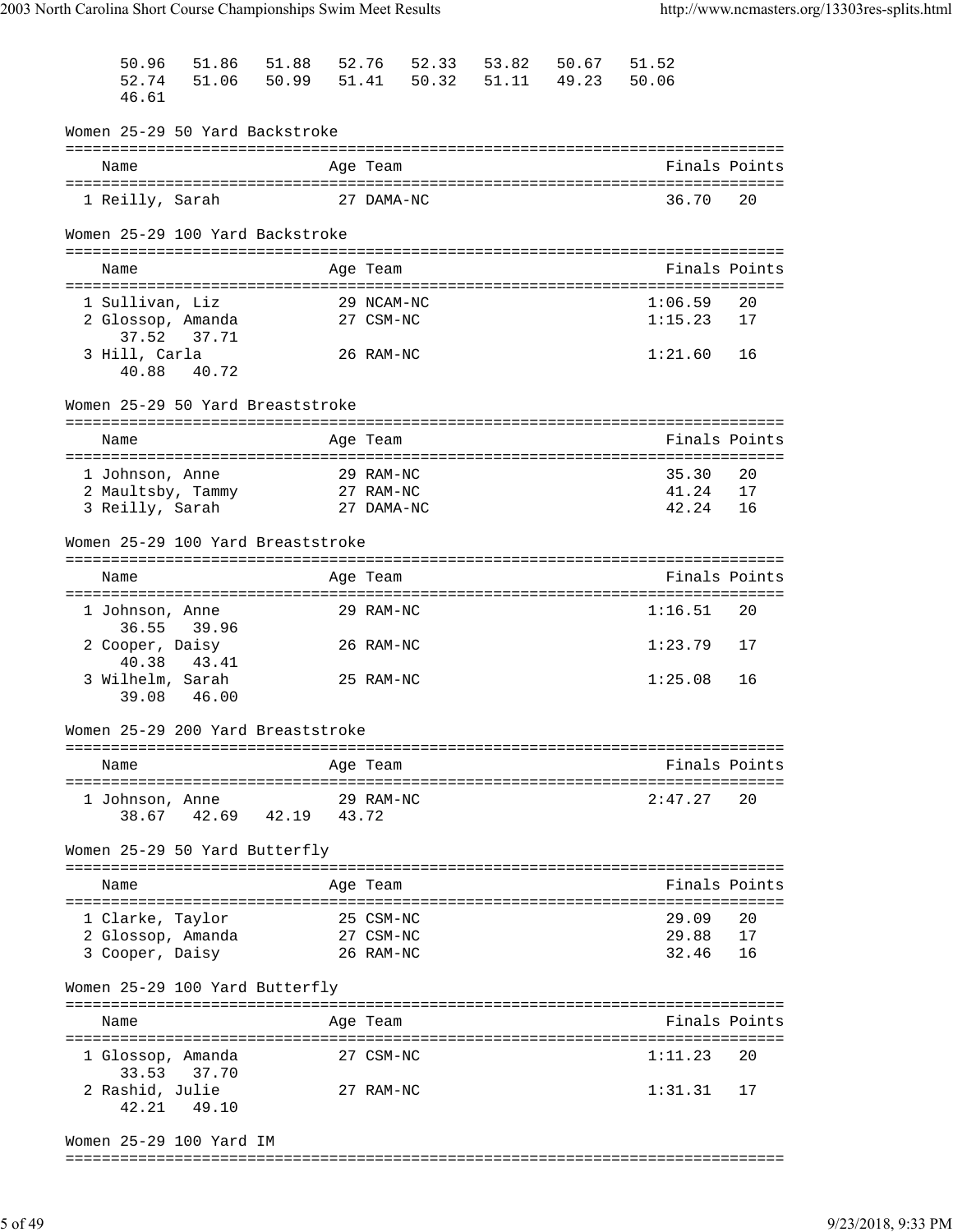| Name                                                  | Age Team                                        | Finals Points            |     |
|-------------------------------------------------------|-------------------------------------------------|--------------------------|-----|
|                                                       |                                                 |                          |     |
| 1 Stringer, Jennifer<br>29.77 34.57                   | 27 RAM-NC                                       | 1:04.34                  | 20  |
| 2 Sullivan, Liz<br>30.35 36.66                        | 29 NCAM-NC                                      | 1:07.01                  | 17  |
| 3 Clarke, Taylor<br>32.43 35.46                       | 25 CSM-NC                                       | 1:07.89                  | 16  |
| 4 Johnson, Anne<br>33.67 35.96                        | 29 RAM-NC                                       | 1:09.63                  | 15  |
| 5 Glossop, Amanda                                     | 27 CSM-NC                                       | 1:14.02                  | 14  |
| 33.77 40.25<br>6 Wilhelm, Sarah                       | 25 RAM-NC                                       | 1:14.88                  | 13  |
| 34.57 40.31<br>7 Cooper, Daisy                        | 26 RAM-NC                                       | 1:16.17                  | 12  |
| 36.07 40.10<br>8 Maultsby, Tammy                      | 27 RAM-NC                                       | 1:25.53                  | 11  |
| 39.16 46.37<br>9 Rashid, Julie                        | 27 RAM-NC                                       | 1:27.16                  | 9   |
| 41.37 45.79                                           |                                                 |                          |     |
| Women 25-29 200 Yard IM                               |                                                 |                          |     |
| Name                                                  | Age Team                                        | Finals Points            |     |
| 1 Johnson, Anne<br>32.19 39.31 42.37 37.98            | 29 RAM-NC                                       | 2:31.85                  | 20  |
| 2 Hill, Carla                                         | 26 RAM-NC                                       | $2:45.45$ 17             |     |
| 38.94 44.10 46.19 36.22<br>-- Rashid, Julie 27 RAM-NC |                                                 | DQ                       |     |
| 39.47 48.20 51.26 45.24                               |                                                 |                          |     |
| Women 25-29 400 Yard IM                               |                                                 |                          |     |
| Name                                                  | Age Team                                        | Finals Points            |     |
| 1 Johnson, Anne                                       | 29 RAM-NC                                       | 5:23.68                  | 20  |
|                                                       | 33.99 38.90 42.30 41.45 44.67 44.43 40.21 37.73 |                          |     |
| Women 30-34 50 Yard Freestyle                         |                                                 |                          |     |
| Name<br>===================================           | Age Team                                        | Finals Points            |     |
| 1 Kaminsky, Margaret                                  | 33 THAT-NC                                      | 32.14                    | 20  |
| -- Tone, Stacey                                       | 30 VMST-VA                                      | DQ                       |     |
| Women 30-34 100 Yard Freestyle                        |                                                 |                          |     |
| Name                                                  | Age Team                                        | Finals Points            |     |
|                                                       |                                                 |                          |     |
| 1 Williams, Heidi                                     | 34 NCAM-NC                                      | 58.68                    | -20 |
| 28.29<br>30.39<br>2 Tone, Stacey                      | 30 VMST-VA                                      | 1:02.65                  | 17  |
| 29.97<br>32.68<br>3 Kaminsky, Margaret                | 33 THAT-NC                                      | 1:11.80                  | 16  |
| 37.18<br>34.62                                        |                                                 |                          |     |
| Women 30-34 200 Yard Freestyle                        |                                                 |                          |     |
| Name<br>1 Williams, Heidi                             | Age Team                                        | Finals Points<br>2:05.14 | 20  |

Women 30-34 500 Yard Freestyle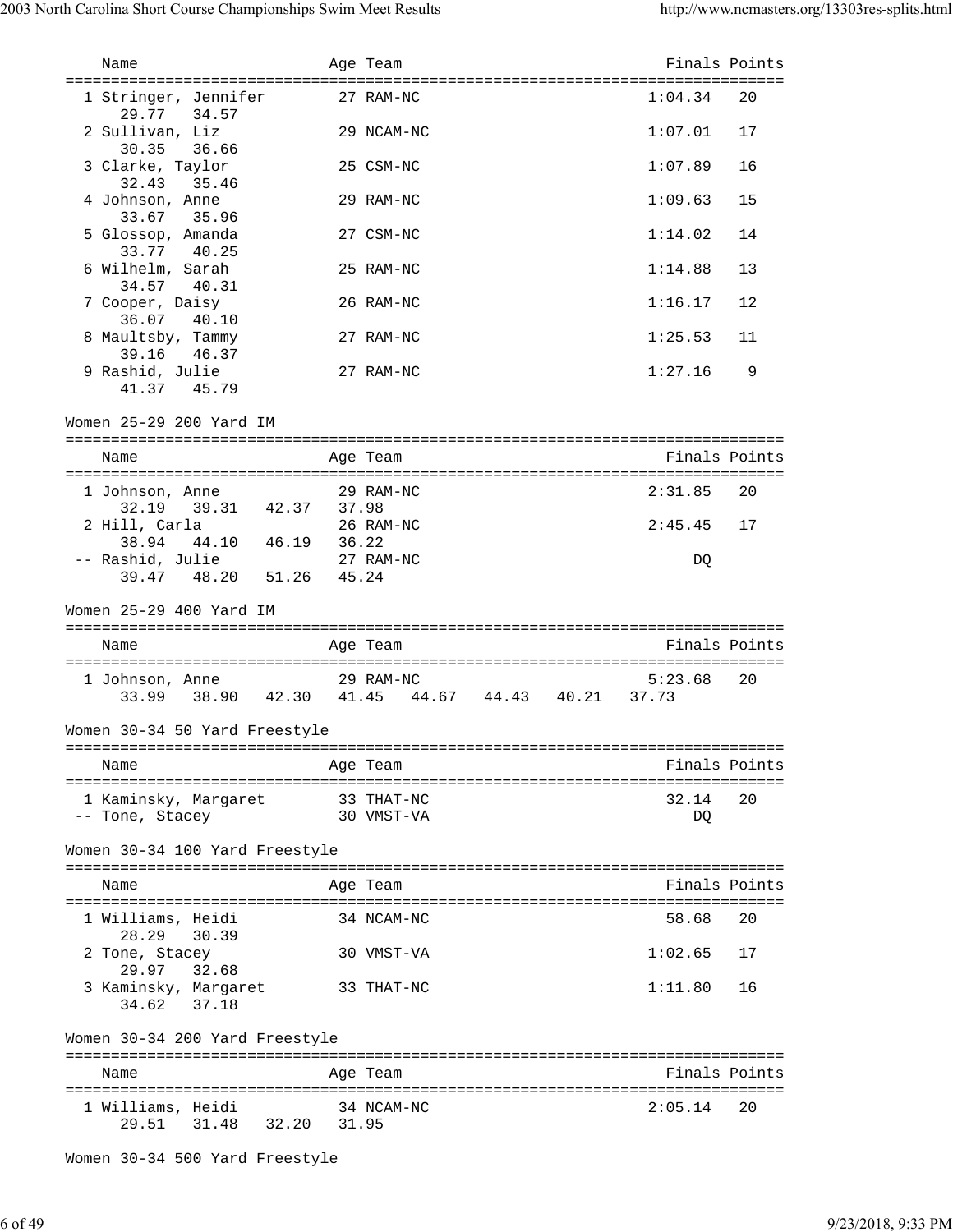| Name                                                   |       | Age Team   |                   |                         |       |               | Finals Points |
|--------------------------------------------------------|-------|------------|-------------------|-------------------------|-------|---------------|---------------|
|                                                        |       |            |                   |                         |       |               |               |
| 1 Williams, Heidi                                      |       | 34 NCAM-NC |                   |                         |       | 5:34.99       | 20            |
| 32.91 33.59 33.91<br>30.55                             |       |            |                   | 34.50 34.08             | 34.19 | 34.58         |               |
| 33.88<br>32.80                                         |       |            |                   |                         |       |               |               |
| 2 Hogan, Patricia                                      |       | 33 NCAM-NC |                   |                         |       | 6:09.61       | 17            |
|                                                        |       |            |                   |                         |       | 38.11         |               |
| 37.56<br>35.49                                         |       |            |                   |                         |       |               |               |
| 3 Riely, Jennifer                                      |       | 30 RAM-NC  |                   |                         |       | 6:43.77       | 16            |
| 38.65<br>40.76 41.62<br>36.33<br>40.94<br>41.64        |       |            |                   | 40.87  41.09  41.04     |       | 40.83         |               |
| 4 Paikoff, Sari                                        |       | 33 DAMA-NC |                   |                         |       | 7:01.04       | 15            |
| 41.69 43.03<br>37.39                                   | 42.76 |            |                   | 42.76  43.03  43.01     |       | 42.67         |               |
| 42.59<br>42.11                                         |       |            |                   |                         |       |               |               |
|                                                        |       |            |                   |                         |       |               |               |
| Women 30-34 1000 Yard Freestyle                        |       |            |                   |                         |       |               |               |
|                                                        |       |            |                   |                         |       |               |               |
| Name                                                   |       | Age Team   |                   |                         |       |               | Finals Points |
|                                                        |       |            |                   |                         |       |               |               |
| 1 Hogan, Patricia                                      |       | 33 NCAM-NC |                   |                         |       | 12:53.98      | 20            |
| 34.89  36.80  37.82  38.55  38.05  38.57  38.45  38.31 |       |            |                   |                         |       |               |               |
| 38.18<br>38.05 37.86 38.05                             |       |            |                   | 38.11 38.57 38.74 37.66 |       |               |               |
| 37.72<br>37.77 36.90                                   | 54.93 |            |                   |                         |       |               |               |
| 2 Duval, Michelle                                      |       | 33 XMEN-NC |                   |                         |       | 13:50.13      | 17            |
| 37.22<br>40.85 41.79 42.11 42.04 41.81 42.27           |       |            |                   |                         |       | 42.13         |               |
| 41.96  42.09  42.11<br>41.86 42.05                     |       |            |                   | 41.96 41.93             |       | 41.69         |               |
| 41.21 39.77<br>41.70<br>41.58                          |       |            |                   |                         |       |               |               |
| 3 Riely, Jennifer                                      |       | 30 RAM-NC  |                   |                         |       | 14:06.37      | 16            |
|                                                        |       |            |                   |                         |       |               |               |
| Women 30-34 1650 Yard Freestyle                        |       |            |                   |                         |       |               |               |
|                                                        |       |            |                   |                         |       |               |               |
| Name                                                   |       | Age Team   |                   |                         |       |               | Finals Points |
|                                                        |       |            |                   |                         |       |               |               |
| 1 Williams, Heidi                                      |       | 34 NCAM-NC |                   |                         |       | 18:48.92      | 20            |
| 33.54 33.81 34.31 34.25 34.11 34.08 34.08<br>31.88     |       |            |                   |                         |       |               |               |
| 34.15<br>34.48                                         |       |            | 34.27 33.91 34.03 | 34.23 34.24             |       | 34.27         |               |
| 34.25<br>34.81<br>34.56 34.16                          |       |            | 34.32             | 34.64 34.77             |       | 34.65         |               |
| 34.90<br>34.40<br>34.92                                | 34.80 |            | 34.67             | 34.34                   | 34.28 | 34.09         |               |
| 32.72                                                  |       |            |                   |                         |       |               |               |
|                                                        |       |            |                   |                         |       |               |               |
| Women 30-34 50 Yard Backstroke                         |       |            |                   |                         |       |               |               |
| Name                                                   |       | Age Team   |                   |                         |       |               | Finals Points |
|                                                        |       |            |                   |                         |       |               |               |
| 1 Inscore, Staci                                       |       | 31 RAM-NC  |                   |                         |       | 33.64         | 20            |
| 2 Kaminsky, Margaret                                   |       | 33 ТНАТ-NC |                   |                         |       | 38.82         | 17            |
|                                                        |       |            |                   |                         |       |               |               |
| Women 30-34 100 Yard Backstroke                        |       |            |                   |                         |       |               |               |
|                                                        |       |            |                   |                         |       |               |               |
| Name                                                   |       | Age Team   |                   |                         |       |               | Finals Points |
|                                                        |       |            |                   |                         |       |               |               |
| 1 Inscore, Staci                                       |       | 31 RAM-NC  |                   |                         |       | 1:10.14       | 20            |
| 2 Hogan, Patricia                                      |       | 33 NCAM-NC |                   |                         |       | 1:11.78       | 17            |
| 3 Kaminsky, Margaret                                   |       | 33 THAT-NC |                   |                         |       | 1:24.04       | 16            |
| 43.27<br>40.77                                         |       |            |                   |                         |       |               |               |
|                                                        |       |            |                   |                         |       |               |               |
| Women 30-34 200 Yard Backstroke                        |       |            |                   |                         |       |               |               |
|                                                        |       |            |                   |                         |       |               |               |
| Name                                                   |       | Aqe Team   |                   |                         |       | Finals Points |               |
|                                                        |       |            |                   |                         |       |               |               |
| 1 Hogan, Patricia                                      |       | 33 NCAM-NC |                   |                         |       | 2:28.82       | 20            |
| 35.73 37.69 37.97                                      | 37.43 |            |                   |                         |       |               |               |
| 2 Inscore, Staci                                       |       | 31 RAM-NC  |                   |                         |       | 2:34.12       | 17            |
| 36.72 38.62 39.61 39.17                                |       |            |                   |                         |       |               |               |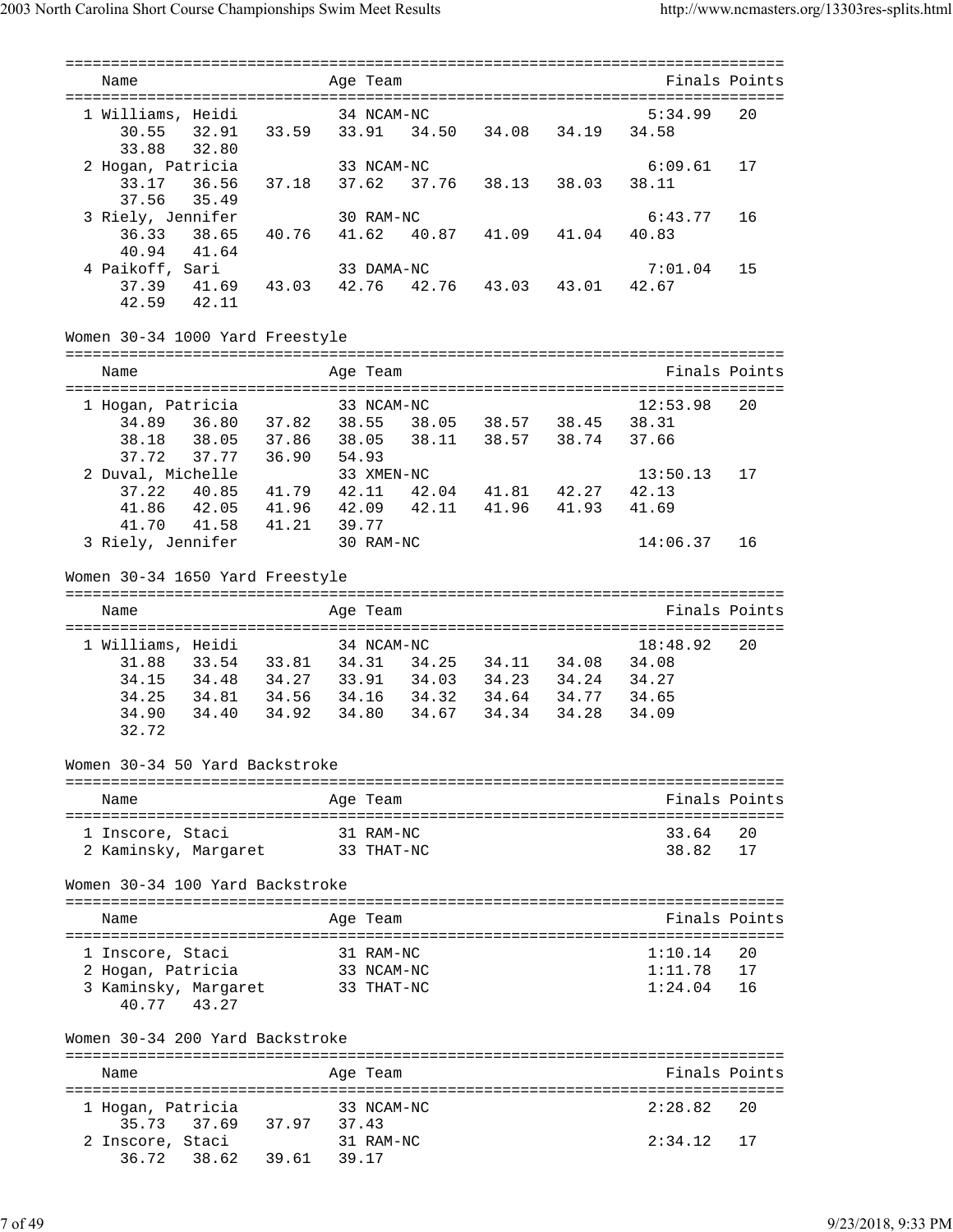| Women 30-34 50 Yard Breaststroke              |       |                   |                                                     |
|-----------------------------------------------|-------|-------------------|-----------------------------------------------------|
|                                               |       |                   | Finals Points                                       |
| Name                                          |       | Age Team          |                                                     |
| -- Tone, Stacey                               |       | 30 VMST-VA        | DQ                                                  |
| Women 30-34 100 Yard Breaststroke             |       |                   |                                                     |
|                                               |       |                   |                                                     |
| Name                                          |       | Age Team          | Finals Points                                       |
|                                               |       |                   | 1:13.81<br>20                                       |
| 1 DeMilia, Mary<br>34.20<br>39.61             |       | 31 RAM-NC         |                                                     |
| 2 Tone, Stacey                                |       | 30 VMST-VA        | 1:20.20<br>17                                       |
| 38.61<br>41.59                                |       |                   |                                                     |
| Women 30-34 50 Yard Butterfly                 |       |                   |                                                     |
| Name                                          |       | Age Team          | ==================================<br>Finals Points |
|                                               |       |                   |                                                     |
| 1 Kaminsky, Margaret                          |       | 33 THAT-NC        | 36.99<br>20                                         |
| Women 30-34 100 Yard Butterfly                |       |                   |                                                     |
|                                               |       |                   | Finals Points                                       |
| Name                                          |       | Age Team          |                                                     |
| 1 DeMilia, Mary                               |       | 31 RAM-NC         | 1:02.30<br>20                                       |
| 28.70<br>33.60                                |       |                   |                                                     |
| 2 Paikoff, Sari                               |       | 33 DAMA-NC        | 1:19.89<br>17                                       |
| 36.72 43.17                                   |       |                   |                                                     |
| Women 30-34 200 Yard Butterfly                |       |                   |                                                     |
|                                               |       |                   |                                                     |
| Name                                          |       | Age Team          | Finals Points                                       |
|                                               |       |                   |                                                     |
| 1 Paikoff, Sari<br>43.37 47.42 49.69<br>38.12 |       | 33 DAMA-NC        | 2:58.60<br>20                                       |
|                                               |       |                   |                                                     |
| Women 30-34 100 Yard IM                       |       |                   |                                                     |
|                                               |       |                   |                                                     |
| Name                                          |       | Age Team          | Finals Points                                       |
|                                               |       |                   |                                                     |
| 1 Williams, Heidi                             |       | 34 NCAM-NC        | 1:07.27<br>20                                       |
| 31.87<br>35.40                                |       |                   |                                                     |
| 2 Hogan, Patricia<br>35.33<br>39.71           |       | 33 NCAM-NC        | 1:15.04<br>17                                       |
| 3 Kaminsky, Margaret                          |       | 33 THAT-NC        | 1:19.96<br>16                                       |
| 37.75 42.21                                   |       |                   |                                                     |
| Women 30-34 200 Yard IM                       |       |                   |                                                     |
|                                               |       |                   |                                                     |
| Name                                          |       | Age Team          | Finals Points                                       |
|                                               |       |                   |                                                     |
| 1 Williams, Heidi                             |       | 34 NCAM-NC        | 2:26.82<br>20                                       |
| 30.59 39.55 44.14 32.54                       |       |                   |                                                     |
| 2 Paikoff, Sari<br>37.44 48.76 53.51          |       | 33 DAMA-NC        | 3:01.22<br>17                                       |
|                                               | 41.51 |                   |                                                     |
| Women 30-34 400 Yard IM                       |       |                   |                                                     |
| Name                                          |       | Age Team          | Finals Points                                       |
|                                               |       |                   |                                                     |
| 1 Paikoff, Sari                               |       | 33 DAMA-NC        | 20<br>6:13.93                                       |
| 37.99  42.66  51.56  49.78                    |       | 52.11 52.71 44.43 | 42.69                                               |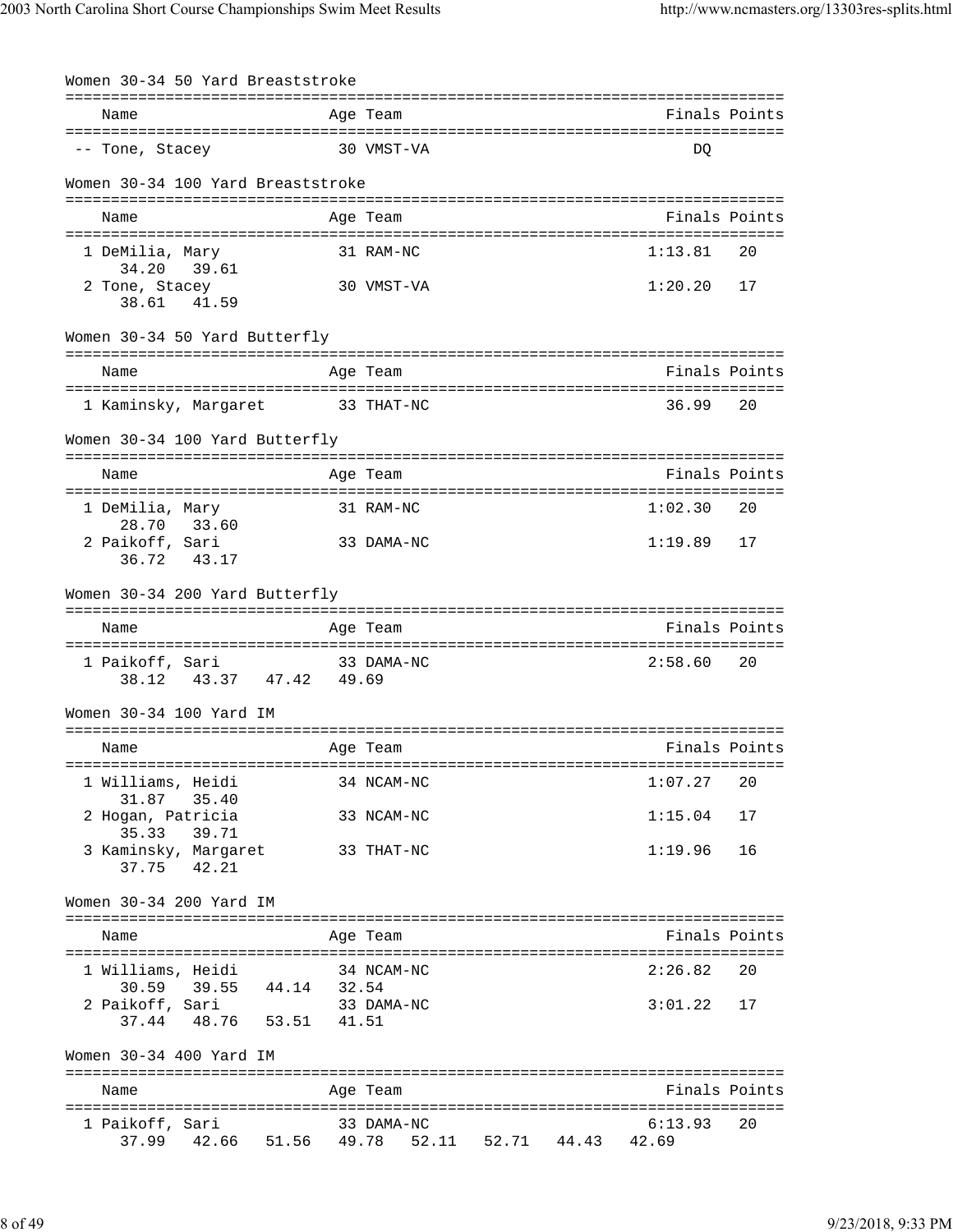|                       | Women 35-39 50 Yard Freestyle                                                                       |            |            |               |                                     |                                                                   |               |
|-----------------------|-----------------------------------------------------------------------------------------------------|------------|------------|---------------|-------------------------------------|-------------------------------------------------------------------|---------------|
| Name                  |                                                                                                     |            | Age Team   |               |                                     |                                                                   | Finals Points |
| 3 Dore, Mary          | 1 Rogers, Chirstina 38 HPSC-NC<br>2 Pender, Danielle 36 RAM-NC<br>4 Bettis, Priscilla 38 Unattached |            | 39 CSM-NC  |               |                                     | 27.79<br>28.11 17<br>28.28 16<br>29.18                            | 20<br>15      |
|                       | Women 35-39 100 Yard Freestyle                                                                      |            |            |               |                                     |                                                                   |               |
| Name                  |                                                                                                     |            | Age Team   |               |                                     |                                                                   | Finals Points |
| 1 Dore, Mary          |                                                                                                     |            | 39 CSM-NC  |               |                                     | 1:00.13                                                           | 20            |
|                       | 28.95 31.18<br>2 Rogers, Chirstina                                                                  |            | 38 HPSC-NC |               |                                     | 1:01.36                                                           | 17            |
|                       | 29.31 32.05<br>3 Lindroos, Pamela                                                                   |            | 37 NCAM-NC |               |                                     | 1:02.05                                                           | 16            |
|                       | 28.95 33.10<br>4 Bettis, Priscilla<br>30.41 33.72                                                   |            |            | 38 Unattached |                                     | 1:04.13                                                           | 15            |
|                       | Women 35-39 200 Yard Freestyle                                                                      |            |            |               |                                     |                                                                   |               |
| Name                  |                                                                                                     |            | Age Team   |               |                                     |                                                                   | Finals Points |
| 1 Dore, Mary          |                                                                                                     |            | 39 CSM-NC  |               |                                     | 2:09.69                                                           | 20            |
|                       | 30.50 32.71 33.45 33.03<br>qers, Chirstina 38 HPSC-NC<br>2 Rogers, Chirstina                        |            |            |               |                                     | 2:13.80                                                           | 17            |
|                       | $30.59$ $34.13$ $35.30$ $33.78$<br>3 Bettis, Priscilla 38 Unattached                                |            |            |               |                                     | 2:21.19                                                           | 16            |
|                       | 4 Hoffman, Jill 37 NCMS-NC                                                                          |            |            |               |                                     | 2:39.86                                                           | 15            |
|                       | 35.96 39.30 41.92 42.68                                                                             |            |            |               |                                     |                                                                   |               |
|                       | Women 35-39 500 Yard Freestyle                                                                      |            |            |               |                                     |                                                                   |               |
| Name                  |                                                                                                     |            | Age Team   |               |                                     |                                                                   | Finals Points |
| 1 Dore, Mary<br>35.53 | 34.12                                                                                               | 39 CSM-NC  |            |               |                                     | 5:54.05<br>32.64  35.03  36.26  36.57  35.99  36.13  35.93  35.85 | 20            |
| 35.21                 | 2 Bettis, Priscilla 38 Unattached<br>38.38<br>39.57 39.05                                           |            |            |               | 40.37 40.18 40.94 41.31 40.72 39.87 | $6:35.60$ 17                                                      |               |
|                       | 3 Kramer, Adrienne<br>38.24 41.96 43.29 43.47 43.66 43.71 43.54 43.07<br>42.53 41.82                |            | 37 WNCY-NC |               |                                     | $7:05.29$ 16                                                      |               |
|                       | Women 35-39 50 Yard Backstroke                                                                      |            |            |               |                                     |                                                                   |               |
| Name                  |                                                                                                     |            | Age Team   |               |                                     |                                                                   | Finals Points |
|                       | 1 Bettis, Priscilla                                                                                 |            |            | 38 Unattached |                                     | 35.79                                                             | 20            |
| 2 Hoffman, Jill       | 3 Kramer, Adrienne 37 WNCY-NC                                                                       |            | 37 NCMS-NC |               |                                     | 36.98 17<br>38.93                                                 | 16            |
|                       | Women 35-39 100 Yard Backstroke                                                                     |            |            |               |                                     |                                                                   |               |
| Name                  |                                                                                                     |            | Age Team   |               |                                     |                                                                   | Finals Points |
| 1 Hoffman, Jill       |                                                                                                     |            | 37 NCMS-NC |               |                                     | 1:19.41                                                           | 20            |
| 38.62                 | 40.79<br>2 Kramer, Adrienne<br>39.09 42.17                                                          | 37 WNCY-NC |            |               |                                     | $1:21.26$ 17                                                      |               |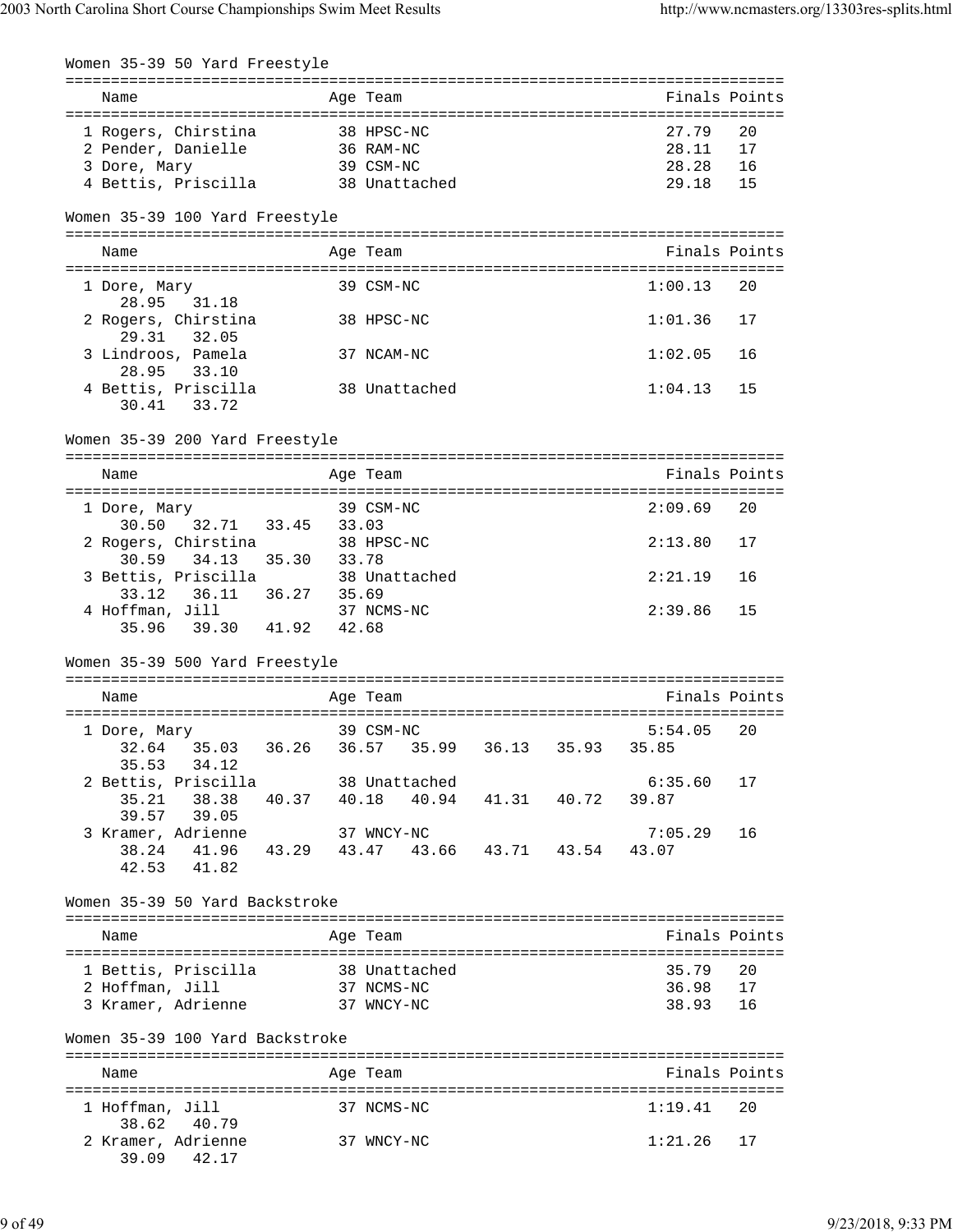|                | Women 35-39 200 Yard Backstroke                          |       |       |                                     |         |               |
|----------------|----------------------------------------------------------|-------|-------|-------------------------------------|---------|---------------|
| Name           |                                                          |       |       | Age Team                            |         | Finals Points |
|                | 1 Kramer, Adrienne 37 WNCY-NC<br>42.76 47.11 45.08 45.41 |       |       |                                     | 3:00.36 | 20            |
|                | Women 35-39 50 Yard Breaststroke                         |       |       |                                     |         |               |
| Name           |                                                          |       |       | Age Team                            |         | Finals Points |
|                | 1 Lindroos, Pamela                                       |       |       | 37 NCAM-NC                          | 33.95   | 20            |
|                | 2 Pender, Danielle                                       |       |       | 36 RAM-NC                           | 35.39   | 17            |
| 3 Schick, Lori |                                                          |       |       | 39 NCMS-NC                          | 36.65   | 16            |
|                | 4 Kramer, Adrienne 37 WNCY-NC                            |       |       |                                     | 43.88   | 15            |
|                | Women 35-39 100 Yard Breaststroke                        |       |       |                                     |         |               |
| Name           |                                                          |       |       | Age Team                            |         | Finals Points |
|                | 1 Lindroos, Pamela                                       |       |       | 37 NCAM-NC                          | 1:12.45 | 20            |
| 33.86          | 38.59<br>2 Pender, Danielle                              |       |       | 36 RAM-NC                           | 1:18.38 | 17            |
| 3 Schick, Lori | 36.85 41.53                                              |       |       | 39 NCMS-NC                          | 1:19.92 | 16            |
|                | 38.34 41.58<br>4 Bettis, Priscilla                       |       |       | 38 Unattached                       | 1:27.41 | 15            |
|                | 41.44 45.97                                              |       |       |                                     |         |               |
|                | 5 Kramer, Adrienne<br>45.27 48.91                        |       |       | 37 WNCY-NC                          | 1:34.18 | 14            |
|                | Women 35-39 200 Yard Breaststroke                        |       |       |                                     |         |               |
|                |                                                          |       |       |                                     |         |               |
| Name           |                                                          |       |       | Age Team                            |         | Finals Points |
|                |                                                          |       |       |                                     |         |               |
|                | 1 Lindroos, Pamela                                       |       |       | 37 NCAM-NC                          | 2:39.95 | 20            |
| 2 Schick, Lori | 36.30 40.42 41.26 41.97                                  |       |       | 39 NCMS-NC                          | 2:53.51 | 17            |
| 40.09          | 44.64 44.90 43.88                                        |       |       |                                     |         |               |
| 45.30          | 49.51                                                    | 50.86 | 50.43 | 3 Bettis, Priscilla 38 Unattached   | 3:16.10 | 16            |
|                | Women 35-39 50 Yard Butterfly                            |       |       |                                     |         |               |
|                | ------------------------                                 |       |       | ----------<br>--------------------- |         |               |
| Name           |                                                          |       |       | Age Team                            |         | Finals Points |
|                |                                                          |       |       | 37 NCAM-NC                          | 30.08   | 20            |
|                | 1 Lindroos, Pamela<br>2 Bettis, Priscilla                |       |       | 38 Unattached                       | 31.31   | 17            |
|                | 3 Rogers, Chirstina                                      |       |       | 38 HPSC-NC                          | 32.00   | 16            |
| 4 Schick, Lori |                                                          |       |       | 39 NCMS-NC                          | 33.32   | 15            |
|                | 5 Kramer, Adrienne                                       |       |       | 37 WNCY-NC                          | 36.57   | 14            |
|                | Women 35-39 200 Yard Butterfly                           |       |       |                                     |         |               |
| Name           | ;================================                        |       |       | Aqe Team<br>------------            |         | Finals Points |
| 1 Dore, Mary   |                                                          |       |       | 39 CSM-NC                           | 2:40.73 | 20            |
| 36.52          | 40.44<br>2 Bettis, Priscilla                             | 42.13 | 41.64 |                                     | 3:00.13 | 17            |
| 38.58          | 46.25 47.84                                              |       | 47.46 | 38 Unattached                       |         |               |
|                | Women 35-39 100 Yard IM                                  |       |       |                                     |         |               |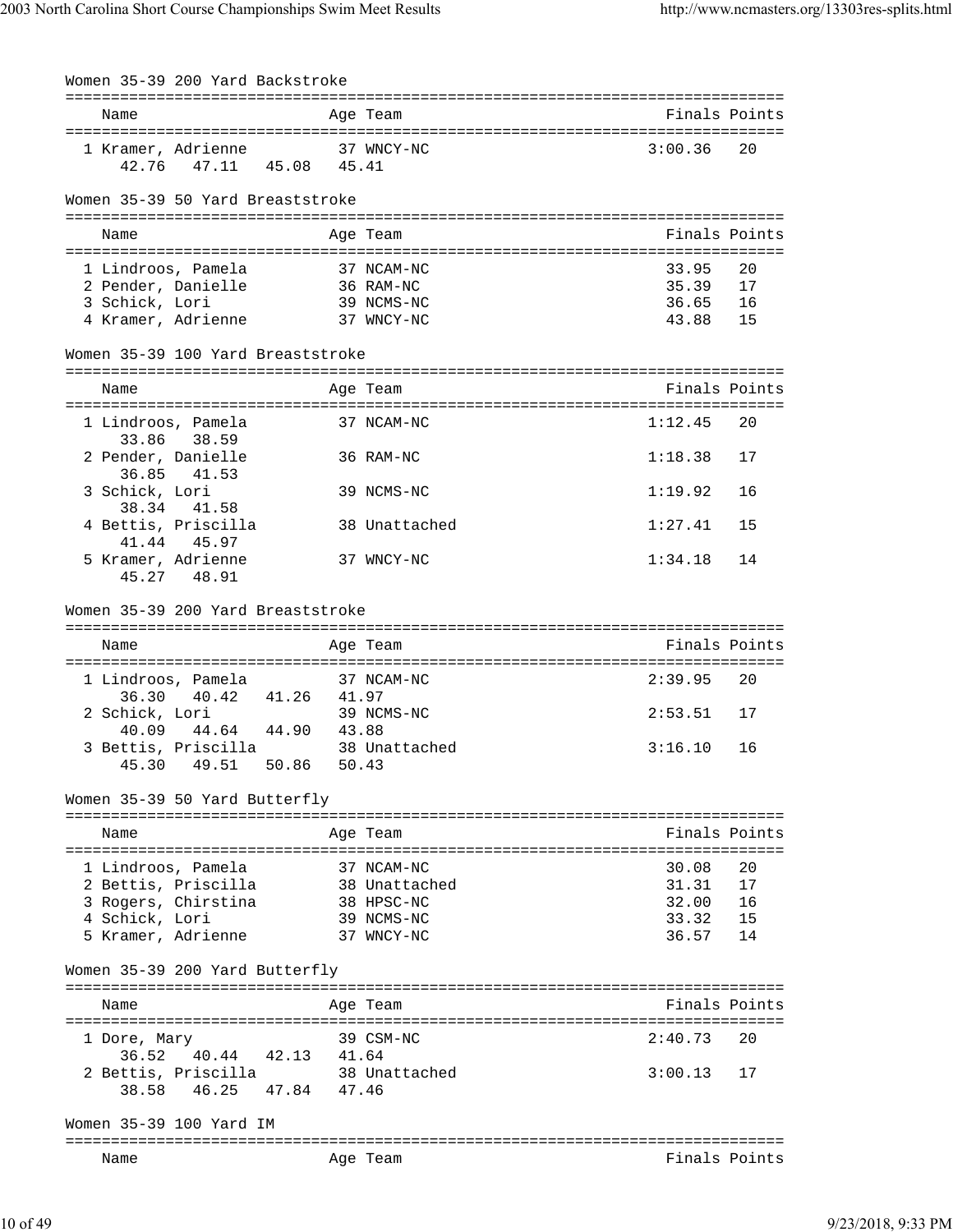=============================================================================== 1 Rogers, Chirstina 38 HPSC-NC 1:12.01 20 33.91 38.10 2 Dore, Mary 39 CSM-NC 1:12.36 17 34.46 37.90 3 Pender, Danielle 36 RAM-NC 1:12.79 16 34.44 38.35 4 Schick, Lori 39 NCMS-NC 1:14.51 15 35.62 38.89 5 Kramer, Adrienne 37 WNCY-NC 1:19.76 14 37.85 41.91 6 Hoffman, Jill 37 NCMS-NC 1:22.55 13 38.70 43.85 Women 35-39 200 Yard IM =============================================================================== Name Age Team Age Team Finals Points =============================================================================== 1 Dore, Mary 39 CSM-NC 2:33.87 20 33.82 39.95 46.02 34.08 2 Schick, Lori 39 NCMS-NC 2:44.87 17 34.37 44.20 44.73 41.57 3 Bettis, Priscilla 38 Unattached 2:52.66 16 35.81 46.66 48.28 41.91 4 Kramer, Adrienne 37 WNCY-NC 2:53.11 15 38.79 45.00 48.89 40.43 Women 35-39 400 Yard IM =============================================================================== Name Age Team Age Team Finals Points =============================================================================== 1 Lindroos, Pamela 37 NCAM-NC 5:12.00 20 31.05 35.71 40.58 40.97 43.20 44.63 37.56 38.30 2 Dore, Mary 39 CSM-NC 5:28.69 17 35.09 41.16 44.77 43.94 47.65 47.12 35.38 33.58 3 Kramer, Adrienne 37 WNCY-NC 6:13.77 16 41.36 46.92 49.48 49.80 49.96 51.47 43.55 41.23 Women 40-44 50 Yard Freestyle =============================================================================== Name Age Team Age Team Finals Points =============================================================================== 1 Battle, Ruth 40 WNCY-NC 25.04 20 2 Powis, Patricia 42 VMST-VA 28.20 17 3 Springer, Margie 42 RAM-NC 30.17 16 4 Miller, Bette 43 CSM-NC 40.25 15 Women 40-44 100 Yard Freestyle =============================================================================== Name **Age Team Age Team** Rinals Points =============================================================================== 1 Battle, Ruth 40 WNCY-NC 56.25 20 26.58 29.67 2 McEachran, Frances 41 GCYM-NC 1:00.66 17 29.65 31.01 3 Stott, Kim 44 RAM-NC 1:09.81 16 33.54 36.27 4 Costa, Linda 41 GCYM-NC 1:18.92 15 36.65 42.27 5 McClernan, Candy 42 DAMA-NC 1:30.21 14 42.04 48.17 Women 40-44 200 Yard Freestyle =============================================================================== Name **Age Team** Age Team **Finals Points**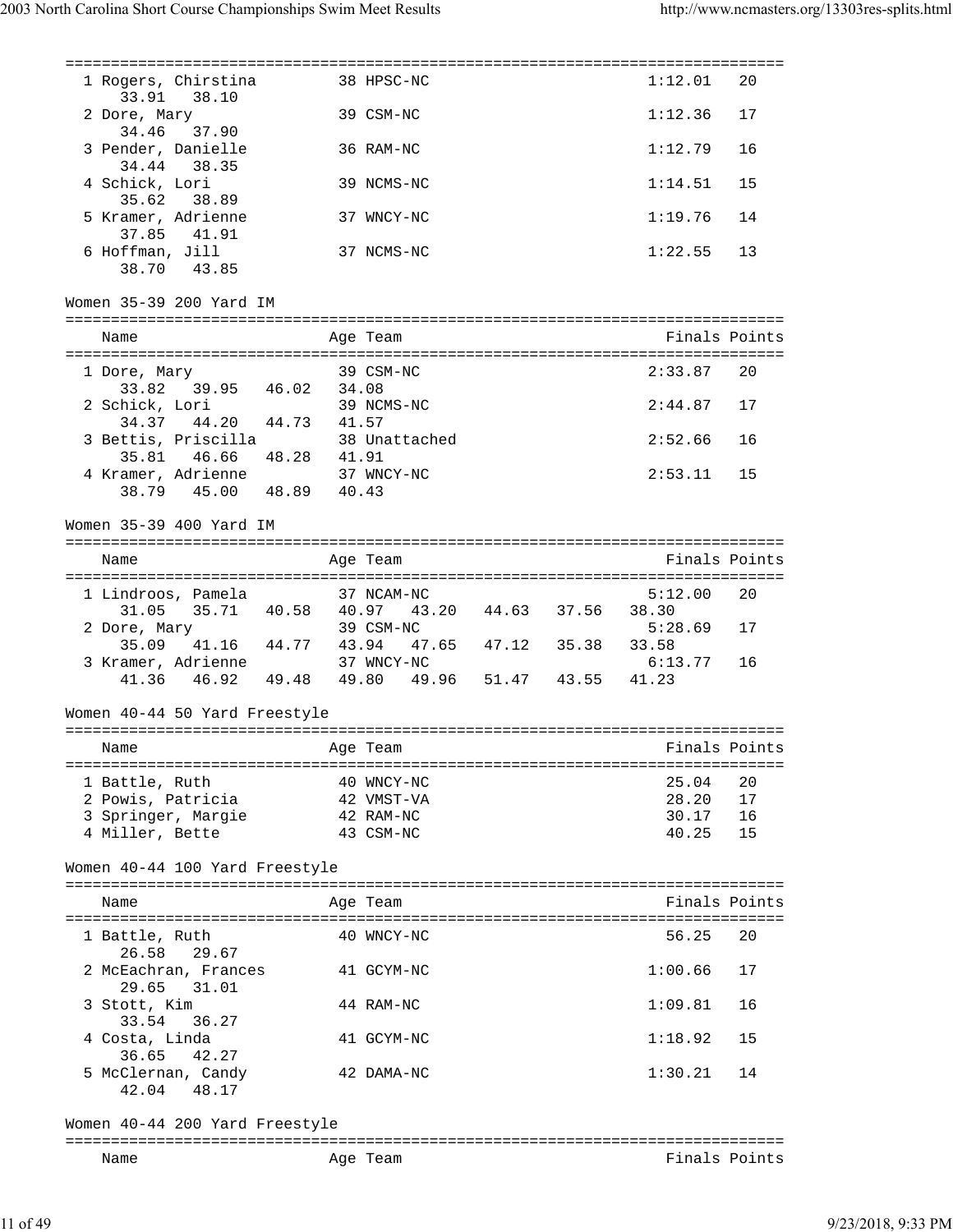=============================================================================== 1 Battle, Ruth 40 WNCY-NC 31.93 35.42 35.71 35.76 Women 40-44 500 Yard Freestyle =============================================================================== Name Age Team Finals Points =============================================================================== 1 Powis, Patricia 42 VMST-VA 6:05.51 20 34.10 37.21 37.19 37.71 37.21 36.99 36.54 36.75 36.44 35.37 2 Rohner, Patricia 43 RAM-NC 6:09.49 17 34.38 37.05 37.26 37.27 36.95 37.29 37.48 37.61 37.76 36.44 Women 40-44 1000 Yard Freestyle =============================================================================== Name Age Team Age Team Finals Points =============================================================================== 1 Rohner, Patricia 43 RAM-NC 12:49.42 20 34.87 38.40 38.24 38.50 38.57 38.32 38.67 38.85 39.44 39.22 38.71 38.75 38.56 38.72 39.22 38.80 39.11 38.61 38.86 37.00 2 Wood, Loraine 43 RAM-NC 13:32.45 17 34.91 38.42 38.93 40.14 40.87 41.37 40.96 40.52 41.32 41.26 41.95 41.15 40.86 41.01 41.04 40.70 40.61 41.09 41.41 43.93 Women 40-44 1650 Yard Freestyle =============================================================================== Name Age Team Finals Points =============================================================================== 1 Miller, Bette 43 CSM-NC 29:38.61 20 49.15 52.39 54.51 54.54 54.85 53.71 54.36 52.83 55.45 52.62 53.68 54.36 55.16 54.62 54.49 52.80 54.79 52.88 55.10 54.28 54.34 54.19 55.91 53.67 54.02 55.34 54.11 53.88 55.00 54.15 53.17 54.82 49.44 Women 40-44 50 Yard Backstroke =============================================================================== Name Age Team Age Team Finals Points =============================================================================== 1 Battle, Ruth 40 WNCY-NC 31.97 20 2 Stott, Kim 44 RAM-NC 36.13 17 Women 40-44 100 Yard Backstroke =============================================================================== Name Age Team Finals Points =============================================================================== 1 Battle, Ruth 40 WNCY-NC 1:10.43 20 2 Stott, Kim 44 RAM-NC 1:15.75 17 3 Springer, Margie 42 RAM-NC 38.11 39.96 Women 40-44 200 Yard Backstroke =============================================================================== Name **Age Team** Age Team Finals Points =============================================================================== 1 Stott, Kim 44 RAM-NC 2:40.48 20 37.95 40.53 41.23 40.77 Women 40-44 50 Yard Breaststroke =============================================================================== Name **Age Team** Age Team **Finals Points**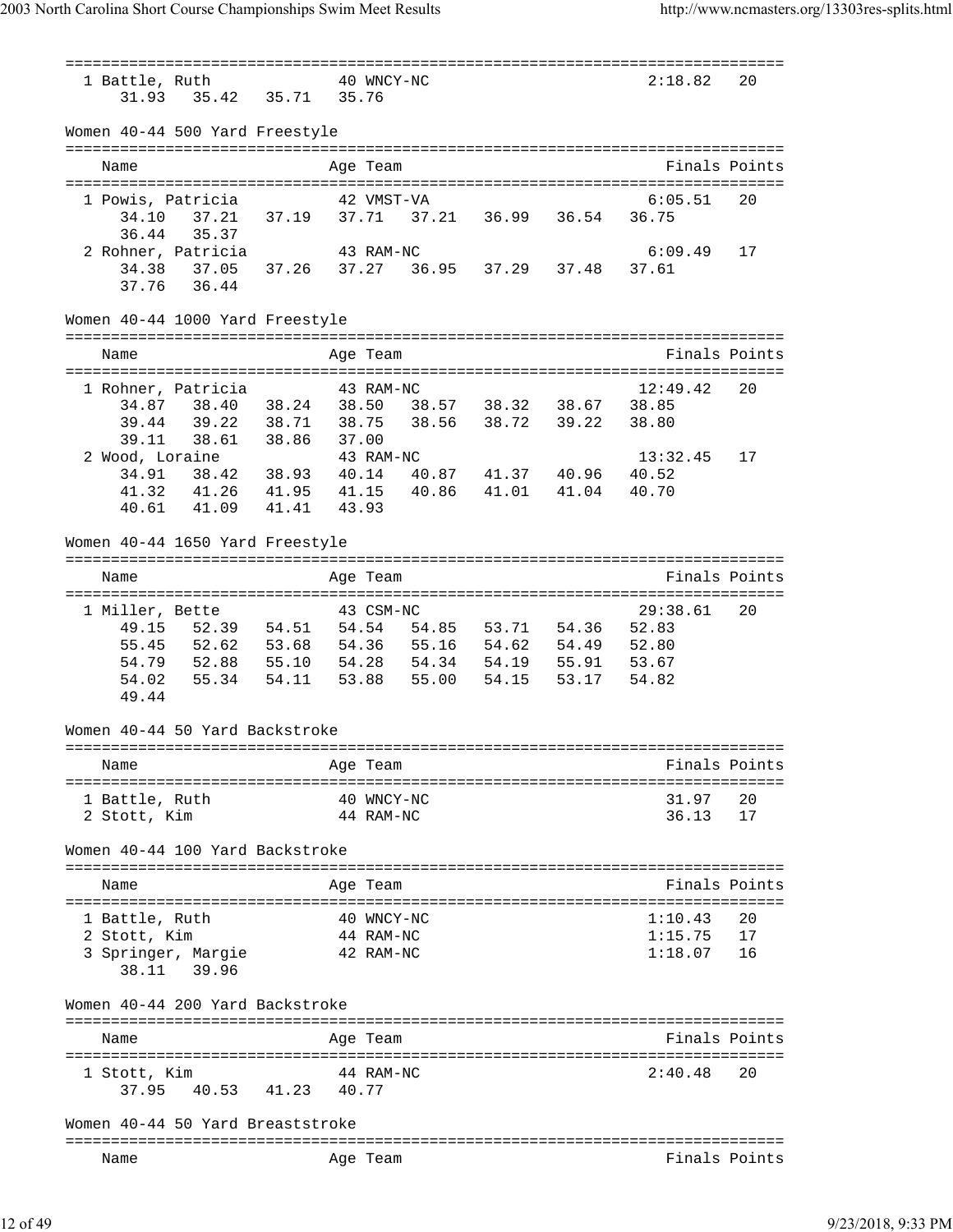| 1 Powis, Patricia                               | 42 VMST-VA | 33.42         | 20  |
|-------------------------------------------------|------------|---------------|-----|
| 2 Battle, Ruth                                  | 40 WNCY-NC | 35.32         | 17  |
| 3 Miller, Bette                                 | 43 CSM-NC  | 45.53         | -16 |
| 4 McClernan, Candy 42 DAMA-NC                   |            | 48.87 15      |     |
| 5 Costa, Linda                                  | 41 GCYM-NC | 52.03         | 14  |
| Women 40-44 100 Yard Breaststroke               |            |               |     |
| Name                                            | Age Team   | Finals Points |     |
| 1 Powis, Patricia<br>34.85 39.34                | 42 VMST-VA | 1:14.19       | 20  |
| 2 Battle, Ruth<br>37.69 41.23                   | 40 WNCY-NC | 1:18.92       | 17  |
| 3 Miller, Bette<br>47.32 50.56                  | 43 CSM-NC  | 1:37.88       | 16  |
| Women 40-44 200 Yard Breaststroke               |            |               |     |
| Name                                            | Age Team   | Finals Points |     |
| 1 Powis, Patricia<br>37.80  41.54  40.57  39.70 | 42 VMST-VA | 2:39.61 20    |     |
| 2 Miller, Bette                                 | 43 CSM-NC  | $3:30.04$ 17  |     |
| 48.48 53.18 54.49 53.89                         |            |               |     |
| Women 40-44 50 Yard Butterfly                   |            |               |     |
| Name                                            | Age Team   | Finals Points |     |
| 1 Battle, Ruth                                  | 40 WNCY-NC | 28.07 20      |     |
| 2 McEachran, Frances                            | 41 GCYM-NC | 29.78         | 17  |
| 3 McClernan, Candy                              | 42 DAMA-NC | 47.15 16      |     |
| Women 40-44 100 Yard Butterfly                  |            |               |     |
| Name                                            | Age Team   | Finals Points |     |
| 1 Battle, Ruth                                  | 40 WNCY-NC | 1:08.11       | 20  |
| 31.93 36.18                                     |            |               |     |
| Women 40-44 100 Yard IM                         |            |               |     |
| Name                                            | Age Team   | Finals Points |     |
|                                                 |            |               |     |
| 1 Battle, Ruth<br>30.22<br>36.14                | 40 WNCY-NC | 1:06.36       | 20  |
| 2 McEachran, Frances<br>30.55<br>37.53          | 41 GCYM-NC | 1:08.08       | 17  |
| 3 Springer, Margie<br>36.50<br>40.21            | 42 RAM-NC  | 1:16.71       | 16  |
| 4 McClernan, Candy<br>47.83<br>50.93            | 42 DAMA-NC | 1:38.76       | 15  |
| 5 Miller, Bette<br>49.49<br>50.04               | 43 CSM-NC  | 1:39.53       | 14  |
| 6 Costa, Linda<br>56.38<br>45.23                | 41 GCYM-NC | 1:41.61       | 13  |
| -- Powis, Patricia<br>34.97<br>38.77            | 42 VMST-VA | DQ            |     |
| Women 40-44 200 Yard IM                         |            |               |     |
| Name                                            | Age Team   | Finals Points |     |
|                                                 |            |               |     |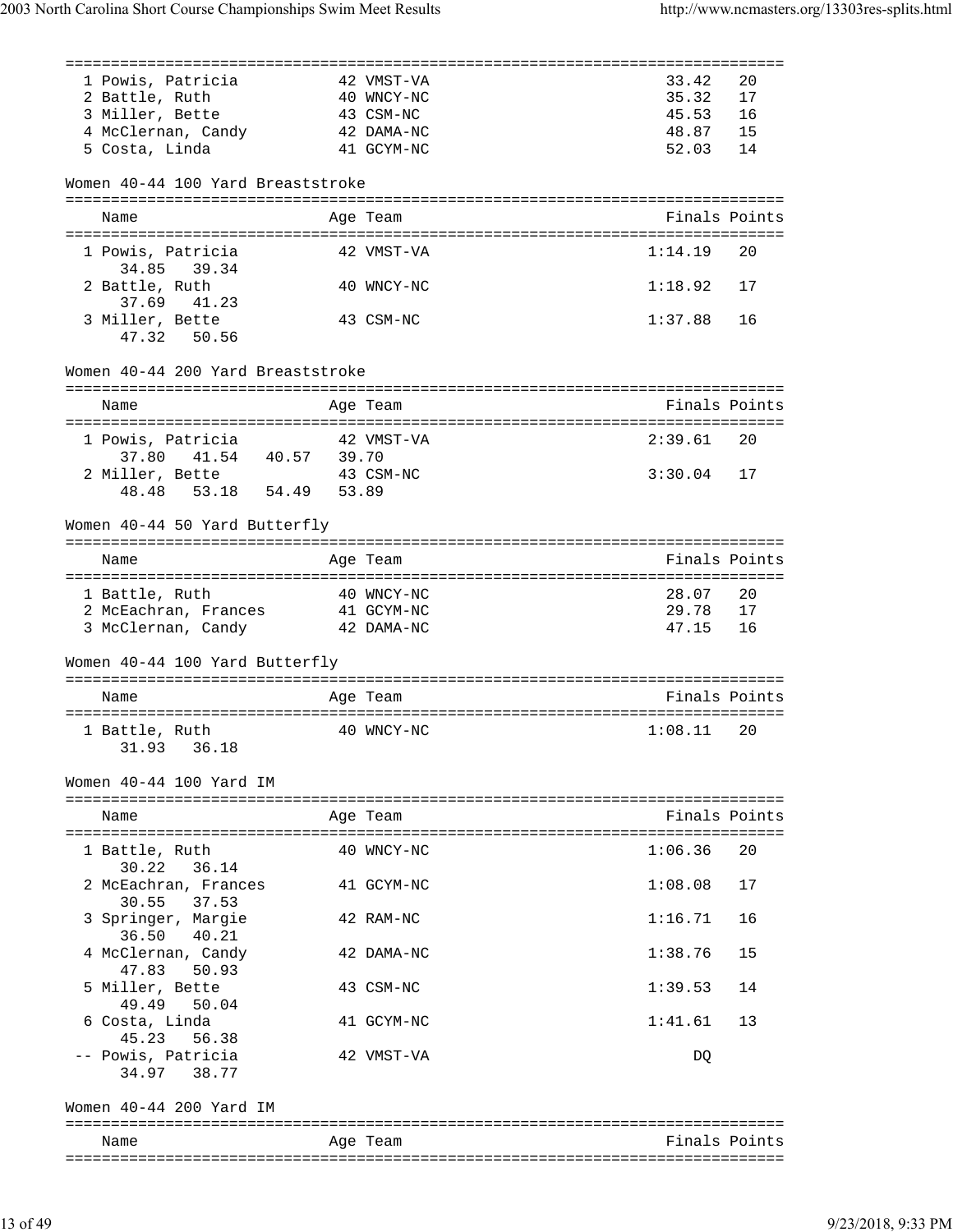1 Springer, Margie 42 RAM-NC 2:45.07 20 36.12 42.05 48.67 38.23 Women 45-49 50 Yard Freestyle =============================================================================== Name **Age Team** Age Team Finals Points =============================================================================== 1 Sargeant, Pat 49 RAM-NC 28.09 20 2 Brown, Jann 48 VMST-VA 36.39 17 3 McBride, Ann 46 NCMS-NC 45.83 16 a compared a mortgage of the MCMS-NC 45.83 16<br>4 Phillips, Rita 49 CSM-NC 47.86 15 Women 45-49 100 Yard Freestyle =============================================================================== Name **Age Team** Age Team Finals Points =============================================================================== 1 Amick, Beverly 48 RAM-NC 1:02.16 20 30.24 31.92 2 Sargeant, Pat 49 RAM-NC 1:03.78 17 29.97 33.81 3 Brown, Jann 48 VMST-VA 1:23.02 16 38.32 44.70 4 Warner, Mary Ann 47 DAMA-NC 1:36.52 15 45.21 51.31 Women 45-49 200 Yard Freestyle =============================================================================== Name Age Team Finals Points =============================================================================== 1 Amick, Beverly 48 RAM-NC 2:16.38 20 31.35 33.75 35.51 35.77 2 Sargeant, Pat 49 RAM-NC 2:20.48 17 33.52 37.02 36.29 33.65 3 Lampley, Kim 45 RAM-NC 2:22.79 16 33.10 35.26 37.13 37.30 4 Braaten, Kitten 47 VMST-VA 2:30.88 15 36.17 38.61 38.82 37.28<br>CBride, Ann 46 NCMS-NC -- McBride, Ann 46 NCMS-NC DQ Women 45-49 500 Yard Freestyle =============================================================================== Name Age Team Age Team Finals Points =============================================================================== 1 Amick, Beverly 48 RAM-NC 6:15.22 20 32.79 35.97 37.40 37.82 38.23 38.47 39.11 38.85 38.93 37.65 Women 45-49 1000 Yard Freestyle =============================================================================== Name Age Team Age Team Finals Points =============================================================================== 1 Amick, Beverly 38 RAM-NC 12:48.85 33.73 36.90 37.80 37.74 38.13 38.26 38.60 38.55 38.65 38.56 38.58 38.92 39.47 39.53 39.57 39.38 39.46 39.69 39.66 37.67 Women 45-49 1650 Yard Freestyle =============================================================================== Name **Age Team Age Team** Rinals Points =============================================================================== 1 Phillips, Rita 49 CSM-NC 54.15 1:02.34 1:00.64 1:02.07 1:03.67 1:02.67 1:02.21 1:03.69 1:01.35 1:02.36 1:03.62 1:03.22 1:01.67 1:03.90 1:02.16 1:03.49 1:03.29 1:04.52 1:02.99 1:04.30 1:02.87 1:05.31 1:02.21 1:03.09 1:04.67 1:02.04 1:04.68 1:03.58 1:02.63 1:03.04 1:04.37 1:02.91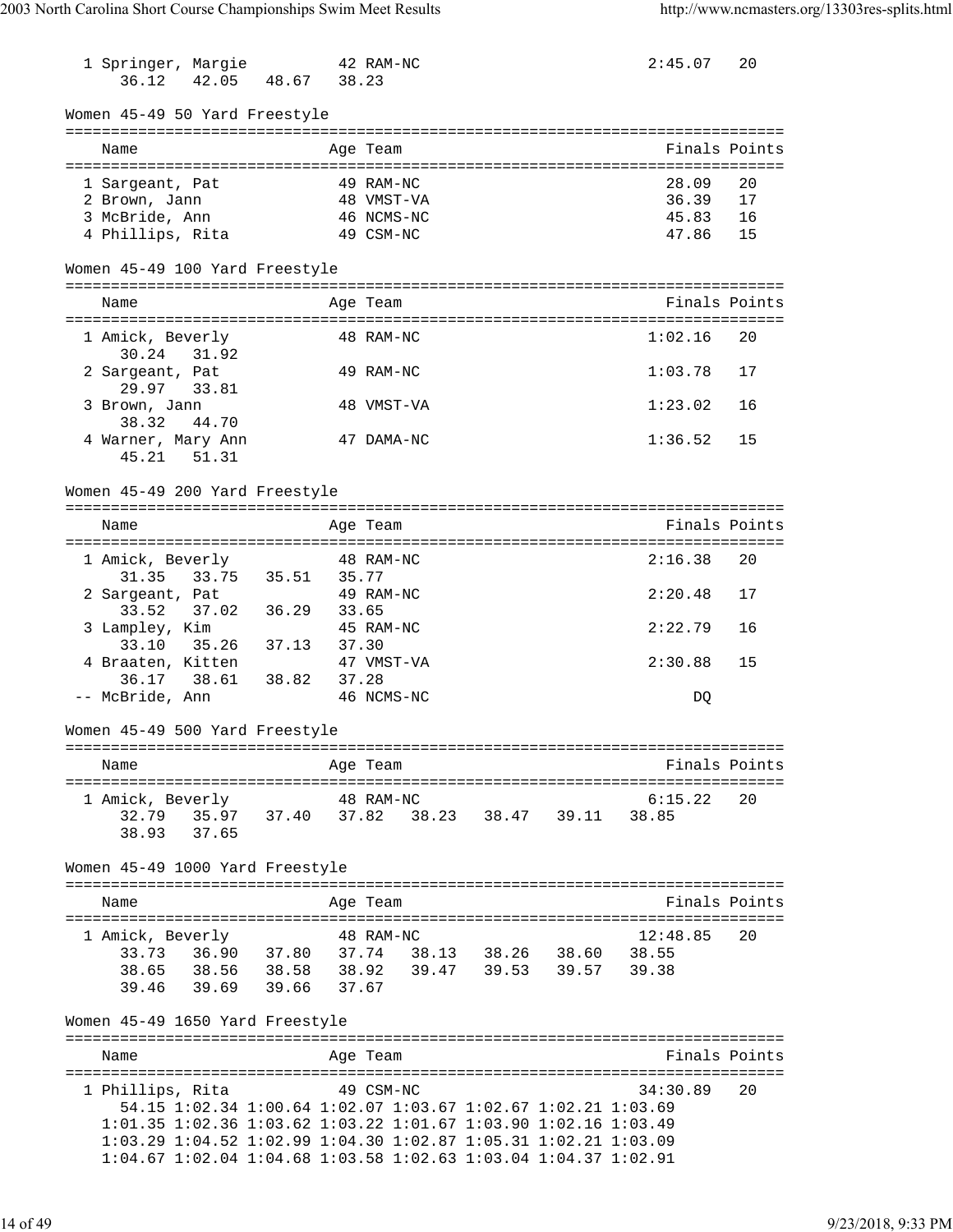1:01.18

| Women 45-49 50 Yard Backstroke                        |                                                         |                |               |
|-------------------------------------------------------|---------------------------------------------------------|----------------|---------------|
| Name                                                  | Age Team                                                |                | Finals Points |
| 1 Sargeant, Pat<br>2 Phillips, Rita                   | 49 RAM-NC<br>49 CSM-NC                                  | 35.51<br>54.75 | 20<br>17      |
| Women 45-49 100 Yard Backstroke                       |                                                         |                |               |
| Name                                                  | Age Team                                                |                | Finals Points |
| 1 Sargeant, Pat<br>37.61 38.93                        | 49 RAM-NC                                               | 1:16.54        | 20            |
| 2 Braaten, Kitten<br>39.69<br>40.50                   | 47 VMST-VA                                              | 1:20.19        | 17            |
| 3 Warner, Mary Ann<br>54.48<br>56.89                  | 47 DAMA-NC                                              | 1:51.37        | 16            |
| Women 45-49 200 Yard Backstroke                       |                                                         |                |               |
| ===================<br>Name                           | ===============<br>------------------------<br>Age Team |                | Finals Points |
| 1 Braaten, Kitten<br>43.00 44.77 43.17<br>40.43       | 47 VMST-VA                                              | 2:51.37        | 20            |
| Women 45-49 50 Yard Breaststroke                      |                                                         |                |               |
| Name                                                  | Age Team                                                |                | Finals Points |
| 1 Brown, Jann<br>2 Warner, Mary Ann                   | 48 VMST-VA<br>47 DAMA-NC                                | 43.95<br>52.21 | 20<br>17      |
| Women 45-49 100 Yard Breaststroke                     |                                                         |                |               |
| Name                                                  | Age Team                                                |                | Finals Points |
| 1 Brown, Jann<br>48.84 55.18                          | 48 VMST-VA                                              | 1:44.02        | 20            |
| Women 45-49 50 Yard Butterfly                         |                                                         |                |               |
| Name                                                  | Age Team                                                |                | Finals Points |
| 1 Amick, Beverly                                      | 48 RAM-NC                                               | 31.01          | 20            |
| 2 Sargeant, Pat                                       | 49 RAM-NC                                               | 32.06          | 17            |
| 3 Braaten, Kitten<br>4 Brown, Jann                    | 47 VMST-VA<br>48 VMST-VA                                | 35.54<br>40.73 | 16<br>15      |
| Women 45-49 100 Yard Butterfly                        |                                                         |                |               |
| --------------------------<br>Name                    | ==========<br>Age Team                                  |                | Finals Points |
| 1 Amick, Beverly                                      | 48 RAM-NC                                               | 1:09.80        | 20            |
| 33.15<br>36.65<br>2 Braaten, Kitten<br>37.11<br>41.95 | 47 VMST-VA                                              | 1:19.06        | 17            |
| Women 45-49 100 Yard IM                               |                                                         |                |               |
| Name                                                  | Age Team                                                |                | Finals Points |
| 1 Sargeant, Pat<br>39.50<br>32.99                     | 49 RAM-NC                                               | 1:12.49        | 20            |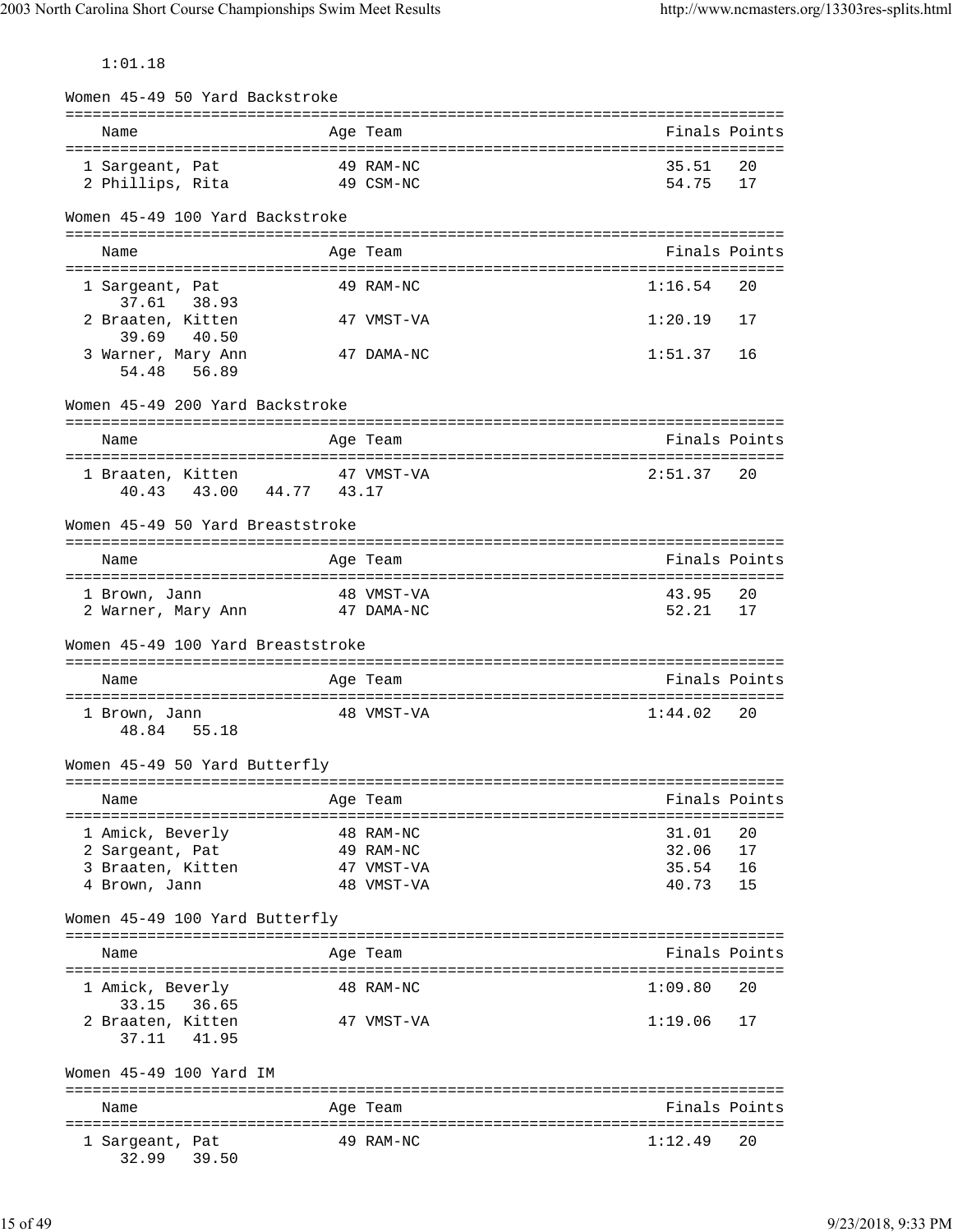| 2 Lampley, Kim<br>34.87 39.13                      | 45 RAM-NC                                                                                          | 1:14.00       | 17 |
|----------------------------------------------------|----------------------------------------------------------------------------------------------------|---------------|----|
| 3 Brown, Jann<br>47.52<br>47.77                    | 48 VMST-VA                                                                                         | 1:35.29       | 16 |
| 4 Warner, Mary Ann<br>52.19 54.93                  | 47 DAMA-NC                                                                                         | 1:47.12       | 15 |
| Women 45-49 200 Yard IM                            |                                                                                                    |               |    |
| Name                                               | Age Team                                                                                           | Finals Points |    |
| 1 Lampley, Kim                                     | 45 RAM-NC                                                                                          | 2:42.23       | 20 |
| 33.14 42.92 48.56 37.61                            |                                                                                                    |               |    |
| 2 Brown, Jann<br>59.96 1:01.56 49.61<br>45.12      | 48 VMST-VA                                                                                         | $3:36.25$ 17  |    |
| Women 50-54 100 Yard Freestyle                     |                                                                                                    |               |    |
| Name                                               | Age Team                                                                                           | Finals Points |    |
| 1 Bernstort, Carol 50 GCYM-NC<br>$51.85$ $1:02.68$ |                                                                                                    | $1:54.53$ 20  |    |
| Women 50-54 200 Yard Freestyle                     |                                                                                                    |               |    |
| Name                                               | Age Team                                                                                           | Finals Points |    |
| 1 Rogers, Jennie 50 WNCY-NC                        |                                                                                                    | 2:47.52       | 20 |
| 38.04 43.21 43.74 42.53                            |                                                                                                    |               |    |
| Women 50-54 1000 Yard Freestyle                    |                                                                                                    |               |    |
| Name                                               | Age Team                                                                                           | Finals Points |    |
| 1 Rogers, Jennie                                   | 50 WNCY-NC                                                                                         | 14:47.39      | 20 |
|                                                    | $38.85 \qquad 44.21 \qquad 45.57 \qquad 45.15 \qquad 44.62 \qquad 44.15 \qquad 44.48 \qquad 44.75$ |               |    |
|                                                    | 44.32  44.20  44.69  44.39  44.98  45.13  44.50  45.16<br>45.09  45.21  45.38  42.56               |               |    |
| Women 50-54 50 Yard Backstroke                     |                                                                                                    |               |    |
| Name                                               | Age Team                                                                                           | Finals Points |    |
| ===========================<br>1 Rogers, Jennie    | ===========================<br>50 WNCY-NC                                                          | 40.50         | 20 |
| Women 50-54 100 Yard Backstroke                    |                                                                                                    |               |    |
|                                                    |                                                                                                    |               |    |
| Name                                               | Age Team                                                                                           | Finals Points |    |
| 1 Bernstort, Carol<br>56.92 1:06.84                | 50 GCYM-NC                                                                                         | 2:03.76       | 20 |
| Women 50-54 50 Yard Breaststroke                   |                                                                                                    |               |    |
| Name                                               | Age Team                                                                                           | Finals Points |    |
| 1 Rogers, Jennie                                   | 50 WNCY-NC                                                                                         | 44.74         | 20 |
| 2 Bernstort, Carol                                 | 50 GCYM-NC                                                                                         | 1:18.91       | 17 |
| Women 50-54 100 Yard Breaststroke                  |                                                                                                    |               |    |
| Name                                               | Age Team                                                                                           | Finals Points |    |
| 1 Rogers, Jennie<br>46.72<br>51.46                 | 50 WNCY-NC                                                                                         | 1:38.18       | 20 |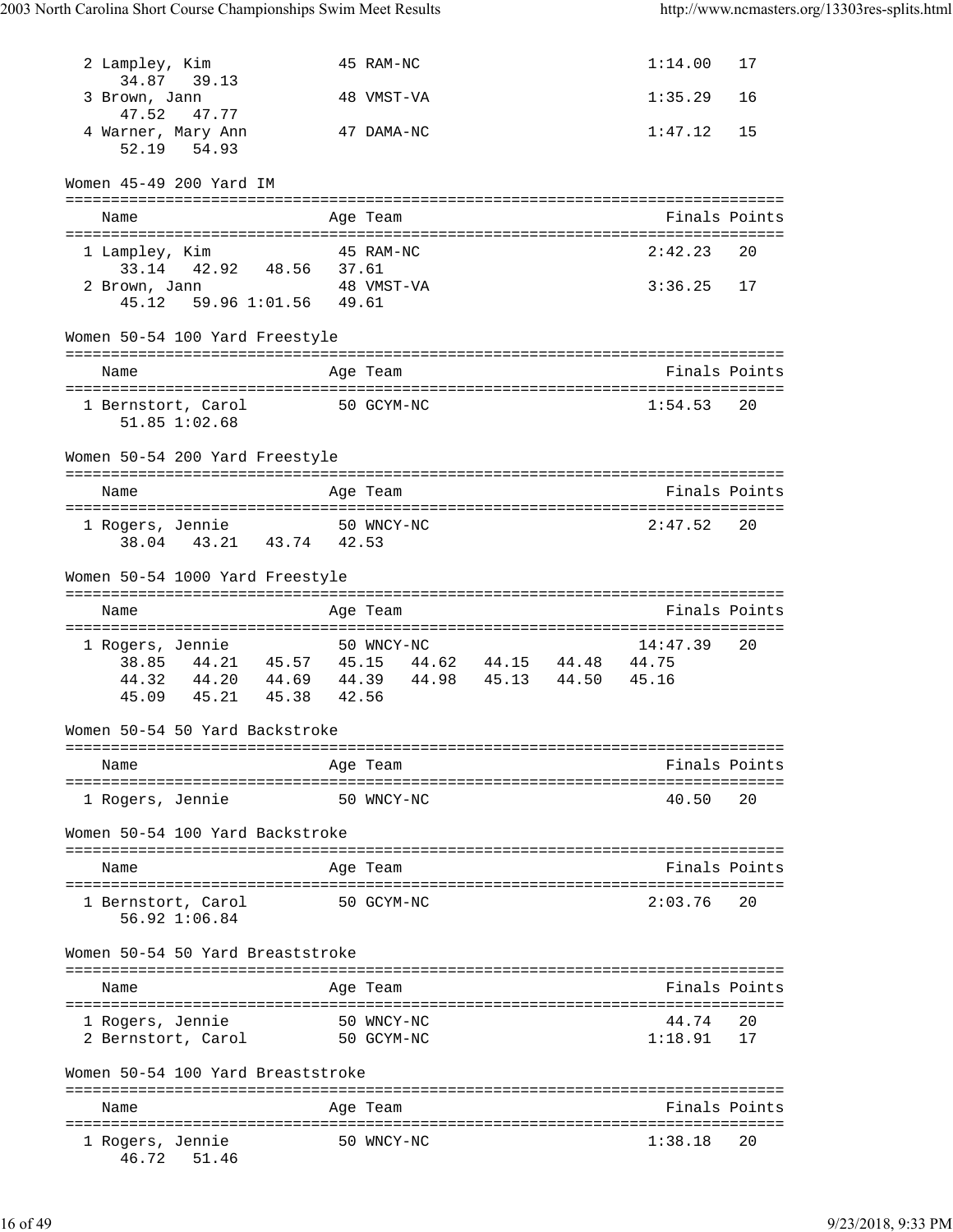| Women 50-54 200 Yard Breaststroke                |            |         |               |
|--------------------------------------------------|------------|---------|---------------|
| Name                                             | Age Team   |         | Finals Points |
| 1 Rogers, Jennie<br>47.40 53.44 55.19 53.48      | 50 WNCY-NC | 3:29.51 | 20            |
| Women 50-54 50 Yard Butterfly                    |            |         |               |
| Name                                             | Age Team   |         | Finals Points |
| 1 Rogers, Jennie                                 | 50 WNCY-NC | 40.04   | 20            |
| Women 50-54 100 Yard Butterfly                   |            |         |               |
| Name                                             | Age Team   |         | Finals Points |
| 1 Rogers, Jennie<br>42.87 54.43                  | 50 WNCY-NC | 1:37.30 | 20            |
| Women 50-54 200 Yard Butterfly                   |            |         |               |
| Name                                             | Age Team   |         | Finals Points |
| 1 Rogers, Jennie<br>45.41  56.49  1:00.29  57.37 | 50 WNCY-NC | 3:39.56 | 20            |
| Women 50-54 100 Yard IM                          |            |         |               |
| Name                                             | Age Team   |         | Finals Points |
| 1 Rogers, Jennie<br>39.41 45.96                  | 50 WNCY-NC | 1:25.37 | 20            |
| 2 Bernstort, Carol<br>56.12 1:14.79              | 50 GCYM-NC | 2:10.91 | 17            |
| Women 55-59 50 Yard Breaststroke                 |            |         |               |
| Name                                             | Age Team   |         | Finals Points |
| 1 VanMeeteren, Greta                             | 56 RAM-NC  | 48.03   | 20            |
| Women 55-59 100 Yard Breaststroke                |            |         |               |
| Name                                             | Age Team   |         | Finals Points |
| 1 VanMeeteren, Greta<br>50.03 54.82              | 56 RAM-NC  | 1:44.85 | 20            |
| Women 55-59 200 Yard Breaststroke                |            |         |               |
| Name                                             | Age Team   |         | Finals Points |
| 1 VanMeeteren, Greta<br>50.15 55.94 58.37 58.85  | 56 RAM-NC  | 3:43.31 | 20            |
| Women 60-64 50 Yard Freestyle                    |            |         |               |
| Name                                             | Age Team   |         | Finals Points |
| 1 Blackwell, Ceil                                | 62 RAM-NC  | 36.87   | 20            |
| Women 60-64 50 Yard Backstroke                   |            |         |               |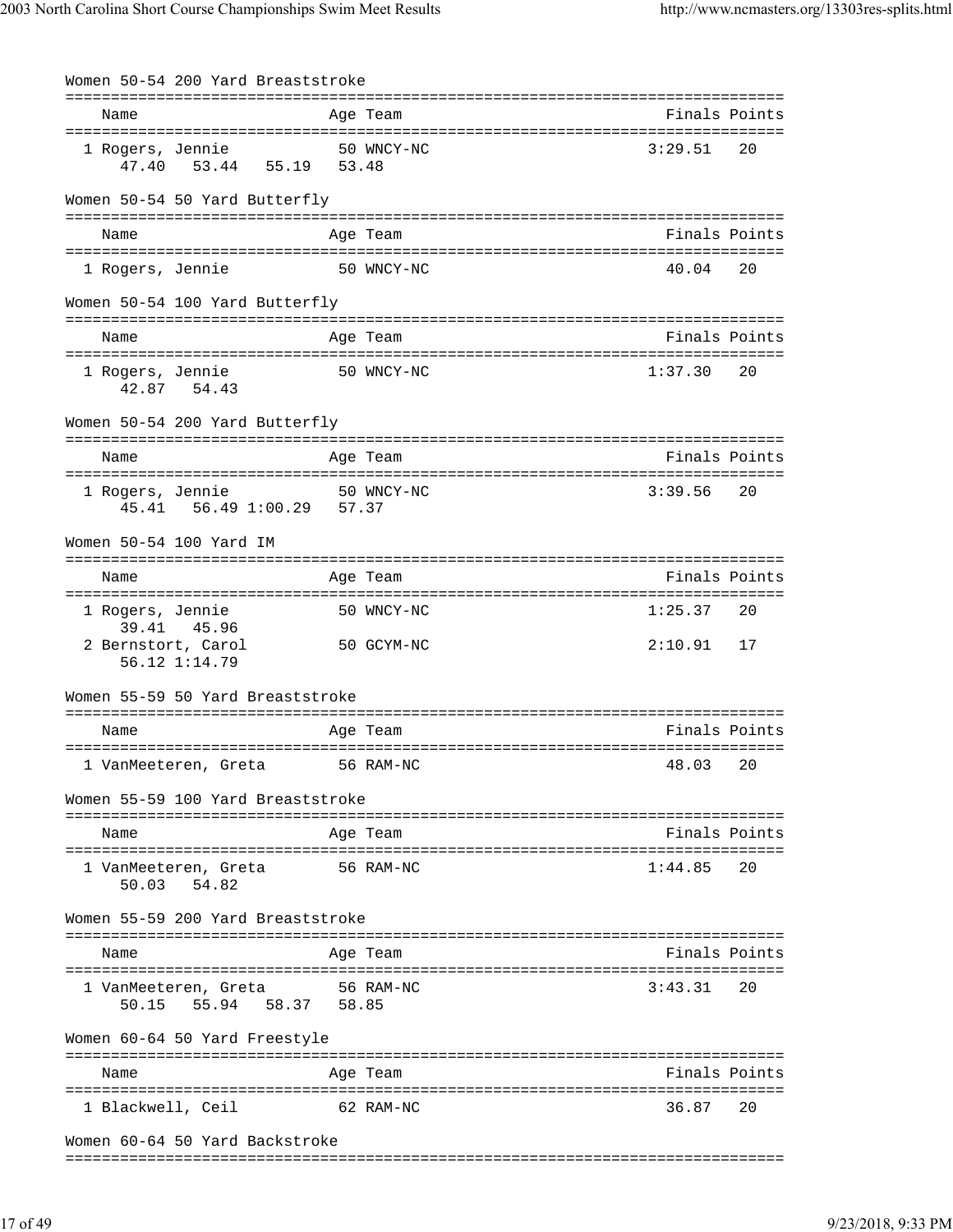| Name                                                                        |           | Age Team                                                          | Finals Points     |               |
|-----------------------------------------------------------------------------|-----------|-------------------------------------------------------------------|-------------------|---------------|
| ===================================<br>1 Blackwell, Ceil                    | 62 RAM-NC |                                                                   | 42.89             | 20            |
| Women 60-64 100 Yard Backstroke                                             |           |                                                                   |                   |               |
| Name                                                                        |           | Age Team                                                          | Finals Points     |               |
| 1 Blackwell, Ceil<br>47.25 47.56                                            | 62 RAM-NC |                                                                   | $1:34.81$ 20      |               |
| Women 60-64 200 Yard Backstroke                                             |           |                                                                   |                   |               |
| Name                                                                        |           | Age Team                                                          | Finals Points     |               |
| 1 Torrance, Ellen 62 unattached<br>$1:21.35$ $1:31.72$ $1:32.53$ $1:24.93$  |           |                                                                   | $5:50.53$ 20      |               |
| Women 60-64 200 Yard Breaststroke                                           |           |                                                                   |                   |               |
| Name                                                                        |           | Age Team                                                          | Finals Points     |               |
| -- Torrance, Ellen 62 unattached<br>$1:27.60$ $1:34.77$ $1:37.66$ $1:40.70$ |           |                                                                   | DQ                |               |
| Women 60-64 50 Yard Butterfly                                               |           |                                                                   |                   |               |
| Name                                                                        |           | Age Team                                                          | Finals Points     |               |
| 1 Torrance, Ellen                                                           |           | 62 unattached                                                     | 1:44.49           | 20            |
| Women 60-64 200 Yard Butterfly                                              |           |                                                                   |                   |               |
| Name                                                                        |           | Age Team                                                          | Finals Points     |               |
| 1 Torrance, Ellen 62 unattached<br>1:57.63 2:53.95 3:31.80 2:19.57          |           |                                                                   | $10:42.95$ 20     |               |
| Women 60-64 100 Yard IM                                                     |           |                                                                   |                   |               |
| Name                                                                        | Age Team  | Finals Points                                                     |                   |               |
| 1 Blackwell, Ceil<br>45.19 47.22                                            | 62 RAM-NC |                                                                   | 1:32.41           | 20            |
| Women 60-64 200 Yard IM                                                     |           |                                                                   |                   |               |
| Name                                                                        |           | Age Team                                                          | Finals Points     |               |
| 1 Torrance, Ellen 62 unattached<br>1:53.22 1:43.67 1:37.57 1:16.36          |           |                                                                   | 6:30.82           | 20            |
| Women 60-64 400 Yard IM                                                     |           |                                                                   |                   |               |
| Name                                                                        |           | Age Team                                                          | Finals Points     |               |
| 1 Torrance, Ellen 62 unattached                                             |           | 1:58.31  30.11  4:12.12  1:35.67  1:44.95  1:43.78  2:45.42  0.42 | 14:30.78          | 20            |
| Women 65-69 50 Yard Freestyle                                               |           |                                                                   |                   |               |
| Name                                                                        |           | Age Team                                                          |                   | Finals Points |
| 1 Newell, Sally<br>2 Robbins-Bonitz, Suzanne 69 SAC-NC                      | 65 RAM-NC |                                                                   | 33.40<br>41.92 17 | 20            |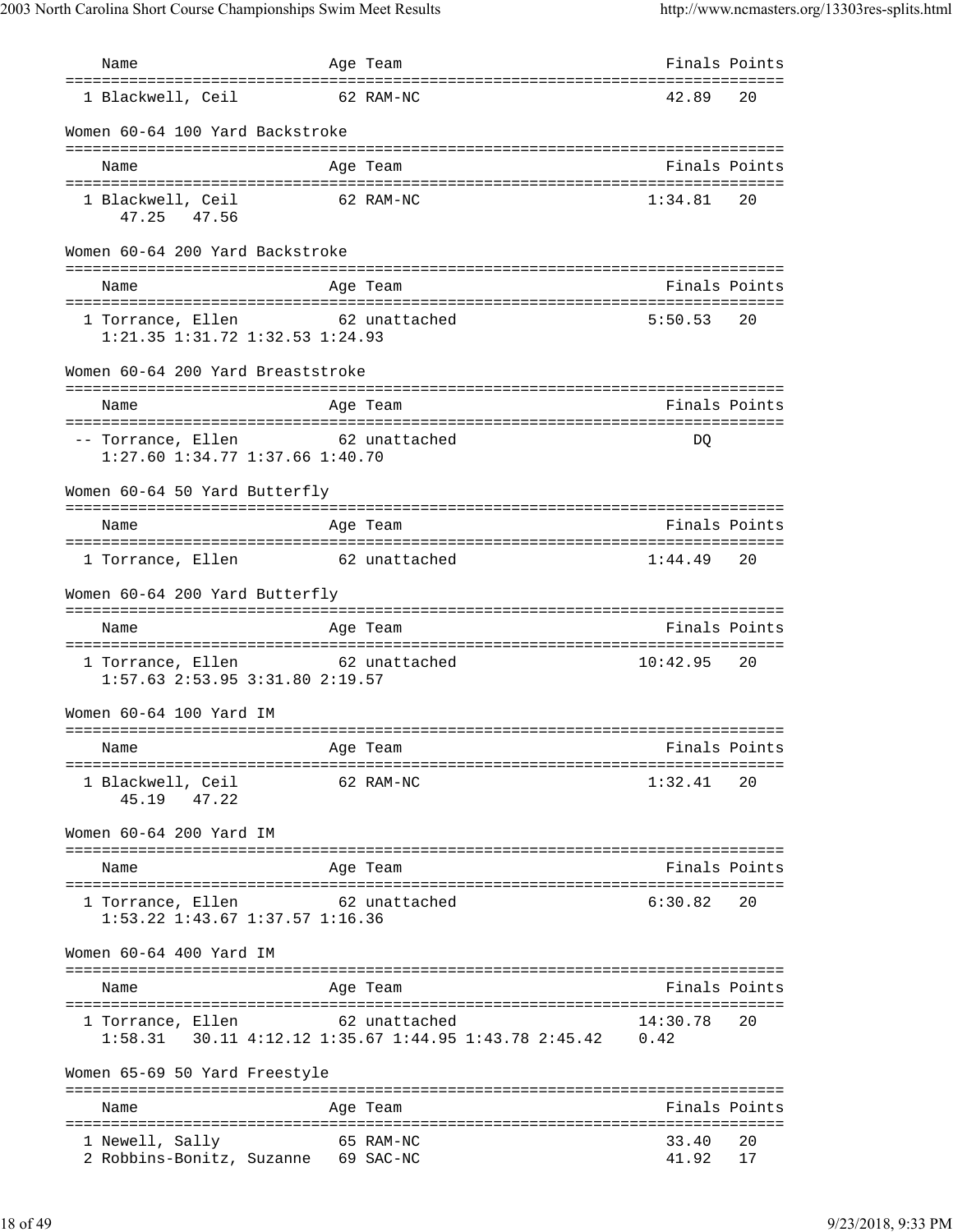| 3 Wright, Mary           |                                                      |       | 68 VMST-VA                                      | 2:19.81           | 16            |
|--------------------------|------------------------------------------------------|-------|-------------------------------------------------|-------------------|---------------|
|                          | Women 65-69 100 Yard Freestyle                       |       |                                                 |                   |               |
| Name                     |                                                      |       | Age Team                                        |                   | Finals Points |
| 45.84                    | 1 Robbins-Bonitz, Suzanne 69 SAC-NC<br>55.34         |       |                                                 | 1:41.18           | 20            |
|                          | Women 65-69 50 Yard Backstroke                       |       |                                                 |                   |               |
| Name                     |                                                      |       | Age Team                                        |                   | Finals Points |
| 1 Newell, Sally          | 2 Robbins-Bonitz, Suzanne 69 SAC-NC                  |       | 65 RAM-NC                                       | 42.56<br>43.72    | 20<br>17      |
|                          | Women 65-69 100 Yard Backstroke                      |       |                                                 |                   |               |
| Name                     |                                                      |       | Age Team                                        |                   | Finals Points |
|                          | 1 Robbins-Bonitz, Suzanne 69 SAC-NC<br>48.35 51.13   |       |                                                 | 1:39.48           | 20            |
| 2 Wright, Mary           | 2:10.572:20.67                                       |       | 68 VMST-VA                                      | 4:31.24           | 17            |
|                          | Women 65-69 200 Yard Backstroke                      |       |                                                 |                   |               |
| Name                     |                                                      |       | Age Team                                        |                   | Finals Points |
| 51.14                    | 1 Robbins-Bonitz, Suzanne 69 SAC-NC<br>56.05 59.28   | 56.69 |                                                 | 3:43.16           | 20            |
|                          | Women 65-69 50 Yard Breaststroke                     |       |                                                 |                   |               |
| Name                     |                                                      |       | Age Team                                        |                   | Finals Points |
| 2 Wright, Mary           | 1 Robbins-Bonitz, Suzanne 69 SAC-NC                  |       | 68 VMST-VA                                      | 53.82<br>3:02.61  | 20<br>17      |
|                          | Women 65-69 100 Yard Breaststroke                    |       |                                                 |                   |               |
| Name                     |                                                      |       | Age Team                                        | Finals Points     |               |
|                          | 1 Robbins-Bonitz, Suzanne 69 SAC-NC<br>57.21 1:05.81 |       |                                                 | 2:03.02           | 20            |
|                          | Women 65-69 200 Yard IM                              |       | ----------------------------------              |                   |               |
| Name                     |                                                      |       | Age Team                                        |                   | Finals Points |
| 1 Newell, Sally          | 47.37 51.36 53.07 44.32                              |       | 65 RAM-NC                                       | 3:16.12           | 20            |
|                          | Men 19-24 50 Yard Freestyle                          |       |                                                 |                   |               |
| Name                     |                                                      |       | Age Team                                        | Finals Points     |               |
| 1 Bowker, Chris          |                                                      |       | 20 RAM-NC                                       | 22.45             | 20            |
|                          | Men 19-24 100 Yard Freestyle                         |       | ==========<br>=============                     |                   |               |
| Name                     |                                                      |       | Age Team                                        | ----------------- | Finals Points |
| 1 Bowker, Chris<br>24.09 | 26.01                                                |       | ==================================<br>20 RAM-NC | 50.10             | 20            |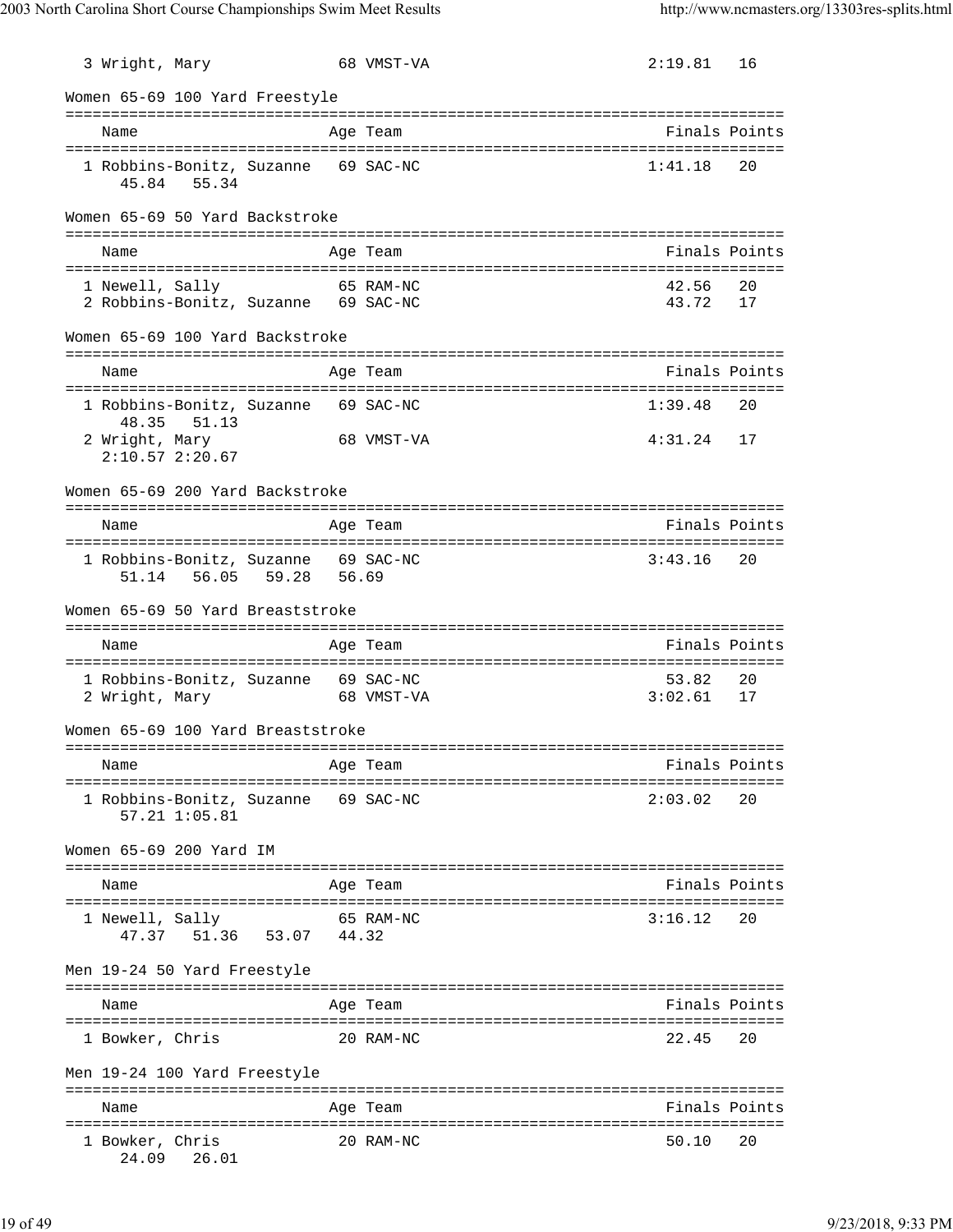| Men 19-24 200 Yard Freestyle                                              |                                                              |                               |                             |
|---------------------------------------------------------------------------|--------------------------------------------------------------|-------------------------------|-----------------------------|
| Name                                                                      | Age Team                                                     |                               | Finals Points               |
| 1 Gellin, Jon<br>27.02 27.36 27.21<br>25.38                               | 22 RAM-NC                                                    | 1:46.97                       | 20                          |
| 2 Bowker, Chris<br>20 RAM-NC<br>26.01 28.19 28.58 29.28                   |                                                              | 1:52.06                       | 17                          |
| Men 19-24 500 Yard Freestyle                                              |                                                              |                               |                             |
| Name                                                                      | Age Team                                                     |                               | Finals Points               |
| 1 Gellin, Jon<br>28.94<br>29.63                                           | 22 RAM-NC<br>26.64 28.71 28.72 29.41 29.41 29.57 29.90 30.39 | 4:51.32                       | 20                          |
| Men 19-24 50 Yard Butterfly                                               |                                                              |                               |                             |
| Name                                                                      | Age Team                                                     | Finals Points                 |                             |
| 1 Bowker, Chris<br>20 RAM-NC                                              |                                                              | 24.62                         | 20                          |
| Men 19-24 100 Yard Butterfly                                              |                                                              |                               |                             |
| Name                                                                      | Age Team                                                     | Finals Points                 |                             |
| 1 Gellin, Jon<br>22 RAM-NC<br>20 RAM-NC<br>2 Bowker, Chris                |                                                              | 52.22<br>53.39                | 20<br>17                    |
| Men 19-24 200 Yard Butterfly                                              |                                                              |                               |                             |
| Name                                                                      | ================================<br>Age Team                 | Finals Points                 |                             |
| 1 Gellin, Jon 22 RAM-NC<br>26.38 29.91 30.94 30.45                        |                                                              | 1:57.68                       | 20                          |
| Men 19-24 100 Yard IM                                                     |                                                              |                               |                             |
| Name                                                                      | Age Team                                                     | Finals Points                 |                             |
| -----------------------------------<br>1 Bowker, Chris<br>25.42<br>31.85  | 20 RAM-NC                                                    | 57.27                         | 20                          |
| Men 25-29 50 Yard Freestyle                                               |                                                              |                               |                             |
| Name                                                                      | Age Team                                                     |                               | Finals Points               |
| 1 Petcu, Razvan<br>2 Ferris, Michael<br>3 Murphy, Jimmy<br>-- Madden, Joe | 29 CSM-NC<br>25 CSM-NC<br>27 DAMA-NC<br>29 RAM-NC            | 20.72<br>24.69<br>26.58<br>DQ | =========<br>20<br>17<br>16 |
| Men 25-29 100 Yard Freestyle                                              |                                                              |                               |                             |
| Name                                                                      | Age Team                                                     |                               | Finals Points               |
| 1 Petcu, Razvan<br>22.09<br>23.68                                         | 29 CSM-NC                                                    | 45.77                         | 20                          |
| 2 Haberman, Brandon<br>27.07<br>29.12                                     | 26 Unattached                                                | 56.19                         | 17                          |
| 3 Murphy, Jimmy<br>29.66<br>26.79                                         | 27 DAMA-NC                                                   | 56.45                         | 16                          |
| 4 Bottomley, Kevin                                                        | 27 GCYM-NC                                                   | 1:08.36                       | 15                          |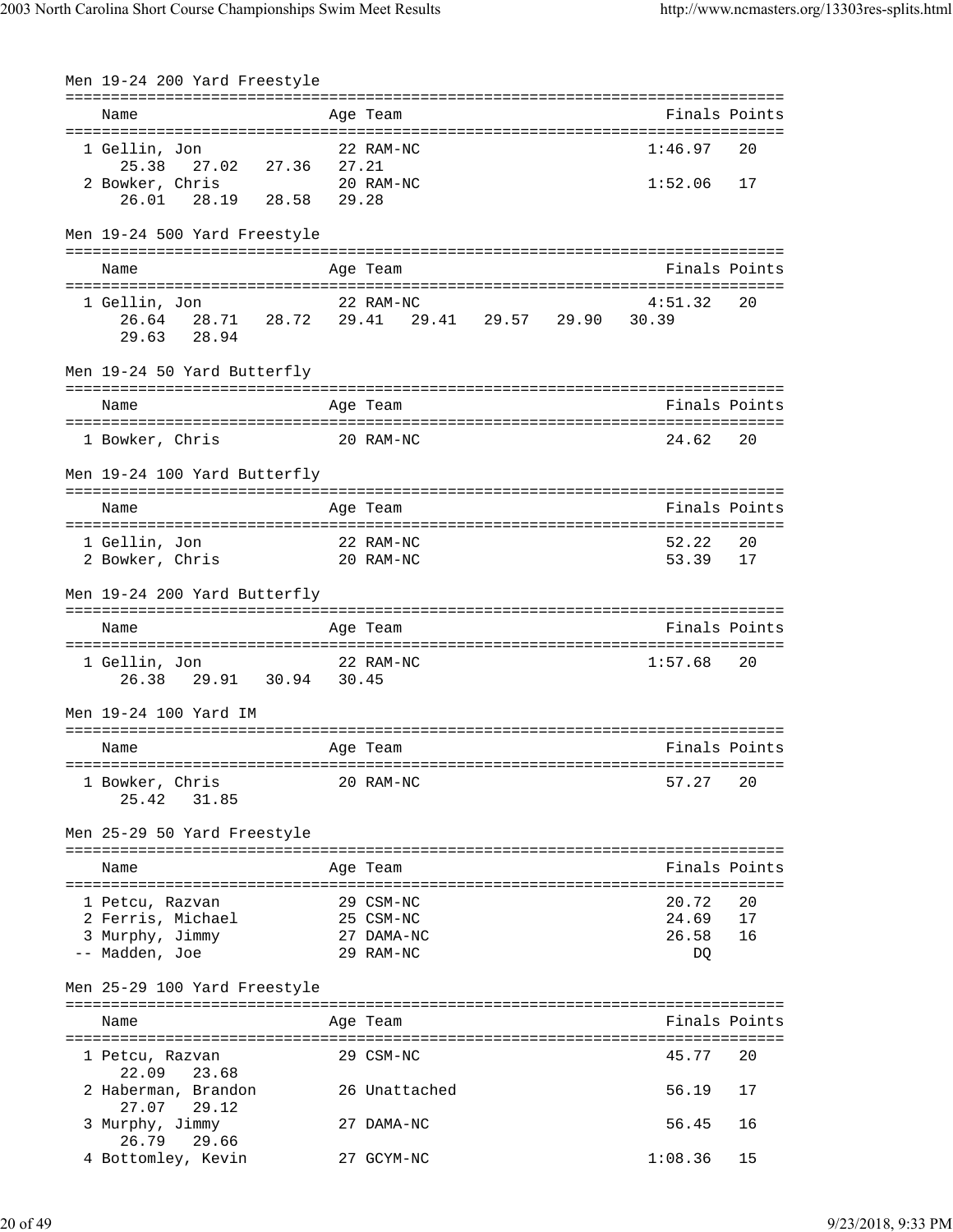33.32 35.04

| Men 25-29 200 Yard Freestyle                                                                          |       |                                                                                                                                               |                                     |  |                            |               |
|-------------------------------------------------------------------------------------------------------|-------|-----------------------------------------------------------------------------------------------------------------------------------------------|-------------------------------------|--|----------------------------|---------------|
| Name                                                                                                  |       |                                                                                                                                               | Age Team                            |  |                            | Finals Points |
| 1 Haberman, Brandon 26 Unattached<br>29.90                                                            |       | 32.04 32.96 33.20                                                                                                                             |                                     |  | 2:08.10                    | 20            |
| Men 25-29 500 Yard Freestyle                                                                          |       |                                                                                                                                               |                                     |  |                            |               |
| Name                                                                                                  |       |                                                                                                                                               | Age Team                            |  |                            | Finals Points |
| 1 Ferris, Michael<br>29.71<br>33.69                                                                   | 32.66 | 31.81 32.92 33.76 34.39 34.36 34.72 34.76                                                                                                     | 25 CSM-NC                           |  | 5:32.78                    | 20            |
| 2 Bottomley, Kevin<br>35.90<br>42.56 40.61                                                            |       | 27 GCYM-NC<br>$39.45$ 39.69 40.89 41.76 42.37 43.13 42.49                                                                                     |                                     |  | 6:48.85                    | 17            |
| Men 25-29 1000 Yard Freestyle                                                                         |       |                                                                                                                                               |                                     |  |                            |               |
| Name                                                                                                  |       |                                                                                                                                               | Age Team                            |  |                            | Finals Points |
| 1 Su, Billy<br>35.01                                                                                  | 35.26 | 33.52 35.65 36.41 35.99 36.23 36.25 35.75 35.72<br>35.87   35.27   34.94   35.31   35.44   35.68   35.39   35.16<br>35.13 34.51               | 29 RAM-NC                           |  | 11:48.49                   | 20            |
| Men 25-29 1650 Yard Freestyle                                                                         |       |                                                                                                                                               |                                     |  |                            |               |
| Name                                                                                                  |       |                                                                                                                                               | Age Team                            |  |                            | Finals Points |
| -- Desorbo, Todd<br>Men 25-29 50 Yard Backstroke                                                      |       | 25.52  28.16  28.80  29.38  29.67  30.39  30.11  30.72<br>30.73  30.37  1:00.12  43.69  44.07  44.78  43.55  45.21<br>43.17 44.17 42.51 44.87 | 25 RAM-NC                           |  | DQ                         |               |
|                                                                                                       |       |                                                                                                                                               |                                     |  |                            | Finals Points |
| Name<br>1 Stringer, Sean 27 RAM-NC<br>2 Murphy, Jimmy<br>3 Su, Billy<br>Men 25-29 100 Yard Backstroke |       |                                                                                                                                               | Age Team<br>27 DAMA-NC<br>29 RAM-NC |  | 26.30 20<br>31.24<br>32.34 | 17<br>16      |
| Name                                                                                                  |       |                                                                                                                                               | Age Team                            |  |                            | Finals Points |
| 1 Murphy, Jimmy<br>32.35 34.23                                                                        |       |                                                                                                                                               | 27 DAMA-NC                          |  | 1:06.58                    | 20            |
| Men 25-29 200 Yard Backstroke                                                                         |       |                                                                                                                                               |                                     |  |                            |               |
| Name                                                                                                  |       |                                                                                                                                               | Age Team                            |  |                            | Finals Points |
| 1 Stringer, Sean                                                                                      |       | 29.79 32.68 32.18 32.54                                                                                                                       | 27 RAM-NC                           |  | 2:07.19                    | 20            |
| Men 25-29 50 Yard Breaststroke                                                                        |       |                                                                                                                                               |                                     |  |                            |               |
| Name                                                                                                  |       |                                                                                                                                               | Age Team                            |  |                            | Finals Points |
| 1 Murphy, Jimmy                                                                                       |       |                                                                                                                                               | 27 DAMA-NC                          |  | 32.86                      | 20            |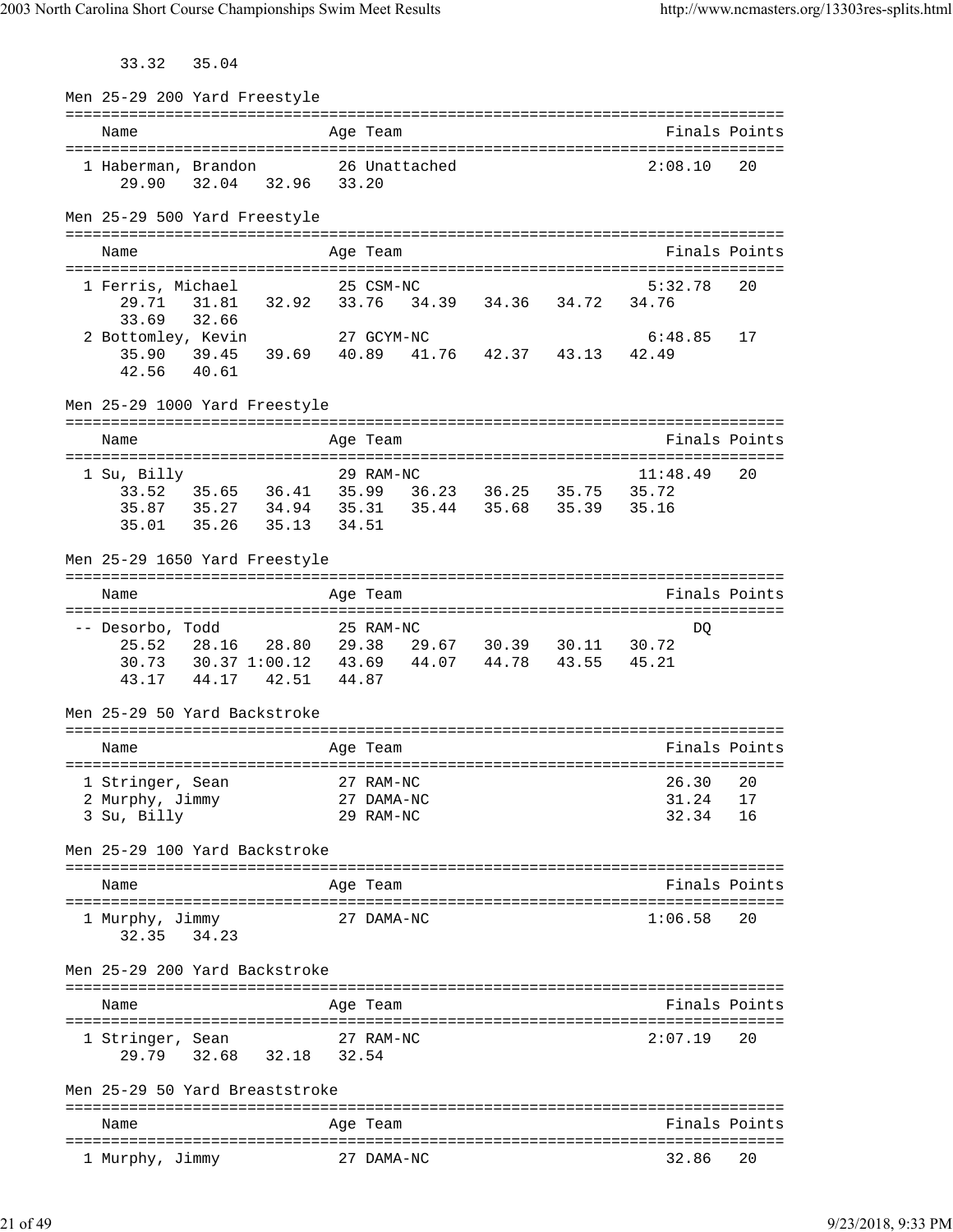| 2 Su, Billy<br>3 Bottomley, Kevin     |                | 29 RAM-NC<br>27 GCYM-NC | 35.76<br>40.69 | 17<br>16      |
|---------------------------------------|----------------|-------------------------|----------------|---------------|
|                                       |                |                         |                |               |
| Men 25-29 100 Yard Breaststroke       |                |                         |                |               |
| Name                                  |                | Age Team                |                | Finals Points |
| 1 Murphy, Jimmy<br>35.59 37.31        |                | 27 DAMA-NC              | 1:12.90        | 20            |
| Men 25-29 50 Yard Butterfly           |                |                         |                |               |
| Name                                  |                | Age Team                |                | Finals Points |
| 1 Petcu, Razvan                       |                | 29 CSM-NC               | 22.62          | 20            |
| 2 Stringer, Sean                      |                | 27 RAM-NC               | 24.68          | 17            |
| 3 Ferris, Michael                     |                | 25 CSM-NC               | 26.77          | 16            |
| 4 Haberman, Brandon                   |                | 26 Unattached           | 27.71          | 15            |
| 5 Su, Billy                           |                | 29 RAM-NC               | 28.30          | 14            |
| 6 Murphy, Jimmy                       |                | 27 DAMA-NC              | 28.64          | 13            |
| 7 Bottomley, Kevin                    | 27 GCYM-NC     |                         | 34.66          | 12            |
| Men 25-29 100 Yard Butterfly          |                |                         |                |               |
| Name                                  |                | Age Team                |                | Finals Points |
| 1 Petcu, Razvan                       |                | 29 CSM-NC               | 49.53          | 20            |
| 2 Ferris, Michael                     |                | 25 CSM-NC               | 1:01.21        | 17            |
| 22.93<br>38.28                        |                |                         |                |               |
| 3 Su, Billy                           |                | 29 RAM-NC               | 1:01.62        | 16            |
| 36.99<br>24.63<br>4 Haberman, Brandon |                | 26 Unattached           | 1:03.60        | 15            |
| 24.70 38.90<br>5 Murphy, Jimmy        |                | 27 DAMA-NC              | 1:11.64        | 14            |
| 29.24 42.40                           |                |                         |                |               |
| Men 25-29 200 Yard Butterfly          |                |                         |                |               |
| Name                                  |                | Age Team                |                | Finals Points |
|                                       |                |                         |                |               |
| 1 Ferris, Michael 25 CSM-NC           |                | 2:14.48                 |                | 20            |
| 33.72 34.32<br>31.06                  | 35.38          |                         |                |               |
| 2 Su, Billy                           |                | 29 RAM-NC               | 2:25.29        | 17            |
| 36.84 37.92<br>32.30                  | 38.23          |                         |                |               |
| Men 25-29 100 Yard IM                 |                |                         |                |               |
| Name                                  |                | Age Team                |                | Finals Points |
|                                       |                |                         |                |               |
| 1 Stringer, Sean<br>26.21 32.91       |                | 27 RAM-NC               | 59.12          | 20            |
| 2 Murphy, Jimmy                       |                | 27 DAMA-NC              | 1:03.73        | 17            |
| 29.46<br>34.27                        |                |                         |                |               |
| 3 Haberman, Brandon<br>30.11 37.01    |                | 26 Unattached           | 1:07.12        | 16            |
| 4 Bottomley, Kevin<br>36.54 40.25     |                | 27 GCYM-NC              | 1:16.79        | 15            |
| Men 25-29 200 Yard IM                 |                |                         |                |               |
|                                       |                |                         |                |               |
| Name                                  |                | Age Team                |                | Finals Points |
| 1 Murphy, Jimmy                       |                | 27 DAMA-NC              | 2:22.42        | 20            |
| 28.36 35.68                           | 34.86<br>43.52 |                         |                |               |
| 2 Haberman, Brandon                   |                | 26 Unattached           | 2:26.25        | 17            |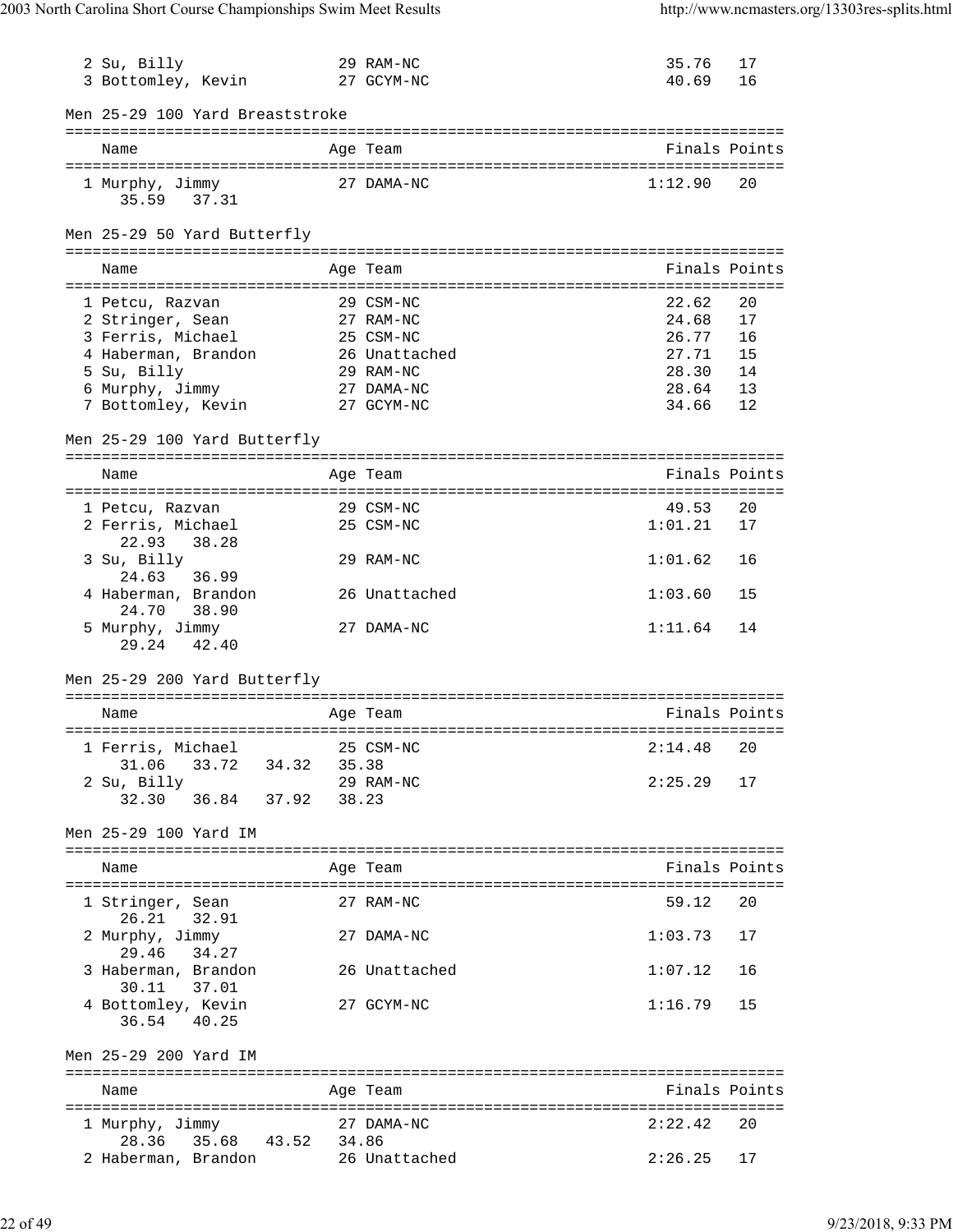29.27 37.68 44.73 34.57

| Men 25-29 400 Yard IM         |             |                                                                                                                               |       |            |       |                   |                   |               |
|-------------------------------|-------------|-------------------------------------------------------------------------------------------------------------------------------|-------|------------|-------|-------------------|-------------------|---------------|
| Name                          |             |                                                                                                                               |       | Age Team   |       |                   |                   | Finals Points |
| 1 Ferris, Michael             |             | 30.43 34.97 39.16 39.64 42.16 44.76 34.13 32.96                                                                               |       | 25 CSM-NC  |       |                   | 4:58.21           | 20            |
| Men 30-34 50 Yard Freestyle   |             |                                                                                                                               |       |            |       |                   |                   |               |
| Name                          |             |                                                                                                                               |       | Age Team   |       |                   |                   | Finals Points |
| 1 Cornell, Eric               |             | 33 VMST-VA                                                                                                                    |       |            |       |                   | 22.27             | 20            |
| 2 Sousa, Greg                 |             |                                                                                                                               |       | 33 DAMA-NC |       |                   | 26.84             | 17            |
| 3 Wilk, Thomas                |             | 30 RAM-NC                                                                                                                     |       |            |       |                   | 26.91             | 16            |
| Men 30-34 100 Yard Freestyle  |             |                                                                                                                               |       |            |       |                   |                   |               |
| Name                          |             |                                                                                                                               |       | Age Team   |       |                   |                   | Finals Points |
| 1 Cornell, Eric<br>23.55      | 25.48       |                                                                                                                               |       | 33 VMST-VA |       |                   | 49.03             | 20            |
| 2 Farrell, Andy<br>23.80      | 26.49       |                                                                                                                               |       | 32 RAM-NC  |       |                   | 50.29             | 17            |
| 3 Allen, Scott<br>26.69       | 29.29       |                                                                                                                               |       | 31 RAM-NC  |       |                   | 55.98             | 16            |
| 4 Wilk, Thomas<br>28.76       | 33.78       |                                                                                                                               |       | 30 RAM-NC  |       |                   | 1:02.54           | 15            |
| 5 Carbajal, David             | 32.44 36.78 |                                                                                                                               |       | 34 DAMA-NC |       |                   | 1:09.22           | 14            |
| Men 30-34 200 Yard Freestyle  |             |                                                                                                                               |       |            |       |                   |                   |               |
| Name                          |             |                                                                                                                               |       | Age Team   |       |                   | Finals Points     |               |
|                               |             |                                                                                                                               |       |            |       |                   |                   |               |
| 1 Cornell, Eric               |             | 25.83 28.06 28.24 28.03                                                                                                       |       | 33 VMST-VA |       |                   | 1:50.16           | 20            |
| 2 Farrell, Andy               |             |                                                                                                                               |       | 32 RAM-NC  |       |                   | 1:51.77           | 17            |
| 25.16                         |             | 27.92 29.10 29.59                                                                                                             |       |            |       |                   |                   |               |
| Men 30-34 500 Yard Freestyle  |             |                                                                                                                               |       |            |       |                   |                   |               |
|                               |             |                                                                                                                               |       |            |       |                   |                   |               |
| Name                          |             |                                                                                                                               |       | Age Team   |       |                   |                   | Finals Points |
|                               |             |                                                                                                                               |       | 32 RAM-NC  |       |                   | 5:04.35           | 20            |
| 1 Farrell, Andy<br>26.52      |             | 29.55 31.04 31.38                                                                                                             |       |            |       | 31.32 31.29 31.36 | 31.43             |               |
| 31.06                         | 29.40       |                                                                                                                               |       |            |       |                   |                   |               |
| Men 30-34 1000 Yard Freestyle |             |                                                                                                                               |       |            |       |                   |                   |               |
| Name                          |             |                                                                                                                               |       | Age Team   |       |                   |                   | Finals Points |
|                               |             |                                                                                                                               |       |            |       |                   |                   | 20            |
| 1 Allen, Scott<br>33.77       |             |                                                                                                                               |       | 31 RAM-NC  |       |                   | 12:59.39<br>39.72 |               |
| 39.67                         |             | 38.38  38.74  39.30  39.77  39.48  39.44  39.72<br>39.55  39.52  39.79  39.32  39.43  39.58  38.84<br>39.55 39.52 39.79 39.32 |       |            |       |                   |                   |               |
| 39.08                         |             | 39.87 38.71                                                                                                                   | 37.43 |            |       |                   |                   |               |
| Men 30-34 1650 Yard Freestyle |             |                                                                                                                               |       |            |       |                   |                   |               |
| Name                          |             |                                                                                                                               |       | Age Team   |       |                   |                   | Finals Points |
| 1 Farrell, Andy               |             |                                                                                                                               |       | 32 RAM-NC  |       |                   | 18:00.75          | 20            |
| 32.92                         |             | 25.63 28.84 30.84 31.73 32.09 32.41 31.88 32.55<br>34.14 35.63 34.75                                                          |       |            | 34.15 | 34.31 34.01       | 33.93             |               |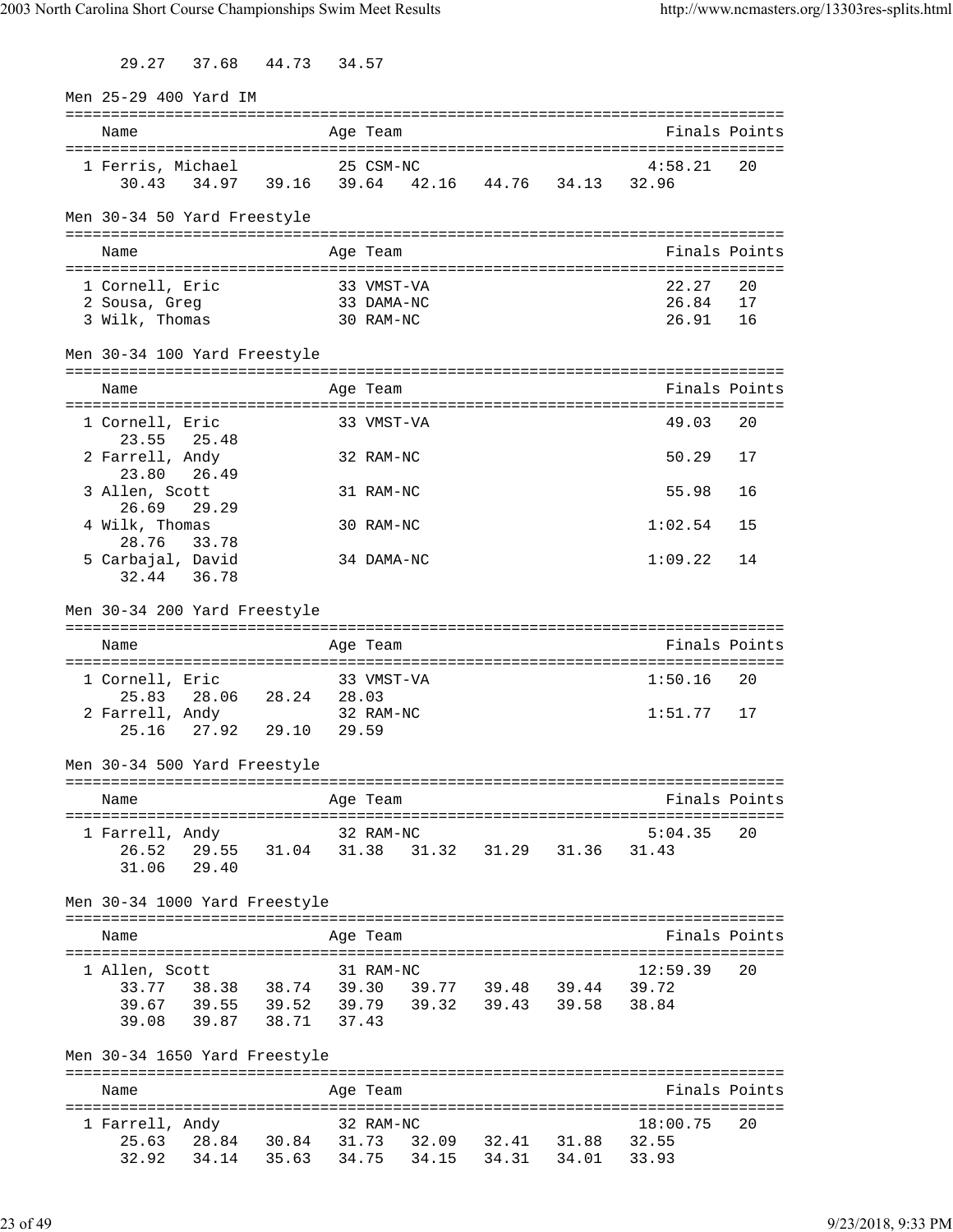| 33.76                           | 33.73                   | 33.44       | 34.12      | 33.66 | 33.42 | 33.88 | 33.86   |               |
|---------------------------------|-------------------------|-------------|------------|-------|-------|-------|---------|---------------|
| 33.64                           | 33.49                   | 33.15       | 33.29      | 32.79 | 32.00 | 31.98 | 31.49   |               |
| 29.24                           |                         |             |            |       |       |       |         |               |
| Men 30-34 50 Yard Backstroke    |                         |             |            |       |       |       |         |               |
| Name                            |                         |             | Age Team   |       |       |       |         | Finals Points |
|                                 |                         |             |            |       |       |       |         |               |
| 1 Farrell, Andy                 |                         |             | 32 RAM-NC  |       |       |       | 26.75   | 20            |
| Men 30-34 100 Yard Backstroke   |                         |             |            |       |       |       |         |               |
| Name                            |                         |             | Age Team   |       |       |       |         | Finals Points |
| 1 Farrell, Andy                 |                         |             | 32 RAM-NC  |       |       |       | 56.32   | 20            |
| 27.43<br>2 Sousa, Greg          | 28.89                   |             | 33 DAMA-NC |       |       |       | 1:14.09 | 17            |
| 36.05 38.04                     |                         |             |            |       |       |       |         |               |
| Men 30-34 200 Yard Backstroke   |                         |             |            |       |       |       |         |               |
| Name                            |                         |             | Age Team   |       |       |       |         | Finals Points |
|                                 |                         |             |            |       |       |       |         |               |
| 1 Farrell, Andy                 | 28.63 30.95 31.33 31.83 |             | 32 RAM-NC  |       |       |       | 2:02.74 | 20            |
|                                 |                         |             |            |       |       |       |         |               |
| Men 30-34 100 Yard Breaststroke |                         |             |            |       |       |       |         |               |
| Name                            |                         |             | Age Team   |       |       |       |         | Finals Points |
| 1 Wilk, Thomas                  |                         |             | 30 RAM-NC  |       |       |       | 1:18.44 | 20            |
| 32.45                           | 45.99                   |             |            |       |       |       |         |               |
| 2 Carbajal, David<br>36.41      | 48.41                   |             | 34 DAMA-NC |       |       |       | 1:24.82 | 17            |
|                                 |                         |             |            |       |       |       |         |               |
| Men 30-34 50 Yard Butterfly     |                         |             |            |       |       |       |         |               |
| Name                            |                         |             | Age Team   |       |       |       |         | Finals Points |
| 1 Cornell, Eric                 |                         |             | 33 VMST-VA |       |       |       | 24.23   | 20            |
|                                 |                         |             |            |       |       |       |         |               |
| Men 30-34 100 Yard Butterfly    |                         |             |            |       |       |       |         |               |
| Name                            |                         |             | Age Team   |       |       |       |         | Finals Points |
| 1 Cornell, Eric                 |                         |             | 33 VMST-VA |       |       |       | 54.52   | 20            |
| 2 Allen, Scott                  |                         |             | 31 RAM-NC  |       |       |       | 1:06.41 | 17            |
| 27.82                           | 38.59                   |             |            |       |       |       |         |               |
| 3 Sousa, Greg<br>28.75          | 46.39                   |             | 33 DAMA-NC |       |       |       | 1:15.14 | 16            |
| Men 30-34 100 Yard IM           |                         |             |            |       |       |       |         |               |
| Name                            |                         |             | Age Team   |       |       |       |         | Finals Points |
|                                 |                         |             |            |       |       |       |         |               |
| 1 Carbajal, David<br>37.54      | 41.57                   |             | 34 DAMA-NC |       |       |       | 1:19.11 | 20            |
| Men 30-34 200 Yard IM           |                         |             |            |       |       |       |         |               |
|                                 |                         |             |            |       |       |       |         |               |
| Name                            |                         |             | Age Team   |       |       |       |         | Finals Points |
| 1 Carbajal, David               |                         |             | 34 DAMA-NC |       |       |       | 2:51.66 | 20            |
| 34.96                           | 46.19                   | 49.14 41.37 |            |       |       |       |         |               |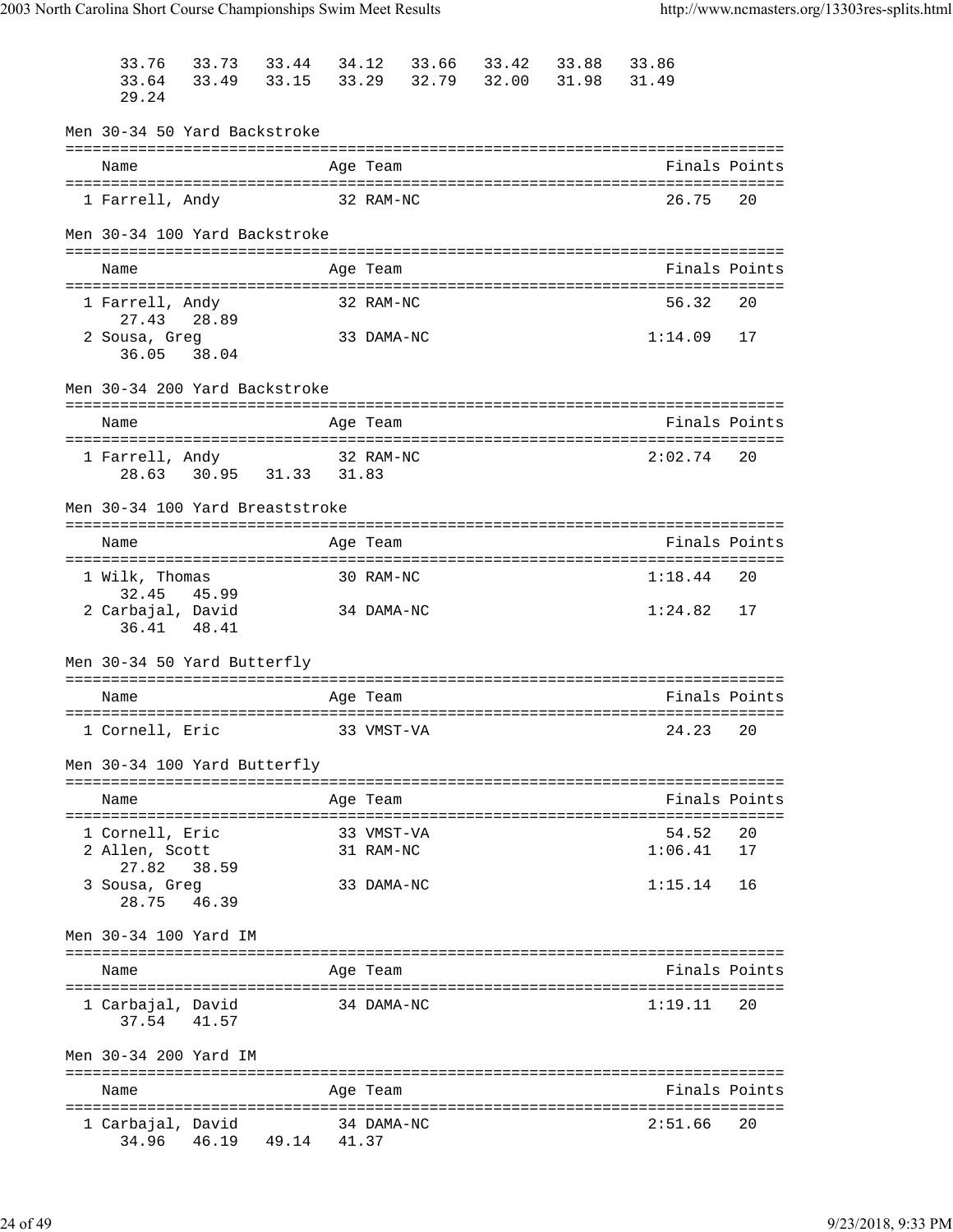| Men 35-39 50 Yard Freestyle                            |             |                               |                   |                                                    |    |
|--------------------------------------------------------|-------------|-------------------------------|-------------------|----------------------------------------------------|----|
| ------------------------------<br>Name                 |             | =================<br>Age Team |                   | =================================<br>Finals Points |    |
| 1 Stewart, Henry                                       |             | 39 RAM-NC                     |                   | 22.31                                              | 20 |
| 2 Zoltners, Greg                                       |             | 38 NCAM-NC                    |                   | 25.67                                              | 17 |
| 3 Fergus, Shayne                                       |             | 36 TMS-NC                     |                   | 26.74                                              | 16 |
| 4 Celii, Michael                                       |             | 39 RAM-NC                     |                   | 26.82                                              | 15 |
| 5 Hutcherson, Burke                                    |             | 35 THAT-NC                    |                   | 26.94                                              | 14 |
| 6 Shea, Mark                                           |             | 39 Unattached                 |                   | 27.41                                              | 13 |
| Men 35-39 100 Yard Freestyle                           |             |                               |                   |                                                    |    |
| Name                                                   |             | Age Team                      |                   | Finals Points                                      |    |
| 1 Stewart, Henry                                       |             | 39 RAM-NC                     |                   | 49.47                                              | 20 |
| 23.76<br>25.71                                         |             |                               |                   | 53.38                                              |    |
| 2 Nixon, Chris<br>28.15<br>25.23                       |             | 37 Unattached                 |                   |                                                    | 17 |
| Men 35-39 200 Yard Freestyle                           |             |                               |                   |                                                    |    |
| Name                                                   |             | Age Team                      |                   | Finals Points                                      |    |
|                                                        |             | 39 RAM-NC                     |                   | 1:51.71                                            | 20 |
| 1 Stewart, Henry<br>25.15                              |             |                               |                   |                                                    |    |
| 28.63                                                  | 29.61 28.32 |                               |                   |                                                    |    |
| 2 Nixon, Chris<br>29.47 32.20<br>27.29                 | 34.62       | 37 Unattached                 |                   | 2:03.58                                            | 17 |
|                                                        |             |                               |                   |                                                    |    |
| 3 Shea, Mark                                           |             | 39 Unattached                 |                   | 2:09.36                                            | 16 |
| 32.48<br>33.02<br>30.80<br>4 Magdanz, Greg             | 33.06       | 39 RAM-NC                     |                   | 2:10.10                                            | 15 |
| 29.74<br>33.26<br>33.64                                | 33.46       |                               |                   |                                                    |    |
| 5 Celii, Michael                                       |             | 39 RAM-NC                     |                   | 2:11.97                                            | 14 |
| 34.19<br>30.69<br>33.59                                | 33.50       |                               |                   |                                                    |    |
| 6 Fergus, Shayne<br>35.19<br>36.45<br>32.12            |             | 36 TMS-NC<br>37.77            |                   | 2:21.53                                            | 13 |
| Men 35-39 500 Yard Freestyle                           |             |                               |                   |                                                    |    |
|                                                        |             |                               |                   |                                                    |    |
| Name                                                   |             | Age Team                      |                   | Finals Points                                      |    |
|                                                        |             |                               |                   |                                                    |    |
| 1 Magdanz, Greg<br>32.38<br>35.91 37.06                |             | 39 RAM-NC<br>38.16            | 37.41 37.75 37.59 | 6:06.34<br>37.79                                   | 20 |
| 36.98<br>35.31                                         |             |                               |                   |                                                    |    |
| 2 Celii, Michael                                       |             | 39 RAM-NC                     |                   | 6:08.83                                            | 17 |
| 35.36 36.52<br>32.52                                   |             | 38.32                         | 38.58 38.45 38.81 | 37.45                                              |    |
| 37.32<br>35.50                                         |             |                               |                   |                                                    |    |
| Men 35-39 1000 Yard Freestyle                          |             |                               |                   |                                                    |    |
|                                                        |             |                               |                   |                                                    |    |
| Name                                                   |             | Age Team                      |                   | Finals Points                                      |    |
| 1 DeMilia, Michael                                     |             | 37 RAM-NC                     |                   | 19:31.88                                           | 20 |
| Men 35-39 1650 Yard Freestyle                          |             |                               |                   |                                                    |    |
| Name                                                   |             | Age Team                      |                   | Finals Points                                      |    |
|                                                        |             |                               |                   |                                                    |    |
| 1 Shea, Mark                                           |             | 39 Unattached                 |                   | 20:13.87                                           | 20 |
| 35.16 35.71 35.31 35.81 35.90 36.17<br>33.50           |             |                               |                   | 36.19                                              |    |
| 36.97 36.88 37.03 37.25 36.77 36.85<br>36.67           |             |                               |                   | 37.10                                              |    |
| 37.28   36.97   37.41   37.57   37.45   37.73<br>37.23 |             |                               |                   | 37.42                                              |    |
| 38.06 37.01 37.65<br>36.94                             |             |                               | 37.44 38.02 37.90 | 37.73                                              |    |
| 34.79                                                  |             |                               |                   |                                                    |    |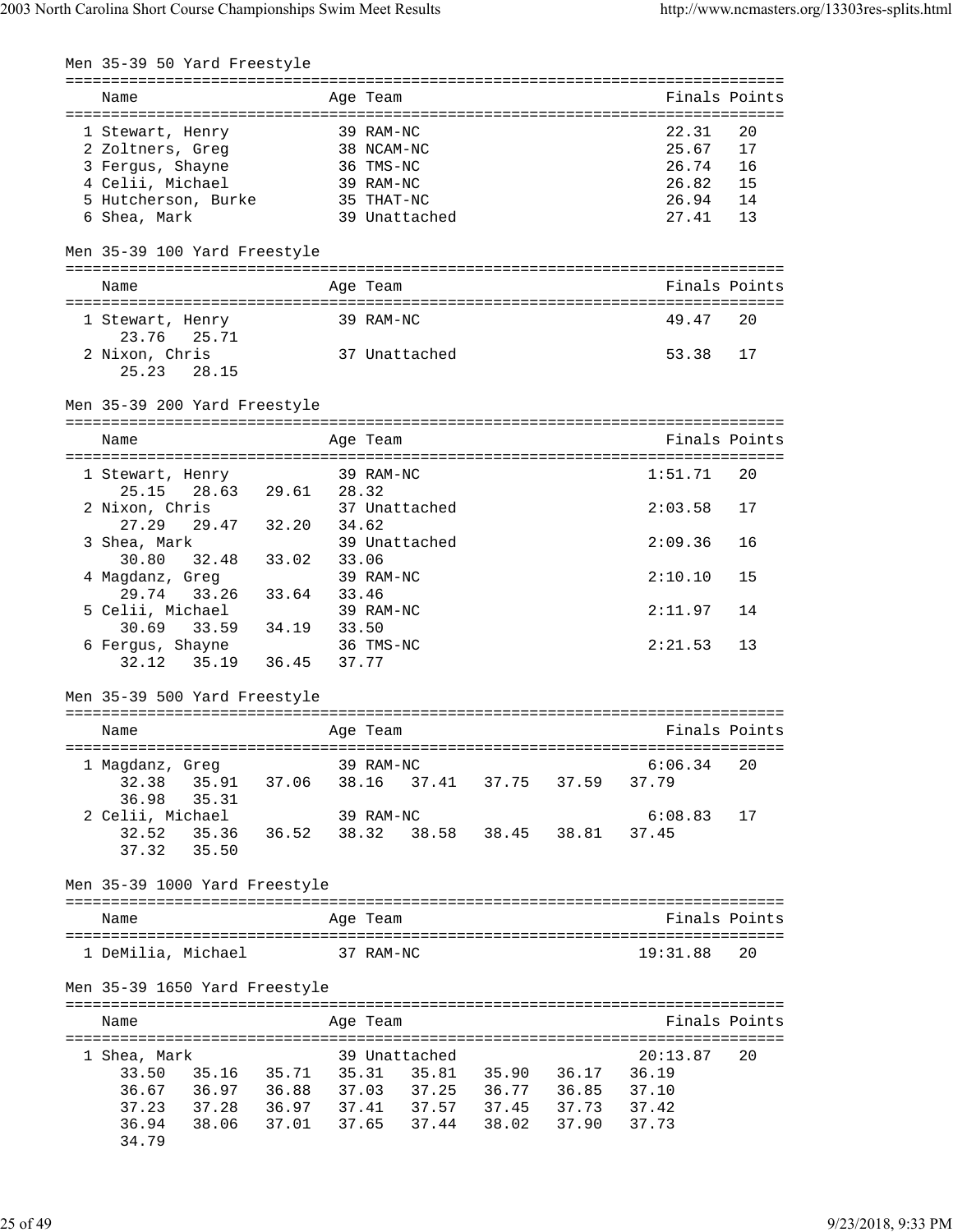Men 35-39 50 Yard Backstroke

|                                        |       | ===========<br>====================================== |               |    |
|----------------------------------------|-------|-------------------------------------------------------|---------------|----|
| Name                                   |       | Age Team                                              | Finals Points |    |
| 1 Stewart, Henry                       |       | 39 RAM-NC                                             | 27.81         | 20 |
| 2 Zoltners, Greg                       |       | 38 NCAM-NC                                            | 29.87         | 17 |
| 3 Hutcherson, Burke 35 THAT-NC         |       |                                                       | 33.19         |    |
|                                        |       |                                                       |               | 16 |
| Men 35-39 100 Yard Backstroke          |       |                                                       |               |    |
|                                        |       |                                                       |               |    |
| Name                                   |       | Age Team                                              | Finals Points |    |
| 1 Zoltners, Greg                       |       | 38 NCAM-NC                                            | 1:08.53       | 20 |
| 32.37 36.16                            |       |                                                       |               |    |
| Men 35-39 200 Yard Backstroke          |       |                                                       |               |    |
| Name                                   |       | Age Team                                              | Finals Points |    |
| 1 LeVine, Rob                          |       | 38 DAMA-NC                                            | 2:15.56       | 20 |
| 33.12 36.09 35.97<br>30.38             |       |                                                       |               |    |
| 2 Zoltners, Greg                       |       | 38 NCAM-NC                                            | $2:25.87$ 17  |    |
| 36.09 38.03 38.67<br>33.08             |       |                                                       |               |    |
| Men 35-39 50 Yard Breaststroke         |       |                                                       |               |    |
|                                        |       |                                                       |               |    |
| Name                                   |       | Age Team                                              | Finals Points |    |
| 1 Zoltners, Greg                       |       | 38 NCAM-NC                                            | 31.58         | 20 |
| 2 Celii, Michael                       |       | 39 RAM-NC                                             | 34.17         | 17 |
| Men 35-39 100 Yard Breaststroke        |       |                                                       |               |    |
| Name                                   |       | Age Team                                              | Finals Points |    |
|                                        |       |                                                       |               |    |
| 1 Zoltners, Greg                       |       | 38 NCAM-NC                                            | 1:10.77       | 20 |
| 2 Magdanz, Greg                        |       | 39 RAM-NC                                             | 1:14.03       | 17 |
| 34.61<br>39.42                         |       |                                                       |               |    |
| 3 Celii, Michael                       |       | 39 RAM-NC                                             | 1:14.29       | 16 |
| 35.72<br>38.57                         |       |                                                       |               |    |
| 4 Hutcherson, Burke<br>43.09<br>34.97  |       | 35 THAT-NC                                            | 1:18.06       | 15 |
| Men 35-39 200 Yard Breaststroke        |       |                                                       |               |    |
|                                        |       |                                                       |               |    |
| Name                                   |       | Aqe Team                                              | Finals Points |    |
|                                        |       |                                                       |               |    |
| 1 Zoltners, Greg                       |       | 38 NCAM-NC                                            | 2:40.91       | 20 |
| 34.47 40.14<br>43.16                   | 43.14 |                                                       |               |    |
| 2 Celii, Michael                       |       | 39 RAM-NC                                             | 2:42.11       | 17 |
| 3 Magdanz, Greg                        |       | 39 RAM-NC                                             | 2:45.09       | 16 |
| Men 35-39 50 Yard Butterfly            |       |                                                       |               |    |
| Name                                   |       | Age Team                                              | Finals Points |    |
| ====================================== |       | =================================<br>39 RAM-NC        | 24.75         | 20 |
| 1 Stewart, Henry<br>2 Zoltners, Greg   |       | 38 NCAM-NC                                            | 30.12         | 17 |
|                                        |       |                                                       |               |    |
| Men 35-39 100 Yard Butterfly           |       |                                                       |               |    |
|                                        |       |                                                       |               |    |
| Name                                   |       | Age Team                                              | Finals Points |    |
| 1 Stewart, Henry<br>30.52<br>23.30     |       | 39 RAM-NC                                             | 53.82         | 20 |
|                                        |       |                                                       |               |    |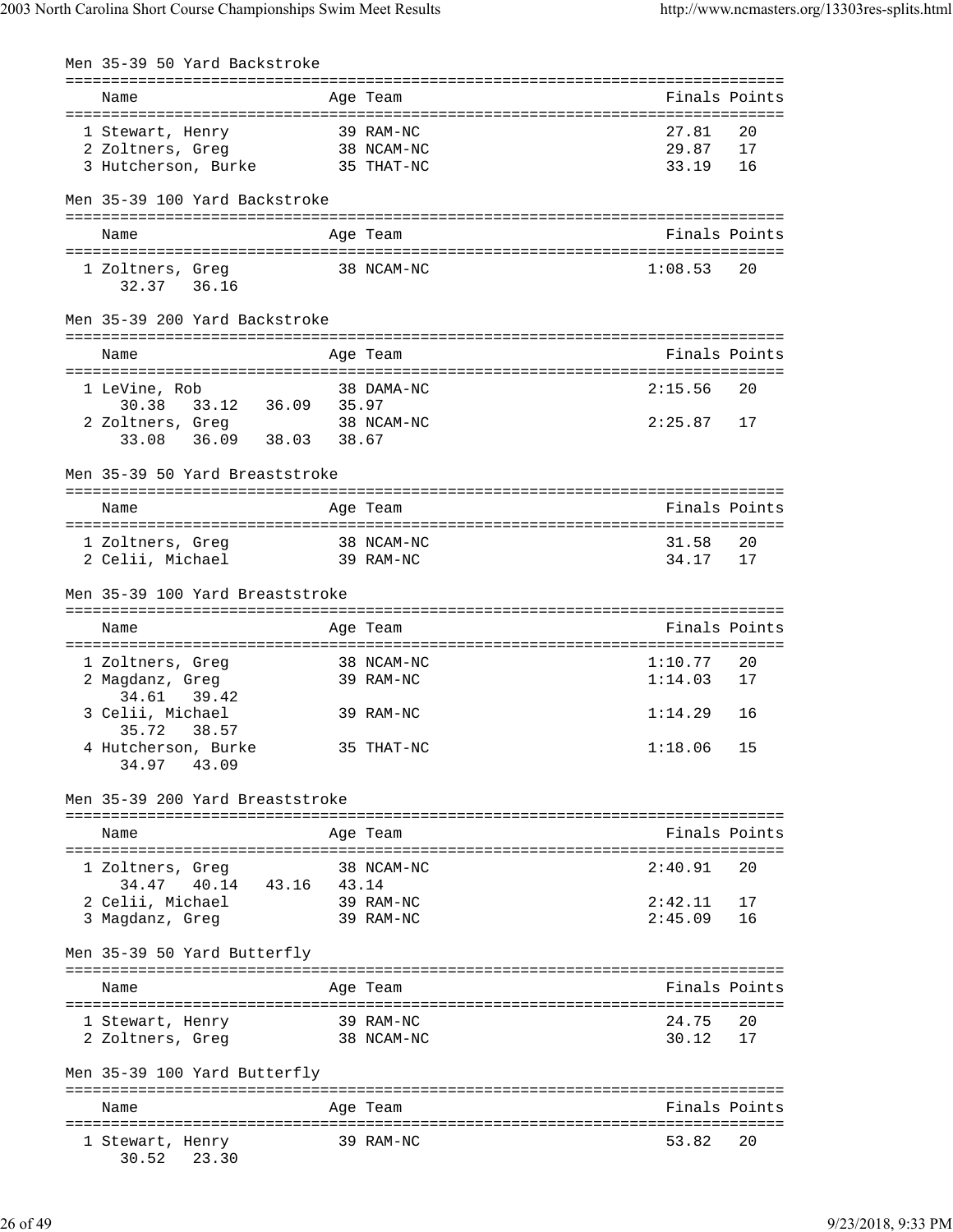| 2 Nixon, Chris                                    |       | 37 Unattached                                           | 59.07          | 17            |
|---------------------------------------------------|-------|---------------------------------------------------------|----------------|---------------|
| Men 35-39 100 Yard IM                             |       |                                                         |                |               |
| Name                                              |       | Age Team                                                |                | Finals Points |
|                                                   |       |                                                         |                |               |
| 1 Stewart, Henry<br>25.92<br>31.95                |       | 39 RAM-NC                                               | 57.87          | 20            |
| 2 Zoltners, Greg                                  |       | 38 NCAM-NC                                              | 1:05.49        | 17            |
| 29.83<br>35.66                                    |       |                                                         |                |               |
| 3 Celii, Michael<br>36.30<br>37.69                |       | 39 RAM-NC                                               | 1:13.99        | 16            |
|                                                   |       |                                                         |                |               |
| Men 35-39 200 Yard IM                             |       |                                                         |                |               |
| Name                                              |       |                                                         | Finals Points  |               |
|                                                   |       | Age Team                                                |                |               |
| 1 LeVine, Rob                                     |       | 38 DAMA-NC                                              | 2:17.67        | 20            |
| 33.25 43.29 32.43<br>28.70                        |       |                                                         |                |               |
| 2 Hutcherson, Burke<br>39.35 47.38 36.71<br>29.59 |       | 35 THAT-NC                                              | 2:33.03        | 17            |
|                                                   |       |                                                         |                |               |
| Men 35-39 400 Yard IM                             |       |                                                         |                |               |
| Name                                              |       | Age Team                                                |                | Finals Points |
|                                                   |       |                                                         |                |               |
| 1 Zoltners, Greq<br>33.43                         |       | 38 NCAM-NC<br>39.82 42.58 41.82 45.66 44.89 35.88 33.49 | 5:17.57        | 20            |
|                                                   |       |                                                         |                |               |
| Men 40-44 50 Yard Freestyle                       |       |                                                         |                |               |
| Name                                              |       | Age Team                                                |                | Finals Points |
|                                                   |       |                                                         |                |               |
| 1 Lechner, Chris                                  |       | 42 WNCY-NC                                              | 24.25          | 20            |
| 2 Shanklin, Mark                                  |       | 43 CSM-NC                                               | 25.55          | 17            |
| 3 Shaver, Dan<br>4 Weller, Jeff                   |       | 44 NCMS-NC<br>43 WNCY-NC                                | 25.59<br>25.65 | 16<br>15      |
| 5 Deaner, Hugh                                    |       | 42 NCAM-NC                                              | 25.98          | 14            |
| 6 Waldbauer, Eric                                 |       | 44 RAM-NC                                               | 26.82          | 13            |
| 7 Parker, Lee                                     |       | 41 RAM-NC                                               | 27.36          | 12            |
| Men 40-44 100 Yard Freestyle                      |       |                                                         |                |               |
|                                                   |       |                                                         |                |               |
| Name                                              |       | Age Team                                                |                | Finals Points |
| 1 Lechner, Chris                                  |       | 42 WNCY-NC                                              | 53.74          | 20            |
| 25.25<br>28.49<br>2 Shaver, Dan                   |       | 44 NCMS-NC                                              | 55.65          | 17            |
| 26.40<br>29.25<br>3 Mangrum, John                 |       | 40 RAM-NC                                               | 57.52          | 16            |
| 27.88<br>29.64                                    |       |                                                         |                | 15            |
| 4 Weller, Jeff<br>28.34<br>30.97                  |       | 43 WNCY-NC                                              | 59.31          |               |
| 5 Hoke, Randall                                   |       | 44 RAM-NC                                               | 1:06.61        | 14            |
| 32.27<br>34.34                                    |       |                                                         |                |               |
| Men 40-44 200 Yard Freestyle                      |       |                                                         |                |               |
| Name                                              |       | Age Team                                                |                | Finals Points |
|                                                   |       |                                                         |                |               |
| 1 Lechner, Chris<br>30.84 31.58<br>27.96          | 31.19 | 42 WNCY-NC                                              | 2:01.57        | 20            |
| 2 Deaner, Hugh                                    |       | 42 NCAM-NC                                              | 2:02.36        | 17            |
| 30.62 31.35<br>27.69                              | 32.70 |                                                         |                |               |
| 3 Weller, Jeff                                    |       | 43 WNCY-NC                                              | 2:14.02        | 16            |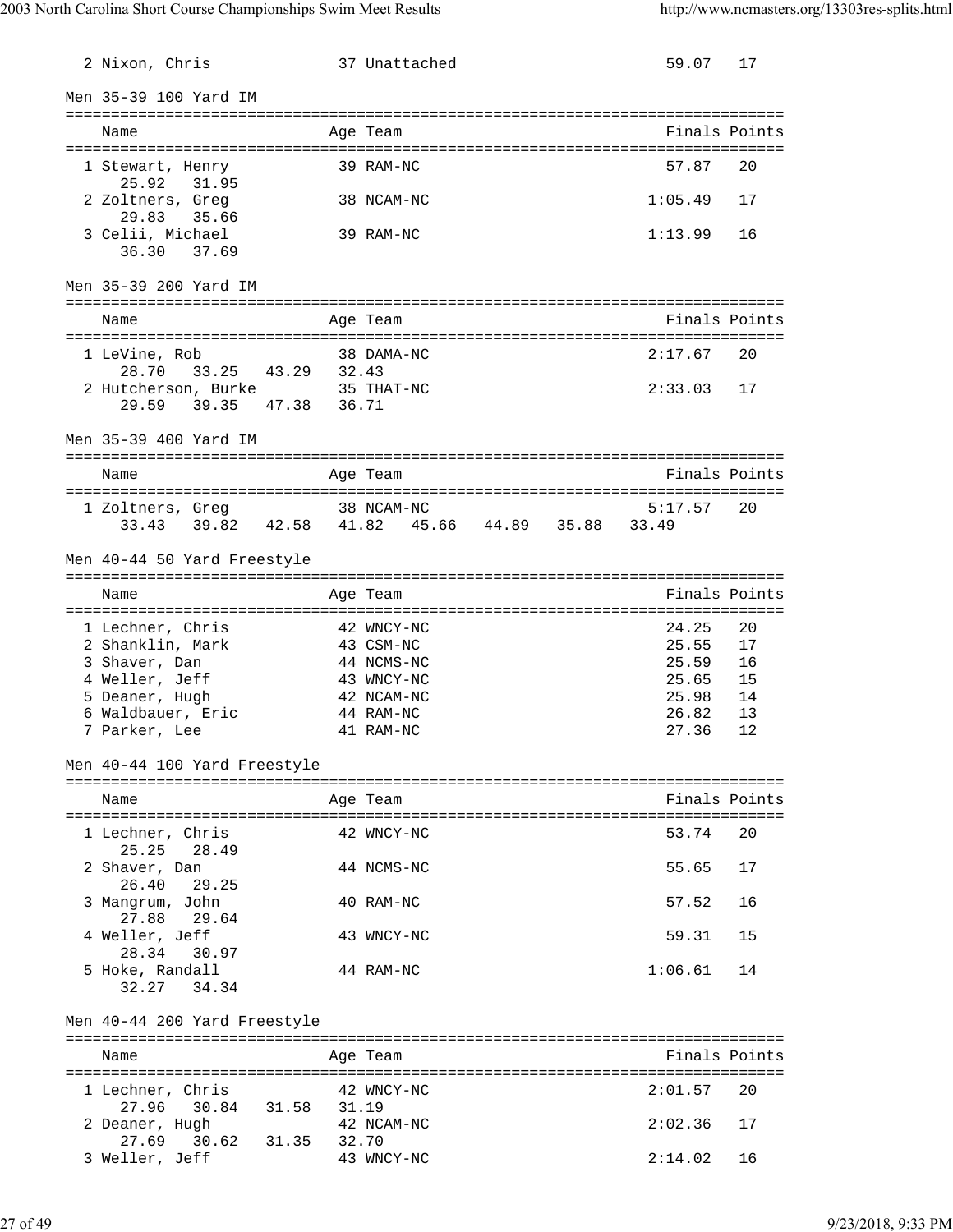30.98 34.19 34.80 34.05

| Men 40-44 500 Yard Freestyle                                                                                                                                                        |                                           |       |                                                                  |       |                               |                                        |                                           |                            |
|-------------------------------------------------------------------------------------------------------------------------------------------------------------------------------------|-------------------------------------------|-------|------------------------------------------------------------------|-------|-------------------------------|----------------------------------------|-------------------------------------------|----------------------------|
| Name                                                                                                                                                                                |                                           |       | Age Team                                                         |       |                               |                                        |                                           | Finals Points              |
| 1 Deaner, Hugh<br>29.26 32.78 33.63 33.88 33.63 33.81 34.01 33.71                                                                                                                   |                                           |       | 42 NCAM-NC                                                       |       |                               |                                        | 5:31.73                                   | 20                         |
| 33.36<br>33.66<br>2 Lechner, Chris<br>28.85                                                                                                                                         | 33.11 34.42 34.74 35.40 36.21 36.43 36.68 |       | 42 WNCY-NC                                                       |       |                               |                                        | 5:50.42                                   | 17                         |
| 38.23<br>36.35<br>3 Mangrum, John<br>31.48 34.85 36.71                                                                                                                              |                                           |       | 40 RAM-NC                                                        |       | 38.15 39.83 40.34 40.83 40.54 |                                        | 6:22.64                                   | 16                         |
| 40.28 39.63                                                                                                                                                                         |                                           |       |                                                                  |       |                               |                                        |                                           |                            |
| Men 40-44 1000 Yard Freestyle                                                                                                                                                       |                                           |       |                                                                  |       |                               |                                        |                                           |                            |
| Name                                                                                                                                                                                |                                           |       | Age Team                                                         |       |                               |                                        |                                           | Finals Points              |
| 1 Mangrum, John<br>31.27  34.08  34.71  35.97  36.74  36.78  37.09  36.79<br>37.18  36.87  38.21  38.89  45.12  47.11  44.93  44.84<br>43.22<br>43.56 43.13                         |                                           | 41.40 | 40 RAM-NC                                                        |       |                               |                                        | 13:07.89                                  | 20                         |
| Men 40-44 1650 Yard Freestyle                                                                                                                                                       |                                           |       |                                                                  |       |                               |                                        |                                           |                            |
| Name                                                                                                                                                                                |                                           |       | Age Team                                                         |       |                               |                                        |                                           | Finals Points              |
| 1 Deaner, Hugh<br>33.10 36.36 1:13.75<br>36.59 36.24 36.27 36.42 36.33 36.01 35.76 35.81<br>35.74<br>33.48<br>2 Beauvais, Ernest<br>39.39 39.15 41.14 42.10 42.02 42.40 41.81 42.45 | 35.84 35.92 35.48                         |       | 42 NCAM-NC<br>41 SCMM-NC                                         | 35.19 |                               | 36.85 36.52 37.10<br>35.14 34.73 34.49 | 19:47.99<br>23:31.81                      | 20<br>17                   |
| 43.10 43.39 42.64 42.55 42.99 43.56 44.05 43.17<br>44.31 42.21 43.59 43.00 42.90<br>43.72<br>41.58                                                                                  | 43.83  43.61  44.30                       |       |                                                                  | 42.93 | 43.96 43.74 43.55             | 42.80  42.72  43.15                    |                                           |                            |
| Men 40-44 50 Yard Backstroke                                                                                                                                                        |                                           |       |                                                                  |       |                               |                                        |                                           |                            |
| Name                                                                                                                                                                                |                                           |       | Age Team                                                         |       |                               |                                        |                                           | Finals Points              |
| 1 Lehman, Fritz<br>2 Shaver, Dan<br>3 Lechner, Chris<br>4 Shanklin, Mark<br>5 Weller, Jeff                                                                                          |                                           |       | 44 RAM-NC<br>44 NCMS-NC<br>42 WNCY-NC<br>43 CSM-NC<br>43 WNCY-NC |       |                               |                                        | 25.77<br>28.65<br>31.28<br>31.45<br>36.69 | 20<br>17<br>16<br>15<br>14 |
| Men 40-44 100 Yard Backstroke                                                                                                                                                       |                                           |       |                                                                  |       |                               |                                        |                                           |                            |
| Name                                                                                                                                                                                |                                           |       | Age Team                                                         |       |                               |                                        |                                           | Finals Points              |
| 1 Lehman, Fritz<br>28.29<br>27.12                                                                                                                                                   |                                           |       | 44 RAM-NC                                                        |       |                               |                                        | 55.41                                     | 20                         |
| 2 Shaver, Dan<br>30.30<br>32.84                                                                                                                                                     |                                           |       | 44 NCMS-NC                                                       |       |                               |                                        | 1:03.14                                   | 17                         |
| 3 Mangrum, John<br>33.32<br>34.04                                                                                                                                                   |                                           |       | 40 RAM-NC                                                        |       |                               |                                        | 1:07.36                                   | 16                         |
| 4 Hoke, Randall<br>38.48<br>39.51                                                                                                                                                   |                                           |       | 44 RAM-NC                                                        |       |                               |                                        | 1:17.99                                   | 15                         |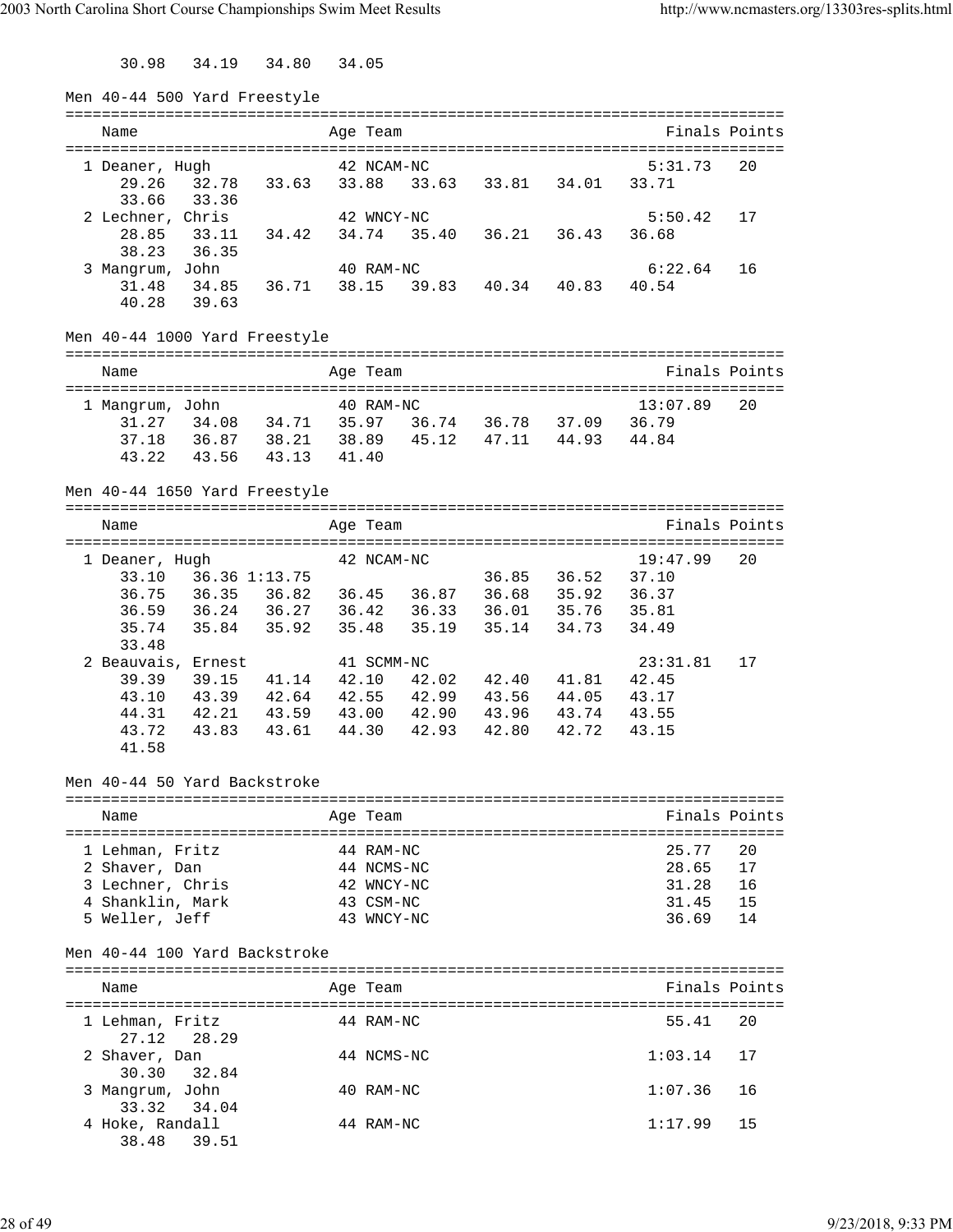Men 40-44 200 Yard Backstroke

| Name                                            | Age Team                | Finals Points  |          |
|-------------------------------------------------|-------------------------|----------------|----------|
|                                                 |                         |                |          |
| 1 Lechner, Chris                                | 42 WNCY-NC              | 2:36.58        | 20       |
| 39.25 40.76 40.25<br>36.32                      |                         |                |          |
|                                                 |                         |                |          |
| Men 40-44 50 Yard Breaststroke                  |                         |                |          |
|                                                 |                         |                |          |
| Name                                            | Age Team                | Finals Points  |          |
|                                                 |                         |                |          |
| 1 Waldbauer, Eric                               | 44 RAM-NC               | 33.25          | 20       |
| 2 Shaver, Dan                                   | 44 NCMS-NC              | 33.31          | 17       |
| 3 Mangrum, John                                 | 40 RAM-NC               | 34.18          | 16       |
| 4 Weller, Jeff                                  | 43 WNCY-NC              | 34.42          | 15       |
|                                                 |                         |                |          |
| Men 40-44 100 Yard Breaststroke                 |                         |                |          |
|                                                 |                         |                |          |
| Name                                            | Age Team                | Finals Points  |          |
|                                                 |                         |                |          |
| 1 Waldbauer, Eric                               | 44 RAM-NC               | 1:12.61        | 20       |
| 2 Mangrum, John                                 | 40 RAM-NC               | 1:16.47        | 17       |
| 37.10 39.37                                     |                         |                |          |
| 3 Weller, Jeff                                  | 43 WNCY-NC              | 1:16.88        | 16       |
| 36.07 40.81                                     |                         |                |          |
|                                                 |                         |                |          |
| Men 40-44 200 Yard Breaststroke                 |                         |                |          |
|                                                 |                         |                |          |
| Name                                            | Age Team                | Finals Points  |          |
|                                                 |                         | 2:36.54        | 20       |
| 1 Waldbauer, Eric<br>39.68 41.08 40.26<br>35.52 | 44 RAM-NC               |                |          |
| 2 Weller, Jeff                                  | 43 WNCY-NC              | 2:53.29        | 17       |
|                                                 |                         |                |          |
|                                                 |                         |                |          |
|                                                 |                         |                |          |
| Men 40-44 50 Yard Butterfly                     |                         |                |          |
|                                                 |                         |                |          |
| Name                                            | Age Team                | Finals Points  |          |
|                                                 | 42 WNCY-NC              | 27.04          | 20       |
| 1 Lechner, Chris                                |                         |                | 17       |
| 2 Shaver, Dan                                   | 44 NCMS-NC              | 27.54          |          |
| 3 Shanklin, Mark                                | 43 CSM-NC<br>42 NCAM-NC | 27.60<br>28.51 | 16<br>15 |
| 4 Deaner, Hugh                                  |                         |                |          |
|                                                 |                         |                |          |
| Men 40-44 100 Yard Butterfly                    |                         |                |          |
| Name                                            | Age Team                | Finals Points  |          |
|                                                 |                         |                |          |
| 1 Lechner, Chris                                | 42 WNCY-NC              | 1:00.25        | 20       |
| 2 Shaver, Dan                                   | 44 NCMS-NC              | 1:01.76        | 17       |
| 3 Mangrum, John                                 | 40 RAM-NC               | 1:07.05        | 16       |
| 26.72 40.33                                     |                         |                |          |
|                                                 |                         |                |          |
| Men 40-44 200 Yard Butterfly                    |                         |                |          |
|                                                 |                         |                |          |
| Name                                            | Age Team                | Finals Points  |          |
|                                                 |                         |                |          |
| 1 Lechner, Chris                                | 42 WNCY-NC              | 2:24.08        | 20       |
| 36.04 36.28 38.45<br>33.31                      |                         |                |          |
|                                                 |                         |                |          |
| Men 40-44 100 Yard IM                           |                         |                |          |
|                                                 |                         |                |          |
| Name                                            | Age Team                | Finals Points  |          |
|                                                 |                         |                |          |
| 1 Shaver, Dan<br>34.96<br>28.27                 | 44 NCMS-NC              | 1:03.23        | 20       |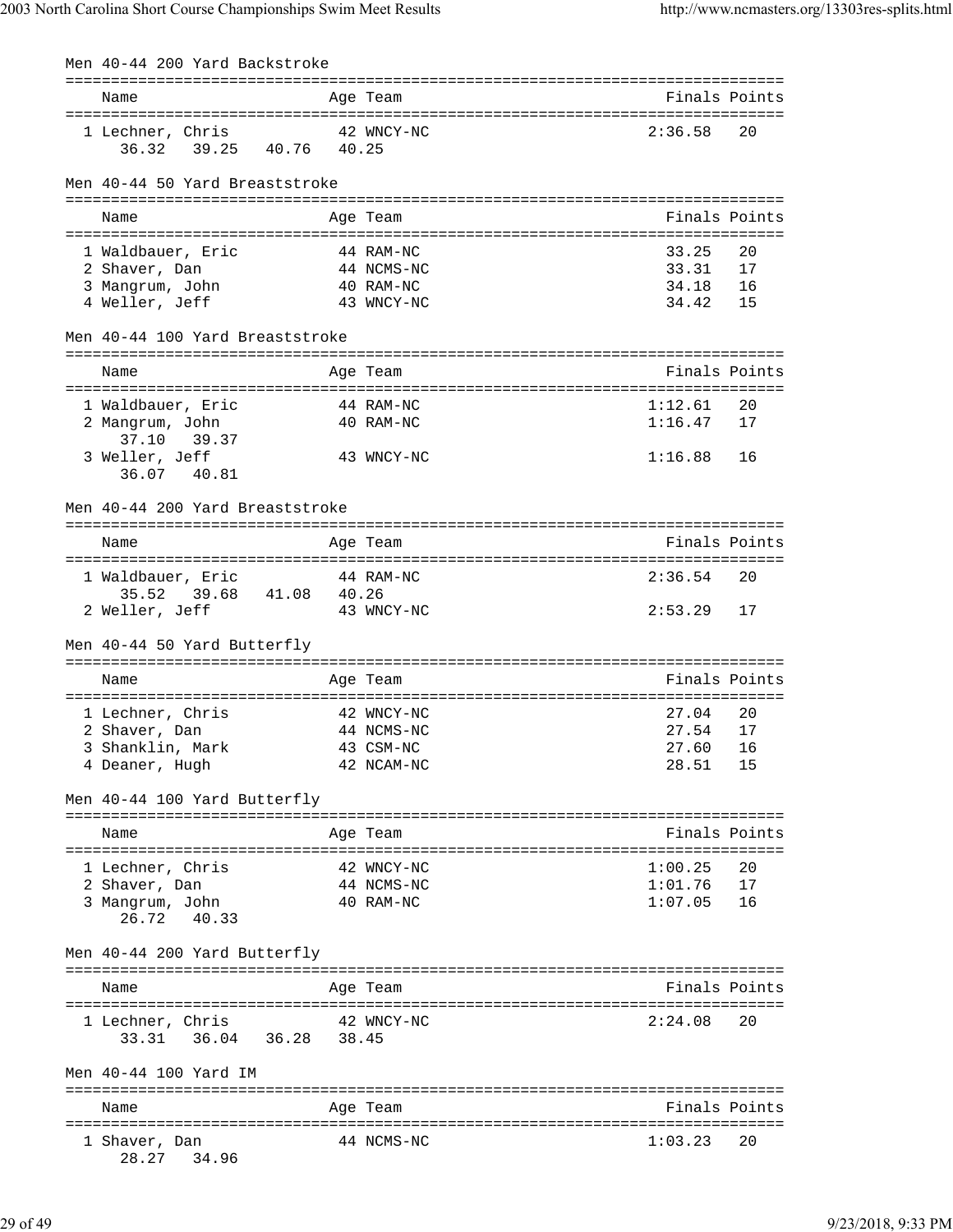| 2 Deaner, Hugh                                               |           | 42 NCAM-NC                                |  | 1:04.21        | 17            |
|--------------------------------------------------------------|-----------|-------------------------------------------|--|----------------|---------------|
| 29.46<br>34.75<br>3 Lechner, Chris                           |           | 42 WNCY-NC                                |  | 1:04.76        | 16            |
| 29.47<br>35.29<br>4 Mangrum, John                            |           | 40 RAM-NC                                 |  | 1:07.16        | 15            |
| 30.64 36.52<br>5 Waldbauer, Eric                             |           | 44 RAM-NC                                 |  | 1:09.91        | 14            |
| 33.96<br>35.95                                               |           |                                           |  |                |               |
| 6 Weller, Jeff<br>34.59 36.66                                |           | 43 WNCY-NC                                |  | 1:11.25        | 13            |
| Men 40-44 200 Yard IM                                        |           |                                           |  |                |               |
|                                                              |           |                                           |  |                |               |
| Name                                                         |           | Age Team                                  |  |                | Finals Points |
| van 44 NCMS-NC<br>35.51 43.31 34.30<br>John<br>1 Shaver, Dan |           |                                           |  | 2:20.53        | 20            |
| 27.41                                                        |           |                                           |  |                |               |
| 2 Mangrum, John<br>30.07 37.42 43.50 34.10                   |           | 40 RAM-NC                                 |  | 2:25.09        | 17            |
| Men 40-44 400 Yard IM                                        |           |                                           |  |                |               |
|                                                              |           |                                           |  |                |               |
| Name                                                         |           | Age Team                                  |  |                | Finals Points |
| 1 Mangrum, John                                              | 40 RAM-NC |                                           |  | 5:18.47        | 20            |
| 33.60                                                        |           | 41.31 42.06 43.46 43.68 45.90 35.29 33.17 |  |                |               |
| 2 Shaver, Dan 44 NCMS-NC                                     |           | 36.48 41.38 42.17 48.72 47.14 38.89 38.84 |  | 5:23.11        | 17            |
| 29.49                                                        |           |                                           |  |                |               |
| Men 45-49 50 Yard Freestyle                                  |           |                                           |  |                |               |
|                                                              |           |                                           |  |                |               |
| Name                                                         |           | Age Team                                  |  |                | Finals Points |
|                                                              |           |                                           |  |                |               |
| 1 Klein, Jonathan                                            |           | 45 NCAM-NC                                |  | 23.71          | 20            |
| 2 Godfrey, Alan                                              |           | 46 RAM-NC                                 |  | 23.84          | 17            |
| 3 Marsom, Phil                                               |           | 45 NCMS-NC                                |  | 24.34          | 16            |
| 4 Gilchrist, Donald                                          |           | 49 NCMS-NC                                |  | 24.35          | 15            |
| 5 McFarland, Jim                                             |           | 45 VMST-VA                                |  | 24.85          | 14            |
| 6 Carrow, Hill                                               |           | 48 RAM-NC                                 |  | 25.63          | 13            |
| 7 Siegel, Craig<br>8 Miller, Richard                         |           | 45 Unattached<br>48 NCMS-NC               |  | 25.74<br>26.30 | 12<br>11      |
| 9 Matysek, Joe                                               |           | 46 CSM-NC                                 |  | 27.04          | 9             |
| 10 Dimsdale, Todd                                            |           | 45 NCMS-NC                                |  | 27.19          | 7             |
| 11 Easterling, David                                         |           | 47 WNCY-NC                                |  | 27.32          | 6             |
| 12 McClernan, Bill                                           |           | 46 DAMA-NC                                |  | 27.82          | 5             |
| Men 45-49 100 Yard Freestyle                                 |           |                                           |  |                |               |
| Name                                                         |           | Age Team                                  |  |                | Finals Points |
|                                                              |           |                                           |  |                |               |
| 1 Godfrey, Alan<br>24.66 26.55                               |           | 46 RAM-NC                                 |  | 51.21          | 20            |
| 2 Klein, Jonathan                                            |           | 45 NCAM-NC                                |  | 52.53          | 17            |
| 25.21 27.32<br>3 Marsom, Phil                                |           | 45 NCMS-NC                                |  | 54.16          | 16            |
| 26.01<br>28.15<br>4 Gilchrist, Donald                        |           | 49 NCMS-NC                                |  | 54.47          | 15            |
| 28.51<br>25.96<br>5 Dimsdale, Todd                           |           | 45 NCMS-NC                                |  | 54.56          | 14            |
| 26.85<br>27.71<br>6 Siegel, Craig                            |           | 45 Unattached                             |  | 55.60          | 13            |
| 26.15<br>29.45<br>7 Carrow, Hill<br>28.10<br>30.60           |           | 48 RAM-NC                                 |  | 58.70          | 12            |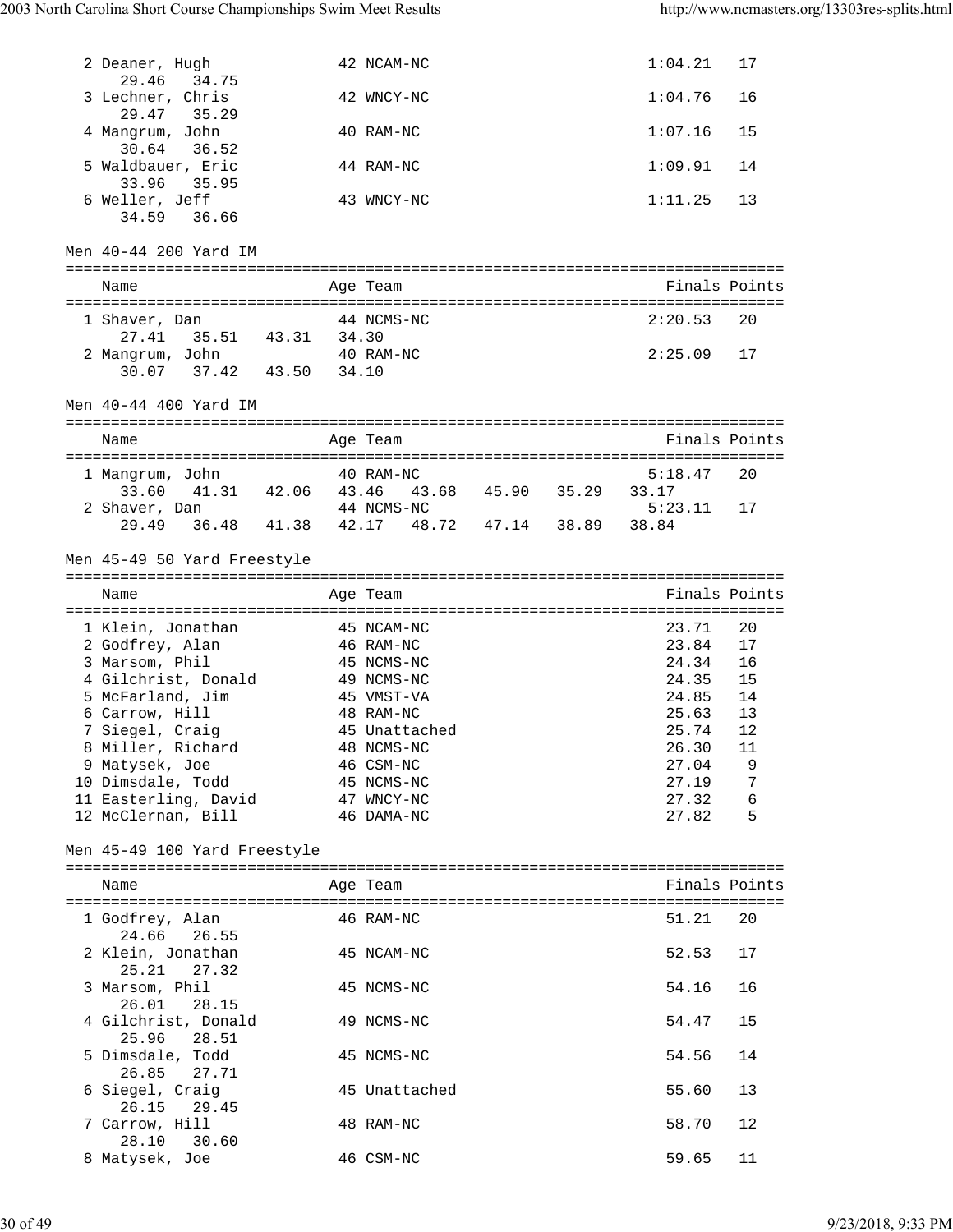| 28.87<br>9 McClernan, Bill<br>29.50 | 30.78<br>32.35                                                                                     |             |       | 46 DAMA-NC |               |                         |             | 1:01.85 9        |               |
|-------------------------------------|----------------------------------------------------------------------------------------------------|-------------|-------|------------|---------------|-------------------------|-------------|------------------|---------------|
|                                     | Men 45-49 200 Yard Freestyle                                                                       |             |       |            |               |                         |             |                  |               |
| Name                                |                                                                                                    |             |       | Age Team   |               |                         |             |                  | Finals Points |
| 1 Godfrey, Alan                     |                                                                                                    |             |       | 46 RAM-NC  |               |                         |             | 1:56.82          | 20            |
| 27.41                               | 29.72 29.97 29.72                                                                                  |             |       |            |               |                         |             |                  |               |
|                                     | 2 Ferroggiaro, Fred                                                                                |             |       |            | 49 Unattached |                         |             | 1:59.76          | 17            |
| 28.52                               | 30.57                                                                                              | 30.78       | 29.89 |            |               |                         |             |                  |               |
|                                     | 3 Gilchrist, Donald                                                                                |             |       | 49 NCMS-NC |               |                         |             | 2:00.30          | 16            |
| 27.69                               | 30.27                                                                                              | 30.81 31.53 |       |            |               |                         |             |                  |               |
|                                     | 4 McFarland, Jim<br>$30.25$ $31.45$ $31.67$                                                        |             |       | 45 VMST-VA |               |                         |             | 2:01.27          | 15            |
| 27.90                               |                                                                                                    |             |       |            |               |                         |             |                  |               |
| 5 Cottam, James<br>30.12            | 31.84 31.59 32.52                                                                                  |             |       | 46 WNCY-NC |               |                         |             | 2:06.07          | 14            |
| 6 Siegel, Craig                     |                                                                                                    |             |       |            | 45 Unattached |                         |             | 2:07.69          | 13            |
| 28.80                               | 31.32 32.83 34.74                                                                                  |             |       |            |               |                         |             |                  |               |
| 7 Matysek, Joe                      |                                                                                                    |             |       | 46 CSM-NC  |               |                         |             | 2:10.41          | 12            |
| 29.81                               | $10e$ and $10e$<br>33.04 33.59 33.97                                                               |             |       |            |               |                         |             |                  |               |
|                                     | 8 Miller, Richard                                                                                  |             |       | 48 NCMS-NC |               |                         |             | 2:12.40          | 11            |
|                                     | 29.96 33.05 34.44 34.95                                                                            |             |       |            |               |                         |             |                  |               |
|                                     | Men 45-49 500 Yard Freestyle                                                                       |             |       |            |               |                         |             |                  |               |
|                                     |                                                                                                    |             |       |            |               |                         |             |                  |               |
| Name                                |                                                                                                    |             |       | Age Team   |               |                         |             |                  | Finals Points |
|                                     |                                                                                                    |             |       |            |               |                         |             |                  |               |
| 1 Cottam, James<br>31.82            | 34.13 34.66 33.75 33.26 33.22 33.10                                                                |             |       | 46 WNCY-NC |               |                         |             | 5:33.66<br>33.32 | 20            |
| 33.43                               | 32.97                                                                                              |             |       |            |               |                         |             |                  |               |
|                                     | 2 Matysek, Joe                                                                                     |             |       | 46 CSM-NC  |               |                         |             | 6:03.87          | 17            |
|                                     | 33.49 36.48 37.76 37.95 37.67 37.05 36.36 36.75                                                    |             |       |            |               |                         |             |                  |               |
|                                     | 36.28 34.08                                                                                        |             |       |            |               |                         |             |                  |               |
|                                     | Men 45-49 1000 Yard Freestyle                                                                      |             |       |            |               |                         |             |                  |               |
|                                     |                                                                                                    |             |       |            |               |                         |             |                  |               |
| Name                                |                                                                                                    |             |       | Age Team   |               |                         |             |                  | Finals Points |
|                                     |                                                                                                    |             |       |            |               |                         |             |                  |               |
|                                     | 1 Miller, Richard 48 NCMS-NC                                                                       |             |       |            |               |                         |             | $12:46.65$ 20    |               |
| 32.72                               | 36.88 38.71 40.03 39.36 39.07 38.90 38.91                                                          |             |       |            |               |                         |             |                  |               |
|                                     | 39.49 39.20 39.56 39.09 39.47 38.88 39.16 38.70<br>37.81 37.67 37.43 35.61                         |             |       |            |               |                         |             |                  |               |
|                                     |                                                                                                    |             |       |            |               |                         |             |                  |               |
|                                     | Men 45-49 1650 Yard Freestyle                                                                      |             |       |            |               |                         |             |                  |               |
|                                     |                                                                                                    |             |       |            |               |                         |             |                  |               |
| Name                                |                                                                                                    |             |       | Age Team   |               |                         |             |                  | Finals Points |
|                                     | 1 Ferroggiaro, Fred 549 Unattached                                                                 |             |       |            |               |                         |             | 18:31.30         | 20            |
|                                     | 31.33 33.50 33.88 34.18 34.07 33.99 33.86 33.53                                                    |             |       |            |               |                         |             |                  |               |
|                                     |                                                                                                    |             |       |            |               |                         |             |                  |               |
|                                     | 33.79 33.73 33.79 33.82 33.93 33.99 33.79 33.95<br>33.78 33.99 33.73 34.01 33.64 33.70 33.85 34.02 |             |       |            |               |                         |             |                  |               |
| 33.95                               | 33.99 33.95 33.75 33.64 33.51 33.52 33.09                                                          |             |       |            |               |                         |             |                  |               |
| 32.05                               |                                                                                                    |             |       |            |               |                         |             |                  |               |
| 2 McFarland, Jim                    |                                                                                                    |             |       | 45 VMST-VA |               |                         |             | 19:08.76         | 17            |
| 31.46                               | 33.22 33.76 33.73                                                                                  |             |       |            |               | 33.84 34.14 34.06 34.15 |             |                  |               |
|                                     | 34.20 34.04 34.51 34.52 34.24 34.41 34.84                                                          |             |       |            |               |                         |             | 34.58            |               |
| 34.70                               | 34.76 34.89 35.38 35.15 35.28 35.14 35.26                                                          |             |       |            |               |                         |             |                  |               |
| 35.74                               | 40.26 36.55                                                                                        |             |       |            | 35.88 36.24   |                         | 36.46 34.58 | 34.47            |               |
| 34.32                               | 3 Cottam, James                                                                                    |             |       | 46 WNCY-NC |               |                         |             | 19:45.29         | 16            |
| 32.76                               |                                                                                                    |             |       |            |               |                         |             |                  |               |
|                                     | 35.11 35.37 35.18 34.91 34.97 34.56 34.72                                                          |             |       |            |               |                         |             |                  |               |
|                                     | 34.74 35.07 34.80 35.24 35.26 35.54 35.59 35.91<br>35.50 35.65 36.18 35.96 36.18 36.87 37.49 36.67 |             |       |            |               |                         |             |                  |               |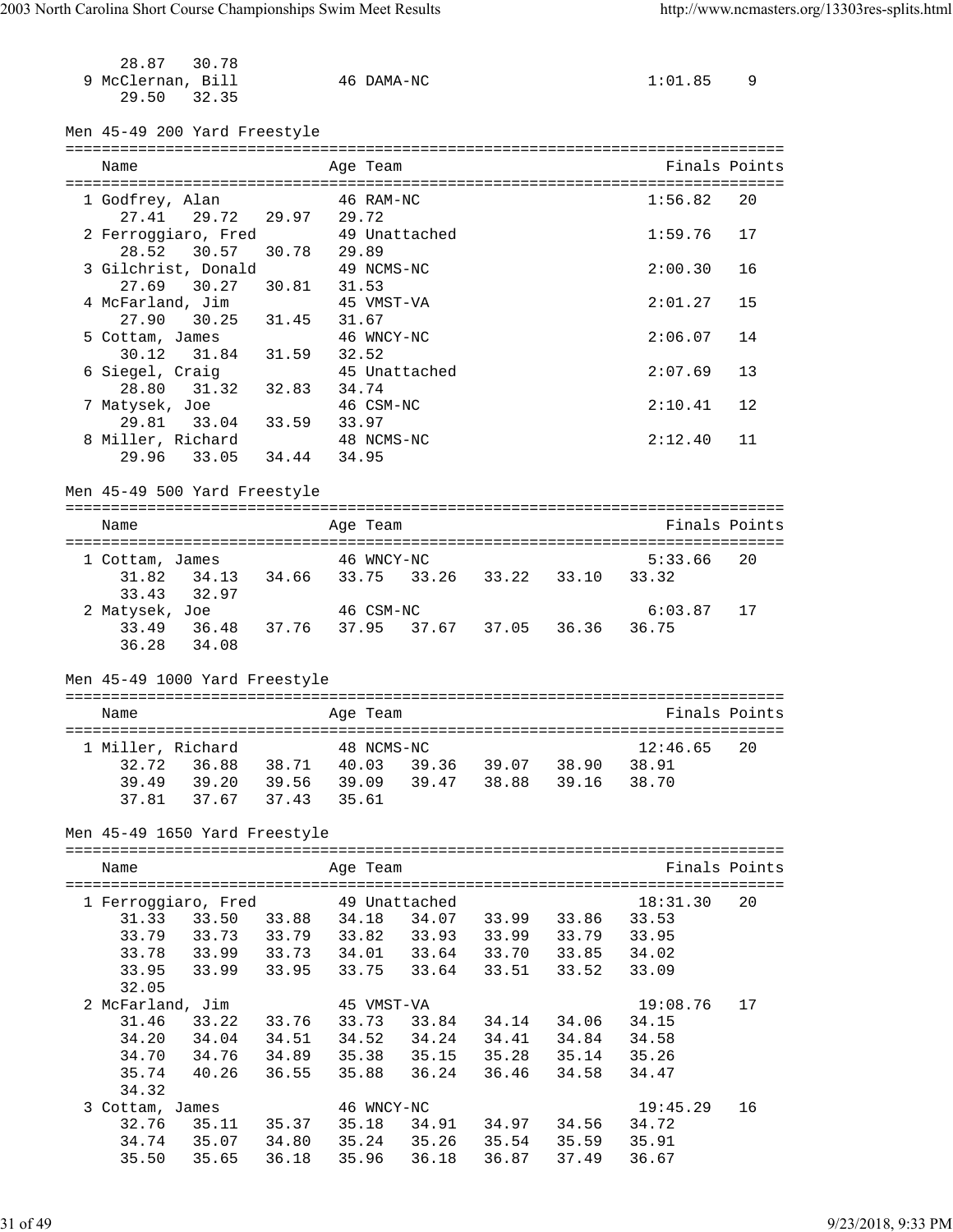37.24 37.11 37.56 37.77 37.47 37.53 37.53 37.43 35.42 Men 45-49 50 Yard Backstroke =============================================================================== Name Age Team Age Team Finals Points =============================================================================== 1 Marsom, Phil 45 NCMS-NC 27.46 20 2 Klein, Jonathan 45 NCAM-NC 27.53 17 3 Ferroggiaro, Fred 49 Unattached 28.40 16 4 Godfrey, Alan 46 RAM-NC 29.71 15 5 Easterling, David 47 WNCY-NC 33.39 14 6 Carrow, Hill 48 RAM-NC 33.53 13 7 McClernan, Bill 46 DAMA-NC 40.69 12 Men 45-49 100 Yard Backstroke =============================================================================== Name Age Team Finals Points =============================================================================== 1 Klein, Jonathan  $\overline{45}$  NCAM-NC  $\overline{59.30}$   $\overline{20}$  28.58 30.72 2 Godfrey, Alan 46 RAM-NC 59.67 17 29.57 30.10 3 Marsom, Phil 45 NCMS-NC 1:01.12 16 29.39 31.73 4 Cottam, James 46 WNCY-NC 1:06.73 15 33.74 32.99 5 Carrow, Hill 48 RAM-NC 1:13.75 14 36.43 37.32 6 Matysek, Joe 46 CSM-NC 1:15.96 13 37.60 38.36 Men 45-49 200 Yard Backstroke =============================================================================== Name **Age Team Age Team** Rinals Points =============================================================================== 1 Ferroggiaro, Fred 49 Unattached 30.87 33.04 33.26 32.23<br>2 Klein, Jonathan 45 NCAM 2 Klein, Jonathan 45 NCAM-NC 2:09.85 17 29.82 32.61 33.58 33.84 3 Cottam, James 46 WNCY-NC 2:23.03 16 35.42 36.74 35.40 35.47 Men 45-49 50 Yard Breaststroke =============================================================================== Name **Age Team** Age Team **Finals Points** =============================================================================== 1 Gilchrist, Donald 49 NCMS-NC 40 31.75 20 2 Easterling, David 47 WNCY-NC 34.41 17 3 McClernan, Bill 46 DAMA-NC 35.34 16 Men 45-49 100 Yard Breaststroke =============================================================================== Name Age Team Age Team Finals Points =============================================================================== 1 Dimsdale, Todd 45 NCMS-NC 1:04.65 20 2 Gilchrist, Donald 49 NCMS-NC 1:09.06 17 3 Easterling, David 47 WNCY-NC 1:13.96 16 4 McClernan, Bill 46 DAMA-NC 1:17.94 15 30.61 47.33 Men 45-49 200 Yard Breaststroke =============================================================================== Name Age Team Finals Points ===============================================================================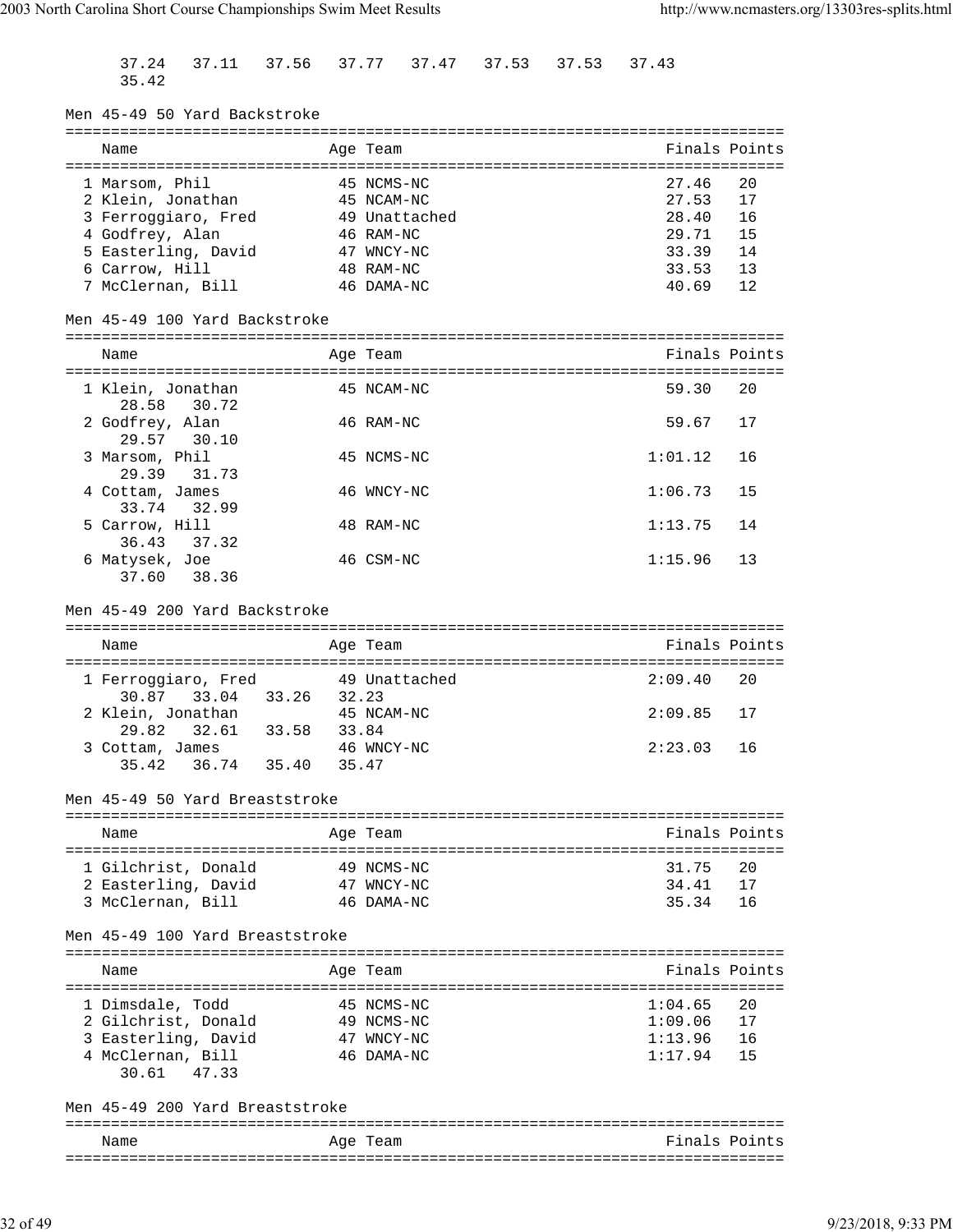| 1 Dimsdale, Todd<br>35.93 37.14 38.19<br>32.00                  | 45 NCMS-NC                | 2:23.26<br>20     |
|-----------------------------------------------------------------|---------------------------|-------------------|
| 2 Cottam, James<br>37.73  41.38  39.41  40.09                   | 46 WNCY-NC                | 2:38.61<br>17     |
| 3 Easterling, David 47 WNCY-NC<br>42.57 42.99<br>41.55<br>36.41 |                           | 2:43.52<br>16     |
| Men 45-49 50 Yard Butterfly                                     |                           |                   |
| Name                                                            | Age Team                  | Finals Points     |
|                                                                 |                           |                   |
| 1 Klein, Jonathan                                               | 45 NCAM-NC<br>48 RAM-NC   | 25.47<br>20       |
| 2 Carrow, Hill                                                  |                           | 28.40<br>17       |
| 3 Easterling, David 47 WNCY-NC                                  |                           | 30.50<br>16       |
| 4 McClernan, Bill 46 DAMA-NC                                    |                           | 32.54<br>15       |
| Men 45-49 100 Yard Butterfly                                    |                           |                   |
| Name                                                            | Age Team                  | Finals Points     |
|                                                                 |                           |                   |
| 1 Carrow, Hill                                                  | 48 RAM-NC                 | 1:04.13<br>20     |
| 27.89<br>36.24<br>2 McFarland, Jim                              | 45 VMST-VA                | 1:09.68<br>17     |
| 42.30<br>27.38                                                  |                           |                   |
| 3 Easterling, David<br>32.89 37.20                              | 47 WNCY-NC                | 1:10.09<br>16     |
|                                                                 |                           |                   |
| Men 45-49 200 Yard Butterfly                                    |                           |                   |
| Name                                                            | Age Team                  | Finals Points     |
|                                                                 |                           |                   |
| 1 Cottam, James                                                 | 46 WNCY-NC                | 2:19.30<br>20     |
|                                                                 |                           |                   |
| 32.82 35.76 36.28 34.44                                         |                           |                   |
|                                                                 |                           |                   |
| Men 45-49 100 Yard IM                                           |                           |                   |
| Name                                                            | Age Team                  | Finals Points     |
|                                                                 |                           |                   |
| 1 Godfrey, Alan                                                 | 46 RAM-NC                 | 58.95<br>20       |
| 27.34 31.61<br>2 Dimsdale, Todd                                 | 45 NCMS-NC                | $1:00.70$ 17      |
| 29.01 31.69                                                     |                           |                   |
| 3 Gilchrist, Donald                                             | 49 NCMS-NC                | 1:03.43<br>16     |
| 29.52 33.91<br>4 Cottam, James                                  | 46 WNCY-NC                | 1:04.63<br>15     |
| 30.51 34.12                                                     |                           |                   |
| 5 Carrow, Hill                                                  | 48 RAM-NC                 | 1:07.68<br>14     |
| 31.28<br>36.40                                                  |                           |                   |
| 6 Easterling, David                                             | 47 WNCY-NC                | 1:08.98<br>13     |
| 33.10<br>35.88<br>7 Matysek, Joe                                | 46 CSM-NC                 | $12 \overline{ }$ |
| 33.66 36.59                                                     |                           | 1:10.25           |
| 8 McClernan, Bill                                               | 46 DAMA-NC                | 11<br>1:13.50     |
| 36.79 36.71                                                     |                           |                   |
| Men 45-49 200 Yard IM                                           |                           |                   |
|                                                                 |                           |                   |
| Name                                                            | Age Team                  | Finals Points     |
| 1 Godfrey, Alan                                                 | 46 RAM-NC                 | 2:11.78<br>20     |
| 27.31 33.12 39.58 31.77                                         |                           |                   |
| 2 Dimsdale, Todd                                                | 45 NCMS-NC                | 2:14.97<br>17     |
| 29.79 36.15 38.09 30.94                                         |                           |                   |
| 3 Gilchrist, Donald<br>29.42 34.95                              | 49 NCMS-NC<br>40.80 31.70 | 2:16.87<br>16     |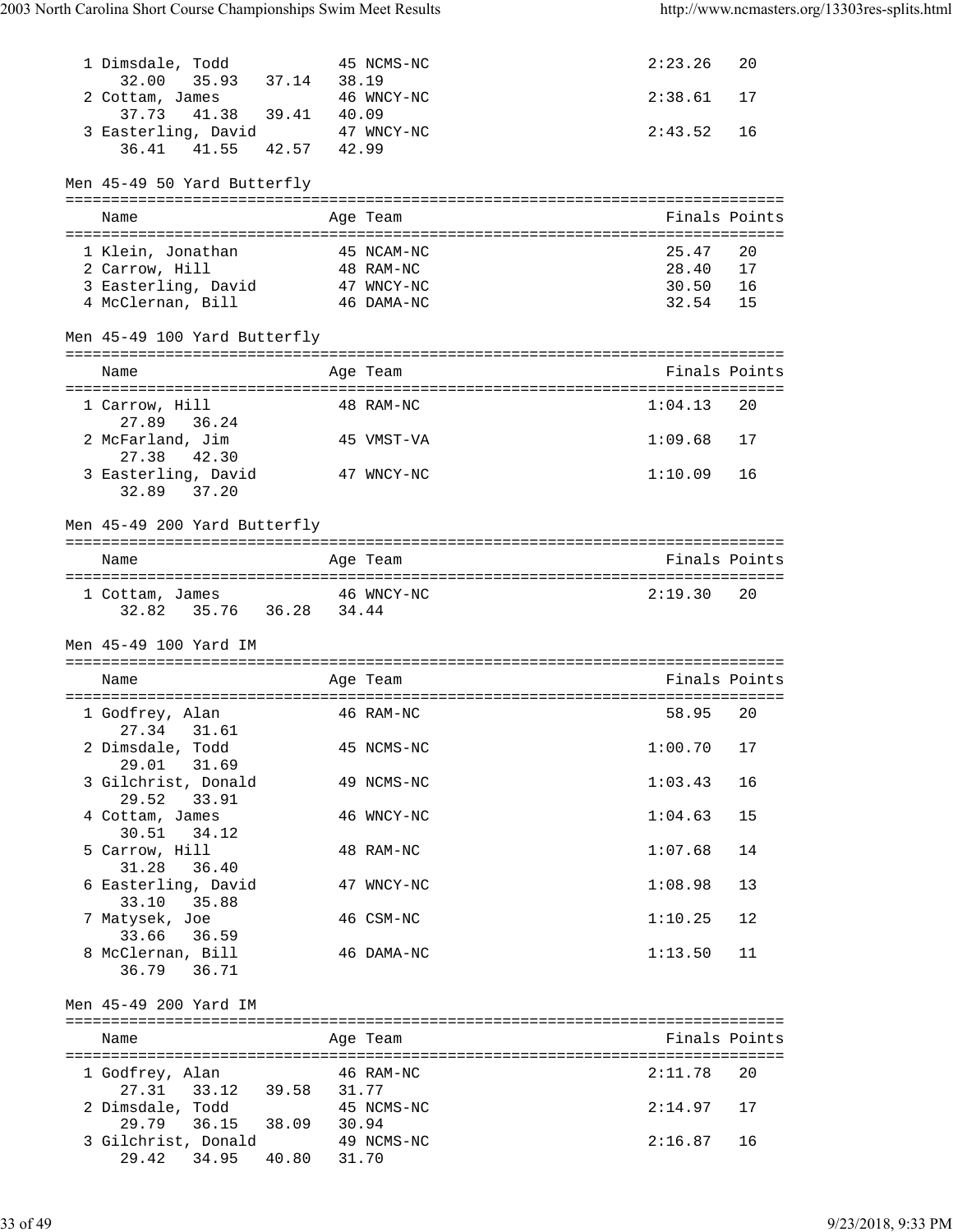| 4 Cottam, James<br>30.37 35.73 40.63 32.72<br>5 Easterling, David<br>31.16<br>44.00<br>42.04 | 46 WNCY-NC<br>47 WNCY-NC<br>35.65                            | 2:19.45<br>15<br>2:32.85<br>14 |
|----------------------------------------------------------------------------------------------|--------------------------------------------------------------|--------------------------------|
| -- McClernan, Bill<br>46.49  46.93  40.91<br>33.89<br>Men 45-49 400 Yard IM                  | 46 DAMA-NC                                                   | DQ                             |
|                                                                                              |                                                              |                                |
| Name                                                                                         | Age Team                                                     | Finals Points                  |
| 1 Cottam, James                                                                              | 46 WNCY-NC                                                   | 5:01.43<br>20                  |
| 2 Matysek, Joe                                                                               | 31.72  36.26  40.31  39.86  42.61  42.68  35.00<br>46 CSM-NC | 32.99<br>$5:35.87$ 17          |
|                                                                                              | 35.58 41.40 46.36 44.86 48.28 46.74 37.19 35.46              |                                |
|                                                                                              |                                                              |                                |
| Men 50-54 50 Yard Freestyle                                                                  |                                                              |                                |
| Name                                                                                         | Age Team                                                     | Finals Points                  |
| 1 Mallette, Bruce                                                                            | 50 RAM-NC                                                    | 23.98<br>20                    |
| 2 Schmitz, Robert                                                                            | 50 NCMS-NC                                                   | 24.44<br>17                    |
| 3 van der Horst, Charles 51 NCAM-NC                                                          |                                                              | 26.59 16<br>26.83 15           |
| 4 McGraw, Dennis                                                                             | 51 DAMA-NC                                                   |                                |
| 5 Singer, Gregory 52 NCAM-NC                                                                 |                                                              | 28.76 14                       |
| 6 Drumm, Tom                                                                                 | 50 Unattached                                                | 34.07<br>13                    |
| Men 50-54 100 Yard Freestyle                                                                 |                                                              |                                |
| Name                                                                                         | Age Team                                                     | Finals Points                  |
|                                                                                              |                                                              |                                |
| 1 Schmitz, Robert<br>26.37 28.80                                                             | 50 NCMS-NC                                                   | 55.17<br>20                    |
| 2 van der Horst, Charles 51 NCAM-NC<br>27.39<br>30.22                                        |                                                              | 57.61<br>17                    |
| 3 McGraw, Dennis<br>28.14<br>30.99                                                           | 51 DAMA-NC                                                   | 59.13<br>16                    |
| 4 Drumm, Tom<br>37.25<br>41.59                                                               | 50 Unattached                                                | 1:18.84<br>15                  |
| Men 50-54 200 Yard Freestyle                                                                 |                                                              |                                |
| Name                                                                                         | Age Team                                                     | Finals Points                  |
|                                                                                              |                                                              |                                |
| 1 Coxhead, George                                                                            | 50 CSM-NC                                                    | 1:58.04<br>20                  |
| 29.93 30.16 30.22<br>27.73<br>2 Schmitz, Robert                                              | 50 NCMS-NC                                                   | 2:02.13<br>17                  |
| $27.74$ 30.08 31.72                                                                          | 32.59                                                        |                                |
| 3 van der Horst, Charles 51 NCAM-NC                                                          |                                                              | 2:08.82<br>16                  |
| 32.00 34.26 34.13<br>28.43                                                                   |                                                              |                                |
| 4 Sweitzer, Brent 50 NCMS-NC                                                                 |                                                              | 2:24.71<br>15                  |
| 33.23 35.97 37.59 37.92                                                                      |                                                              |                                |
| Men 50-54 500 Yard Freestyle                                                                 |                                                              |                                |
| Name                                                                                         | Age Team                                                     | Finals Points                  |
|                                                                                              |                                                              |                                |
| 1 van der Horst, Charles 51 NCAM-NC<br>30.34                                                 | 34.12 35.80 36.63 36.81 36.84 36.72                          | 5:57.40<br>20<br>37.12         |
| 36.03<br>36.99                                                                               |                                                              |                                |
| Men 50-54 1650 Yard Freestyle                                                                |                                                              |                                |
|                                                                                              |                                                              |                                |
| Name                                                                                         | Age Team                                                     | Finals Points                  |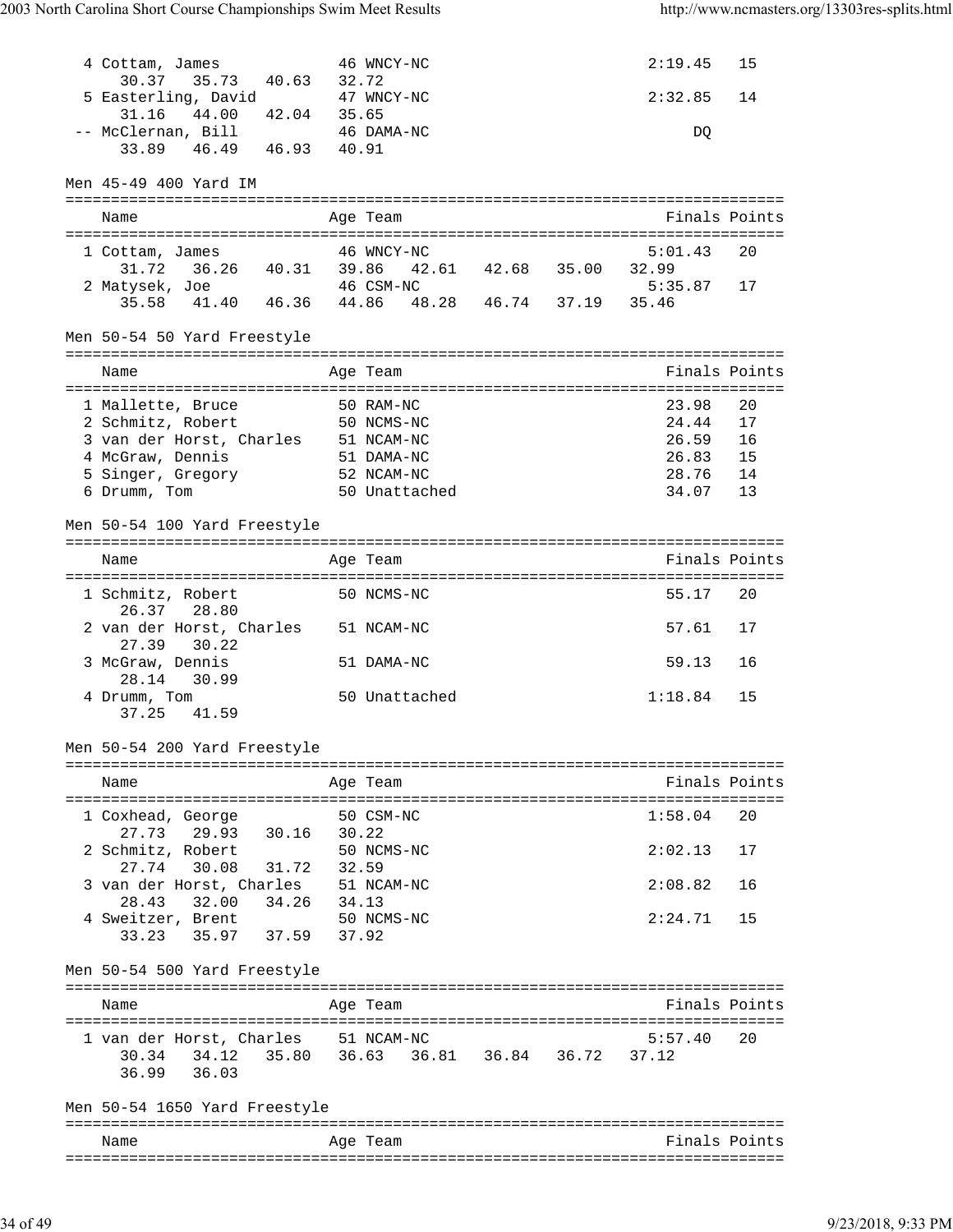| 1 Sweitzer, Brent<br>34.83<br>35.72<br>38.11 38.21 38.30<br>38.79 39.05 38.58<br>39.58<br>39.30<br>38.09       | 36.66<br>38.58<br>39.75                                           | 50 NCMS-NC<br>37.43<br>39.90 | 38.41 38.43<br>39.97 | 38.00 37.95 38.12<br>39.83                            | 39.46<br>39.98 | 21:13.16<br>37.98<br>39.17<br>39.65<br>39.79 | 20             |
|----------------------------------------------------------------------------------------------------------------|-------------------------------------------------------------------|------------------------------|----------------------|-------------------------------------------------------|----------------|----------------------------------------------|----------------|
| 2 McGraw, Dennis<br>35.38<br>39.01<br>39.72 39.14 39.06<br>43.02<br>41.44<br>40.76<br>35.36                    | 39.87<br>40.63 39.96 41.30 40.57 40.49 40.83<br>40.37 39.85 40.32 | 51 DAMA-NC                   | 40.30 40.48          | 39.44 39.60<br>41.01 41.49 41.47 40.96<br>40.43 40.13 |                | 22:02.71<br>40.04<br>40.75<br>40.38<br>39.15 | 17             |
| Men 50-54 50 Yard Backstroke                                                                                   |                                                                   |                              |                      |                                                       |                |                                              |                |
| Name                                                                                                           |                                                                   | Age Team                     |                      |                                                       |                |                                              | Finals Points  |
| 1 Sweitzer, Brent<br>2 Schmitz, Robert<br>3 van der Horst, Charles 51 NCAM-NC<br>Men 50-54 100 Yard Backstroke | 50 NCMS-NC<br>50 NCMS-NC                                          |                              |                      |                                                       |                | 30.89<br>32.10<br>34.92                      | 20<br>17<br>16 |
|                                                                                                                |                                                                   |                              |                      |                                                       |                |                                              |                |
| Name                                                                                                           |                                                                   | Age Team                     |                      |                                                       |                |                                              | Finals Points  |
| 1 McGraw, Dennis<br>37.77<br>38.42                                                                             | 51 DAMA-NC                                                        |                              |                      |                                                       |                | 1:16.19                                      | 20             |
| Men 50-54 200 Yard Backstroke                                                                                  |                                                                   |                              |                      |                                                       |                |                                              |                |
| Name                                                                                                           |                                                                   | Age Team                     |                      |                                                       |                |                                              | Finals Points  |
| 1 Sweitzer, Brent 50 NCMS-NC<br>36.47 38.47 40.83 40.93                                                        |                                                                   |                              |                      |                                                       |                | 2:36.70                                      | 20             |
| Men 50-54 50 Yard Breaststroke                                                                                 |                                                                   |                              |                      |                                                       |                |                                              |                |
| Name                                                                                                           |                                                                   | Age Team                     |                      |                                                       |                |                                              | Finals Points  |
| 1 Schmitz, Robert<br>2 Mallette, Bruce 50 RAM-NC<br>3 van der Horst, Charles 51 NCAM-NC                        | 50 NCMS-NC                                                        |                              |                      |                                                       |                | 30.63<br>31.21 17<br>35.70                   | 20<br>16       |
|                                                                                                                |                                                                   |                              |                      |                                                       |                |                                              |                |
| Men 50-54 100 Yard Breaststroke                                                                                |                                                                   |                              |                      |                                                       |                |                                              |                |
| Name                                                                                                           |                                                                   | Age Team                     |                      |                                                       |                |                                              | Finals Points  |
| 1 Schmitz, Robert<br>2 Mallette, Bruce<br>3 Singer, Gregory<br>49.14<br>34.92                                  | 50 NCMS-NC<br>50 RAM-NC                                           | 52 NCAM-NC                   |                      |                                                       |                | 1:07.19<br>1:08.63<br>1:24.06                | 20<br>17<br>16 |
| 4 Drumm, Tom<br>40.70 50.01                                                                                    |                                                                   | 50 Unattached                |                      |                                                       |                | 1:30.71                                      | 15             |
| Men 50-54 200 Yard Breaststroke                                                                                |                                                                   |                              |                      |                                                       |                |                                              |                |
| Name                                                                                                           |                                                                   | Age Team                     |                      |                                                       |                |                                              | Finals Points  |
| 1 Mallette, Bruce                                                                                              |                                                                   | 50 RAM-NC                    |                      |                                                       |                | 2:30.45                                      | 20             |
| 33.22<br>2 Schmitz, Robert<br>34.67 38.39 38.68 39.30                                                          | 38.61 39.56 39.06                                                 | 50 NCMS-NC                   |                      |                                                       |                | 2:31.04                                      | 17             |

Men 50-54 50 Yard Butterfly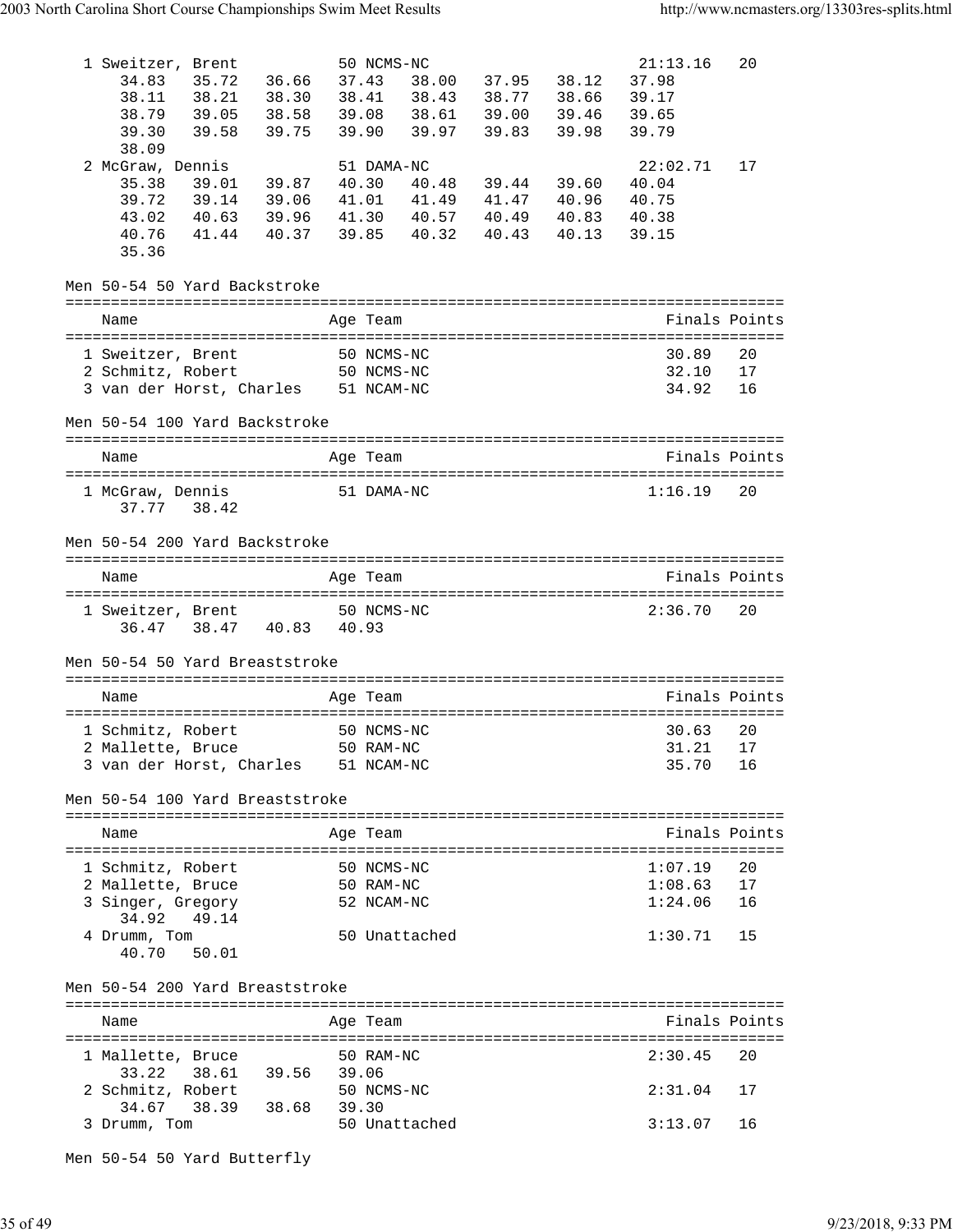| Name                                                           |       | Age Team                   |  | Finals Points    |          |
|----------------------------------------------------------------|-------|----------------------------|--|------------------|----------|
| 1 Mallette, Bruce                                              |       | 50 RAM-NC                  |  | 24.87            | 20       |
| 2 Schmitz, Robert                                              |       | 50 NCMS-NC                 |  | 28.44            | 17       |
|                                                                |       |                            |  | 28.73 16         |          |
| 3 van der Horst, Charles 51 NCAM-NC<br>4 Drumm, Tom            |       | 50 Unattached              |  | 34.81 15         |          |
|                                                                |       |                            |  |                  |          |
| Men 50-54 100 Yard Butterfly                                   |       |                            |  |                  |          |
| Name                                                           |       | Age Team                   |  | Finals Points    |          |
| 1 Coxhead, George<br>35.51<br>25.10                            |       | 50 CSM-NC                  |  | 1:00.61          | 20       |
| 2 van der Horst, Charles 51 NCAM-NC<br>36.03<br>30.50          |       |                            |  | $1:06.53$ 17     |          |
| 3 Drumm, Tom<br>30.06 52.47                                    |       | 50 Unattached              |  | 1:22.53          | 16       |
| Men 50-54 100 Yard IM                                          |       |                            |  |                  |          |
| Name                                                           |       | Age Team                   |  | Finals Points    |          |
| 1 Mallette, Bruce                                              |       | 50 RAM-NC                  |  | 59.15            | 20       |
| 26.44<br>32.71                                                 |       |                            |  | 1:03.34          |          |
| 2 Schmitz, Robert<br>29.98<br>33.36                            |       | 50 NCMS-NC                 |  |                  | 17       |
| 3 van der Horst, Charles<br>31.32 36.34                        |       | 51 NCAM-NC                 |  | 1:07.66          | 16       |
| -- McGraw, Dennis<br>33.78 37.63                               |       | 51 DAMA-NC                 |  | DQ               |          |
| Men 50-54 200 Yard IM                                          |       |                            |  |                  |          |
|                                                                |       |                            |  |                  |          |
|                                                                |       |                            |  |                  |          |
| Name                                                           |       | Age Team                   |  | Finals Points    |          |
| 1 Mallette, Bruce                                              |       | 50 RAM-NC                  |  | 2:15.30          | 20       |
| 34.65 40.35 32.34<br>27.96                                     |       |                            |  |                  |          |
| 2 Schmitz, Robert<br>36.26 40.98 35.41<br>28.79                |       | 50 NCMS-NC                 |  | 2:21.44          | 17       |
| Men 50-54 400 Yard IM                                          |       |                            |  |                  |          |
| ----------------------------                                   |       |                            |  |                  |          |
| Name                                                           |       | Age Team                   |  | Finals Points    |          |
|                                                                |       |                            |  |                  |          |
| 1 van der Horst, Charles 51 NCAM-NC<br>32.49<br>40.73<br>48.59 | 46.24 | 48.23 50.11 39.10          |  | 5:43.27<br>37.78 | 20       |
|                                                                |       |                            |  |                  |          |
| Men 55-59 50 Yard Freestyle                                    |       |                            |  |                  |          |
| Name                                                           |       | Age Team                   |  | Finals Points    |          |
|                                                                |       |                            |  |                  |          |
| 1 Richelson, A                                                 |       | 55 TMS-NC                  |  | 26.60            | 20       |
| 2 Jastremski, Duane                                            |       | 57 SCMM-NC                 |  | 27.12            | 17       |
| 3 White, Bernie                                                |       | 59 CSM-NC<br>55 Unattached |  | 28.13<br>32.91   | 16<br>15 |
| 4 Byers, Jerry                                                 |       |                            |  |                  |          |
| Men 55-59 100 Yard Freestyle                                   |       |                            |  |                  |          |
|                                                                |       |                            |  | Finals Points    |          |
| Name                                                           |       | Age Team                   |  |                  |          |
| 1 Poiletman, Robert<br>27.33<br>29.61                          |       | 59 COLM-SC                 |  | 56.94            | 20       |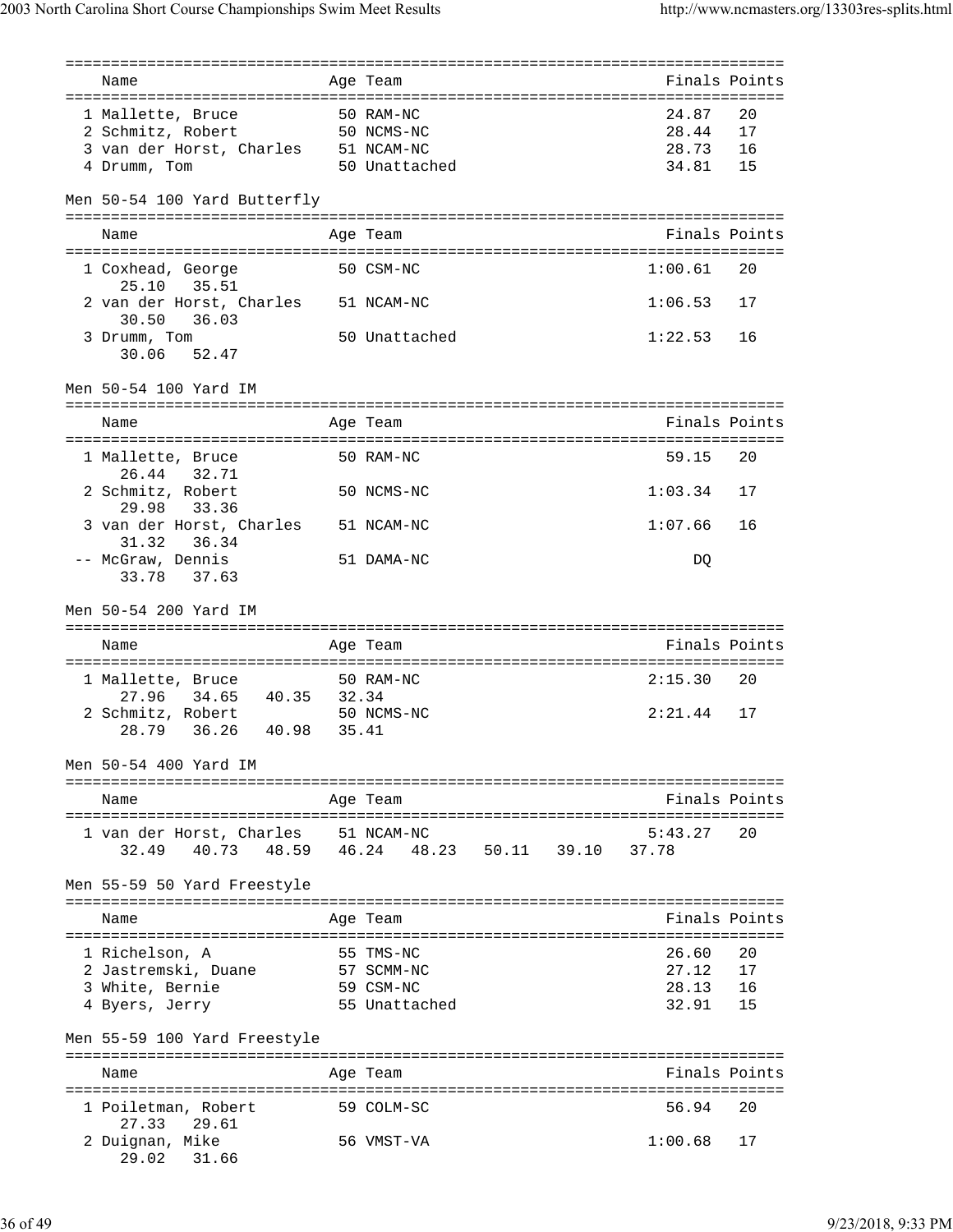| 3 Slaughter, James<br>34.42            | 36.94                   |       | 57 RAM-NC              |                                                 | 1:11.36                     | 16            |
|----------------------------------------|-------------------------|-------|------------------------|-------------------------------------------------|-----------------------------|---------------|
| 4 Byers, Jerry<br>35.30                | 41.42                   |       | 55 Unattached          |                                                 | 1:16.72                     | 15            |
| Men 55-59 200 Yard Freestyle           |                         |       |                        |                                                 |                             |               |
| Name                                   |                         |       | Age Team               |                                                 |                             | Finals Points |
| 1 Richelson, A                         |                         |       | 55 TMS-NC              |                                                 | 2:21.88                     | 20            |
| 32.37<br>2 White, Bernie               | 36.54 37.25             | 35.72 | 59 CSM-NC              |                                                 | 2:34.00                     | 17            |
| 36.93<br>3 Slaughter, James            | 40.68 39.74             | 36.65 | 57 RAM-NC              |                                                 | 2:37.34                     | 16            |
|                                        | 35.77 39.79 41.93 39.85 |       |                        |                                                 |                             |               |
| Men 55-59 500 Yard Freestyle           |                         |       |                        |                                                 |                             |               |
| Name                                   |                         |       | Age Team               |                                                 |                             | Finals Points |
| 1 Slaughter, James                     |                         |       | 57 RAM-NC              |                                                 | 7:37.68                     | 20            |
| 40.47                                  |                         |       |                        | 45.60 45.92 46.39 47.19 48.06                   | 47.80 47.38                 |               |
| 46.49                                  | 42.38                   |       |                        |                                                 |                             |               |
| Men 55-59 1000 Yard Freestyle          |                         |       |                        |                                                 |                             |               |
| Name                                   |                         |       | Age Team               |                                                 |                             | Finals Points |
| 1 Lawrance, John                       |                         |       | 57 WNCY-NC             |                                                 | 12:19.99                    | 20            |
|                                        |                         |       |                        | 35.67 36.13 36.35 36.03 36.48 36.68 36.97 37.42 |                             |               |
|                                        |                         | 38.39 |                        | 38.05 37.99 37.90                               | 37.05                       |               |
| 37.12                                  | 36.94 37.08             | 35.95 |                        |                                                 |                             |               |
|                                        |                         |       |                        |                                                 |                             |               |
| Men 55-59 50 Yard Backstroke           |                         |       |                        |                                                 |                             |               |
|                                        |                         |       |                        |                                                 | =========================== |               |
| Name                                   |                         |       | Age Team               |                                                 |                             | Finals Points |
| 1 Byers, Jerry                         |                         |       | 55 Unattached          |                                                 | 44.15                       | 20            |
| Men 55-59 100 Yard Backstroke          |                         |       |                        |                                                 |                             |               |
| Name                                   |                         |       | ===:                   |                                                 |                             | Finals Points |
|                                        |                         |       | Age Team               |                                                 |                             |               |
| 1 Duignan, Mike<br>33.72               | 36.94                   |       | 56 VMST-VA             |                                                 | 1:10.66                     | 20            |
| 2 White, Bernie                        |                         |       | 59 CSM-NC              |                                                 | 1:24.47                     | 17            |
| 41.36                                  | 43.11                   |       |                        |                                                 |                             |               |
| Men 55-59 50 Yard Breaststroke         |                         |       |                        |                                                 |                             |               |
| Name                                   |                         |       | Age Team               |                                                 |                             | Finals Points |
|                                        |                         |       |                        |                                                 |                             |               |
| 1 Byers, Jerry                         |                         |       | 55 Unattached          |                                                 | 35.44                       | 20            |
| 2 Slaughter, James<br>3 McNairy, Sandy |                         |       | 57 RAM-NC<br>59 RAM-NC |                                                 | 38.08<br>47.54              | 17<br>16      |
| Men 55-59 100 Yard Breaststroke        |                         |       |                        |                                                 |                             |               |
|                                        |                         |       |                        |                                                 |                             |               |
| Name                                   |                         |       | Age Team               |                                                 |                             | Finals Points |
| 1 Poiletman, Robert                    |                         |       | 59 COLM-SC             |                                                 | 1:13.34                     | 20            |
| 2 Byers, Jerry<br>33.44                | 48.23                   |       | 55 Unattached          |                                                 | 1:21.67                     | 17            |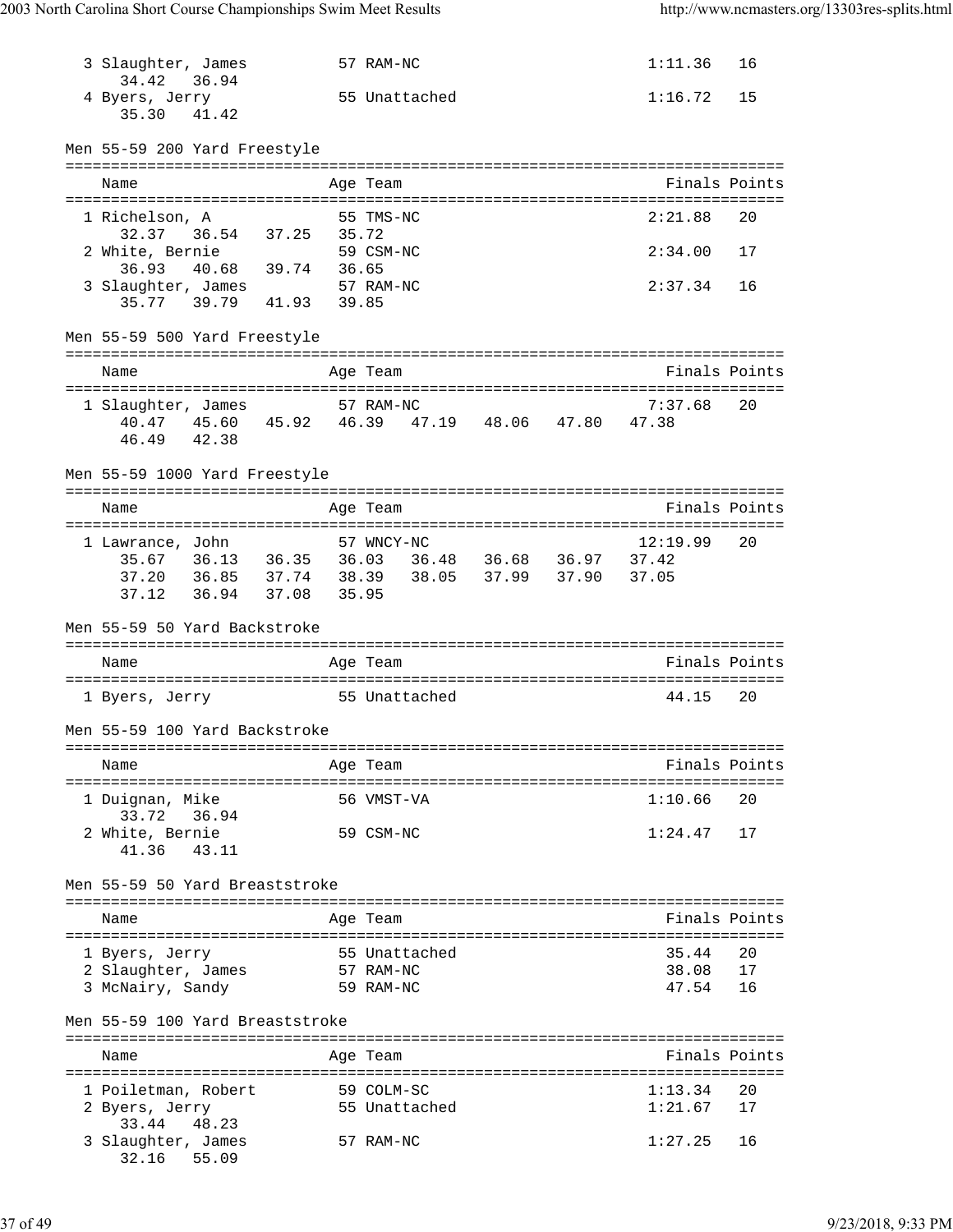| Men 55-59 200 Yard Breaststroke                     |               |               |               |
|-----------------------------------------------------|---------------|---------------|---------------|
|                                                     |               |               | ============= |
| Name                                                | Age Team      |               | Finals Points |
| 1 Slaughter, James                                  | 57 RAM-NC     | 3:18.35       | 20            |
| Men 55-59 50 Yard Butterfly                         |               |               |               |
| Name                                                | Age Team      |               | Finals Points |
|                                                     |               |               |               |
| 1 Poiletman, Robert                                 | 59 COLM-SC    | 27.77         | 20            |
| 2 White, Bernie                                     | 59 CSM-NC     | 29.99         | 17            |
| 3 Byers, Jerry                                      | 55 Unattached | 36.95         | 16            |
| 4 McNairy, Sandy                                    | 59 RAM-NC     | 44.71         | 15            |
| Men 55-59 100 Yard Butterfly                        |               |               |               |
| Name                                                | Age Team      |               | Finals Points |
| :===========================<br>1 Poiletman, Robert | 59 COLM-SC    | 59.06         | 20            |
| 2 White, Bernie                                     | 59 CSM-NC     | 1:12.01       | 17            |
| 28.60<br>43.41                                      |               |               |               |
| Men 55-59 200 Yard Butterfly                        |               |               |               |
|                                                     |               |               |               |
| Name                                                | Age Team      | Finals Points |               |
|                                                     |               |               |               |
| 1 Poiletman, Robert<br>34.51 35.45 34.53<br>30.07   | 59 COLM-SC    | 2:14.56       | 20            |
|                                                     |               |               |               |
| Men 55-59 100 Yard IM                               |               |               |               |
| Name                                                | Age Team      |               | Finals Points |
|                                                     |               |               |               |
| 1 White, Bernie<br>35.46<br>41.55                   | 59 CSM-NC     | 1:17.01       | 20            |
| 2 Byers, Jerry                                      | 55 Unattached | 1:22.61       | 17            |
| 39.63<br>42.98                                      |               |               |               |
| 3 McNairy, Sandy<br>42.45<br>49.79                  | 59 RAM-NC     | 1:32.24       | 16            |
|                                                     |               |               |               |
| Men 60-64 50 Yard Freestyle                         |               |               |               |
|                                                     |               |               |               |
| Name                                                | Age Team      |               | Finals Points |
| 1 Williamson, Bob                                   | 61 WNCY-NC    | 30.21         | 20            |
| 2 Murphy, Dan                                       | 61 NCAM-NC    | 32.75         | 17            |
|                                                     |               |               |               |
| Men 60-64 100 Yard Freestyle                        |               |               |               |
|                                                     |               |               |               |
| Name                                                | Age Team      |               | Finals Points |
| 1 Williamson, Bob                                   | 61 WNCY-NC    | 1:09.65       | 20            |
| 32.81<br>36.84                                      |               |               |               |
| 2 Pinkerton, Rolffs                                 | 64 NCAM-NC    | 1:10.38       | 17            |
| 33.95<br>36.43                                      |               |               |               |
| 3 Murphy, Dan                                       | 61 NCAM-NC    | 1:13.03       | 16            |
| 35.36<br>37.67                                      |               |               |               |
| Men 60-64 200 Yard Freestyle                        |               |               |               |
|                                                     |               |               |               |
| Name                                                | Age Team      |               | Finals Points |
|                                                     |               |               |               |
| 1 Murphy, Dan                                       | 61 NCAM-NC    | 2:34.51       | 20            |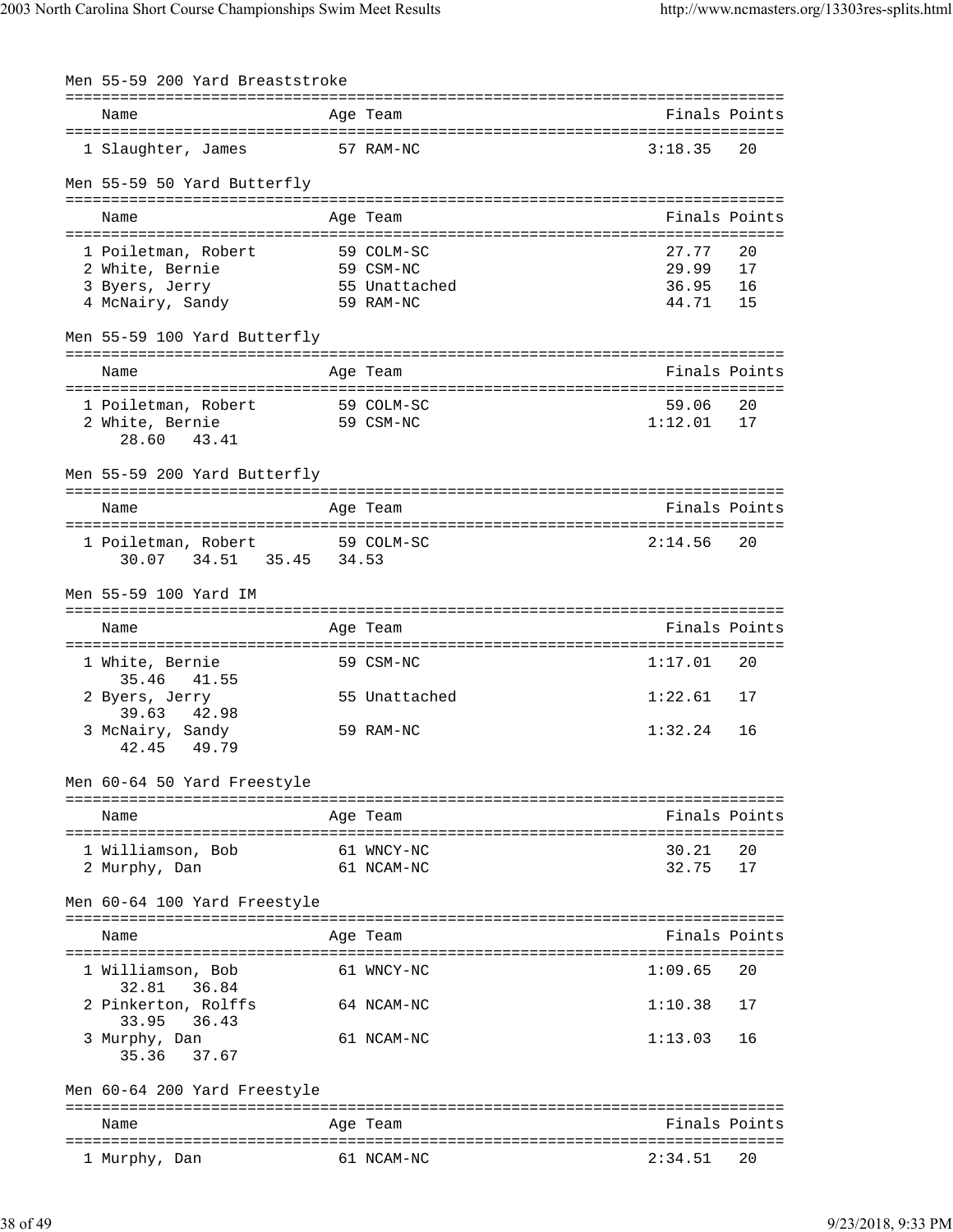| 36.26<br>2 Pinkerton, Rolffs<br>37.44<br>42.54                                              | 39.70 39.96 38.59<br>45.18                | 45.26 | 64 NCAM-NC               |                         | 2:50.42          | 17            |
|---------------------------------------------------------------------------------------------|-------------------------------------------|-------|--------------------------|-------------------------|------------------|---------------|
| 3 Macartney, Norman 64 SCMM-NC<br>40.57<br>47.82                                            | 47.12                                     | 43.54 |                          |                         | 2:59.05          | 16            |
| Men 60-64 500 Yard Freestyle                                                                |                                           |       |                          |                         |                  |               |
| Name                                                                                        |                                           |       | Age Team                 |                         |                  | Finals Points |
| 1 Brundage, Warner<br>32.40<br>36.75<br>38.13                                               | 60 VMST-VA                                |       |                          |                         | 6:07.82          | 20            |
| 2 Murphy, Dan<br>38.30<br>41.76<br>40.25                                                    | 42.47 43.14 42.79 42.51 42.08 42.29 42.02 |       | 61 NCAM-NC               |                         | 6:57.61          | 17            |
| 3 Macartney, Norman<br>43.53 49.41 52.18<br>49.70 47.62                                     |                                           |       | 64 SCMM-NC               | 52.54 52.11 50.80 50.92 | 8:19.20<br>50.39 | 16            |
| Men 60-64 1000 Yard Freestyle                                                               |                                           |       |                          |                         |                  |               |
| Name                                                                                        |                                           |       | Age Team                 |                         |                  | Finals Points |
| -- Brundage, Warner<br>33.15 35.91 36.59 37.00 37.13 37.47 37.74 37.80<br>37.67 37.20 31.19 | 60 VMST-VA                                |       |                          |                         | DQ               |               |
| Men 60-64 50 Yard Backstroke                                                                |                                           |       |                          |                         |                  |               |
| Name                                                                                        |                                           |       | Age Team                 |                         |                  | Finals Points |
| 1 Pinkerton, Rolffs 64 NCAM-NC                                                              |                                           |       |                          |                         | 37.09            | 20            |
| Men 60-64 100 Yard Backstroke                                                               |                                           |       |                          |                         |                  |               |
| Name                                                                                        |                                           |       | Age Team                 |                         |                  | Finals Points |
| 1 Pinkerton, Rolffs<br>38.33 41.39                                                          |                                           |       | 64 NCAM-NC               |                         | 1:19.72          | 20            |
| 2 Murphy, Dan<br>41.01<br>40.89                                                             |                                           |       | 61 NCAM-NC               |                         | $1:21.90$ 17     |               |
| 3 Williamson, Bob<br>46.65<br>49.59                                                         |                                           |       | 61 WNCY-NC               |                         | 1:36.24          | 16            |
| Men 60-64 200 Yard Backstroke                                                               |                                           |       |                          |                         |                  |               |
| Name                                                                                        |                                           |       | Age Team                 |                         |                  | Finals Points |
| 1 Murphy, Dan                                                                               |                                           |       | 61 NCAM-NC               |                         | 2:54.21          | 20            |
| 41.89<br>2 Pinkerton, Rolffs 64 NCAM-NC<br>43.92 1:39.48 48.75                              | 44.44 44.39 43.49                         | 20.71 |                          |                         | 3:32.86          | 17            |
| Men 60-64 50 Yard Breaststroke                                                              |                                           |       |                          |                         |                  |               |
| Name                                                                                        |                                           |       | Age Team                 |                         |                  | Finals Points |
| 1 Brundage, Warner                                                                          |                                           |       | 60 VMST-VA               |                         | 34.52            | 20            |
| 2 Williamson, Bob<br>3 Macartney, Norman                                                    |                                           |       | 61 WNCY-NC<br>64 SCMM-NC |                         | 40.92<br>43.34   | 17<br>16      |
| 4 Murphy, Dan                                                                               |                                           |       | 61 NCAM-NC               |                         | 43.43            | 15            |

Men 60-64 100 Yard Breaststroke

===============================================================================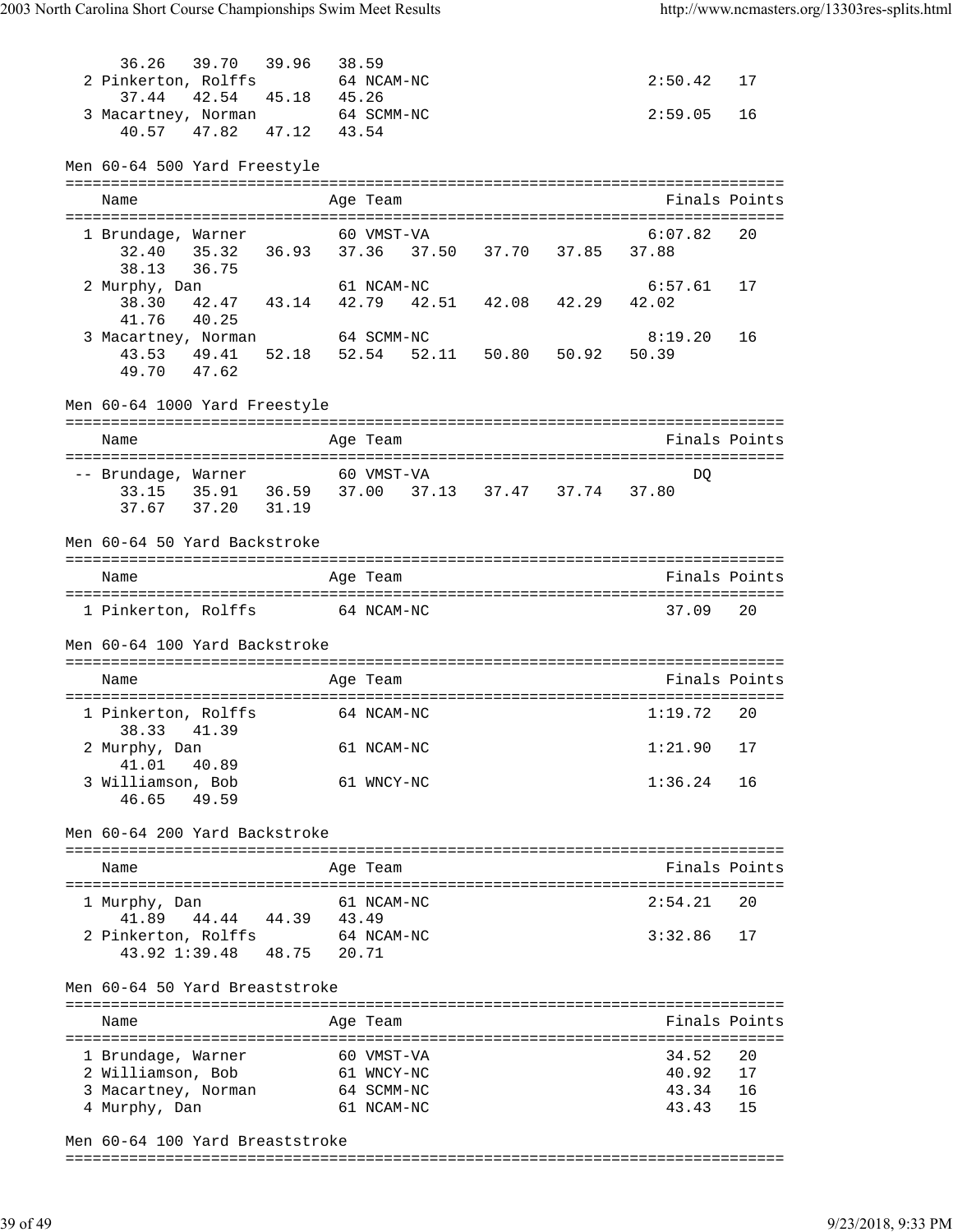| Name                                              |       | Age Team   | Finals Points |    |
|---------------------------------------------------|-------|------------|---------------|----|
| ======================================            |       |            |               |    |
| 1 Brundage, Warner<br>31.78<br>43.25              |       | 60 VMST-VA | 1:15.03       | 20 |
| 2 Williamson, Bob                                 |       | 61 WNCY-NC | 1:34.46       | 17 |
| 38.64<br>55.82                                    |       |            |               |    |
| 3 Macartney, Norman                               |       | 64 SCMM-NC | 1:35.20       | 16 |
| 39.57 55.63                                       |       |            |               |    |
|                                                   |       |            |               |    |
| Men 60-64 200 Yard Breaststroke                   |       |            |               |    |
| Name                                              |       | Age Team   | Finals Points |    |
|                                                   |       |            |               |    |
| 1 Brundage, Warner                                |       | 60 VMST-VA | 2:44.24       | 20 |
| 2 Macartney, Norman 64 SCMM-NC                    |       |            | 3:35.10       | 17 |
| Men 60-64 50 Yard Butterfly                       |       |            |               |    |
|                                                   |       |            | Finals Points |    |
| Name                                              |       | Age Team   |               |    |
| 1 Williamson, Bob 61 WNCY-NC                      |       |            | 36.34         | 20 |
|                                                   |       |            |               |    |
| Men 60-64 100 Yard Butterfly                      |       |            |               |    |
|                                                   |       |            |               |    |
| Name                                              |       | Age Team   | Finals Points |    |
| 1 Kitchell, Richard                               |       | 62 NCMS-NC | 1:05.99       | 20 |
| 32.01<br>33.98                                    |       |            |               |    |
| 2 Macartney, Norman                               |       | 64 SCMM-NC | 1:46.90       | 17 |
| 30.68 1:16.22                                     |       |            |               |    |
|                                                   |       |            |               |    |
| Men 60-64 200 Yard Butterfly                      |       |            |               |    |
|                                                   |       |            |               |    |
| Name                                              |       | Age Team   | Finals Points |    |
|                                                   |       |            |               |    |
| 1 Kitchell, Richard                               |       | 62 NCMS-NC | 2:34.27       | 20 |
| 34.66<br>38.95<br>40.11 40.55                     |       |            |               |    |
| 2 Macartney, Norman                               |       | 64 SCMM-NC | 4:23.89       | 17 |
| 56.33 1:08.95 1:12.03 1:06.58                     |       |            |               |    |
| Men 60-64 100 Yard IM                             |       |            |               |    |
|                                                   |       |            |               |    |
| Name                                              |       | Age Team   | Finals Points |    |
|                                                   |       |            |               |    |
| 1 Brundage, Warner<br>32.81<br>35.98              |       | 60 VMST-VA | 1:08.79       | 20 |
| 2 Murphy, Dan                                     |       | 61 NCAM-NC | 1:23.92       | 17 |
| 39.19<br>44.73                                    |       |            |               |    |
| 3 Macartney, Norman                               |       | 64 SCMM-NC | 1:40.44       | 16 |
| 55.36<br>45.08                                    |       |            |               |    |
| -- Williamson, Bob                                |       | 61 WNCY-NC | DQ            |    |
| 40.79<br>42.94                                    |       |            |               |    |
| Men 60-64 200 Yard IM                             |       |            |               |    |
|                                                   |       |            |               |    |
| Name                                              |       | Age Team   | Finals Points |    |
|                                                   |       |            |               |    |
| 1 Brundage, Warner                                |       | 60 VMST-VA | 2:29.84       | 20 |
| 31.09<br>40.80<br>42.71 35.24<br>2 Murphy, Dan    |       | 61 NCAM-NC | 2:59.76       | 17 |
| 46.43 51.39<br>43.14                              | 38.80 |            |               |    |
| 3 Williamson, Bob                                 |       | 61 WNCY-NC | 3:00.86       | 16 |
| 50.06 52.21<br>36.39                              | 42.20 |            |               |    |
| 4 Macartney, Norman<br>49.04 51.74<br>59.24 47.77 |       | 64 SCMM-NC | 3:27.79       | 15 |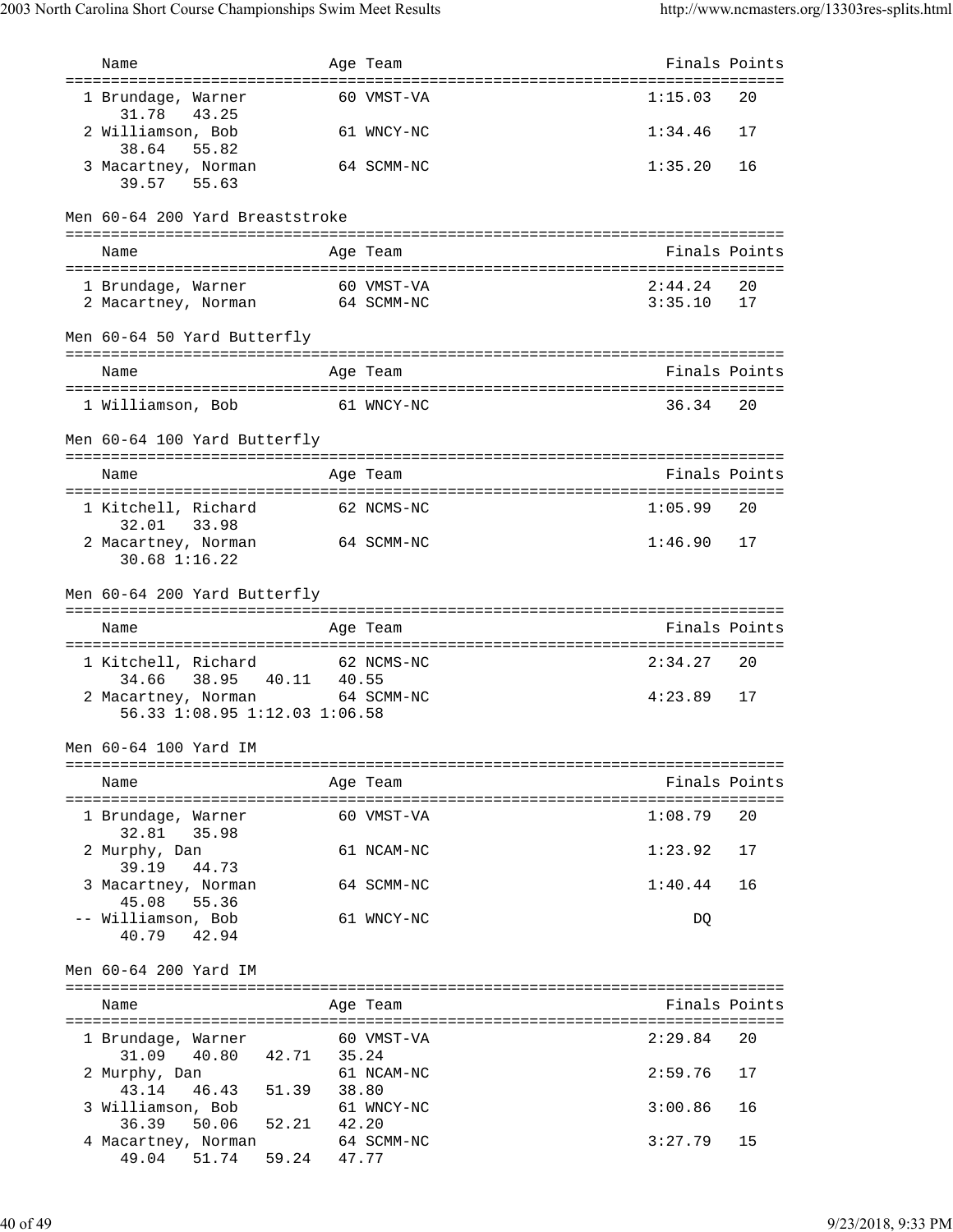| Men 60-64 400 Yard IM                                                    |                        |                   |       |                                   |               |
|--------------------------------------------------------------------------|------------------------|-------------------|-------|-----------------------------------|---------------|
| Name                                                                     | Age Team               |                   |       |                                   | Finals Points |
| 1 Murphy, Dan                                                            | 61 NCAM-NC             |                   |       | 6:19.61                           | 20            |
| 52.54 48.15 45.68<br>47.26                                               |                        | 53.78 51.85 41.05 |       | 39.30                             |               |
| 2 Macartney, Norman 64 SCMM-NC<br>50.50 1:00.82 57.50                    | 56.37                  | 58.93 59.42       | 50.13 | 7:20.90<br>47.23                  | 17            |
|                                                                          |                        |                   |       |                                   |               |
| Men 65-69 50 Yard Freestyle                                              |                        |                   |       |                                   |               |
| Name                                                                     | Age Team               |                   |       |                                   | Finals Points |
| 1 Clark, Jerry                                                           | 65 CSM-NC              |                   |       | 28.72                             | 20            |
| 2 Goldstein, Simon 65 SMAC-NC                                            |                        |                   |       | 37.58                             | 17            |
| Men 65-69 100 Yard Freestyle                                             |                        |                   |       |                                   |               |
| Name                                                                     |                        |                   |       | ================================= | Finals Points |
|                                                                          | Age Team               |                   |       |                                   |               |
| 1 Goldstein, Simon<br>46.46<br>38.93                                     | 65 SMAC-NC             |                   |       | 1:25.39                           | 20            |
|                                                                          |                        |                   |       |                                   |               |
| Men 65-69 200 Yard Freestyle                                             |                        |                   |       |                                   |               |
| Name                                                                     | Age Team               |                   |       |                                   | Finals Points |
|                                                                          |                        |                   |       |                                   |               |
| 1 Clark, Jerry<br>30.91    34.31    35.95    35.41                       | 65 CSM-NC              |                   |       | 2:16.58                           | 20            |
| Men 65-69 1000 Yard Freestyle                                            |                        |                   |       |                                   |               |
|                                                                          |                        |                   |       | ================================  |               |
|                                                                          |                        |                   |       |                                   |               |
| Name                                                                     | Age Team               |                   |       | =================                 | Finals Points |
| 1 Clark, Jerry                                                           | 65 CSM-NC              |                   |       | 13:38.29                          | 20            |
| 36.15 40.33 40.36 40.02 41.23 40.87 40.68 41.30                          |                        |                   |       |                                   |               |
| 40.90  42.25  41.53  41.62  41.62  41.20<br>40.78<br>41.38 1:23.67 41.35 |                        |                   |       | 41.05                             |               |
| Men 65-69 50 Yard Backstroke                                             |                        |                   |       |                                   |               |
|                                                                          |                        |                   |       |                                   |               |
| Name                                                                     | Age Team               |                   |       |                                   | Finals Points |
| 1 Goldstein, Simon                                                       | 65 SMAC-NC             |                   |       | 43.78                             | 20            |
| 2 Shouse, Darle                                                          | 69 AWSM-NC             |                   |       | 50.90                             | 17            |
| Men 65-69 100 Yard Backstroke                                            |                        |                   |       |                                   |               |
| Name                                                                     | Age Team               |                   |       | ------------------------------    | Finals Points |
|                                                                          |                        |                   |       |                                   |               |
| 1 Goldstein, Simon<br>52.23<br>49.15                                     | 65 SMAC-NC             |                   |       | 1:41.38                           | 20            |
| Men 65-69 50 Yard Breaststroke                                           |                        |                   |       |                                   |               |
|                                                                          |                        |                   |       |                                   |               |
| Name                                                                     | Age Team               |                   |       |                                   | Finals Points |
| 1 Shouse, Darle                                                          | 69 AWSM-NC             |                   |       | 47.05                             | 20            |
| Men 65-69 100 Yard Breaststroke                                          |                        |                   |       |                                   |               |
| Name                                                                     | ==========<br>Age Team |                   |       |                                   | Finals Points |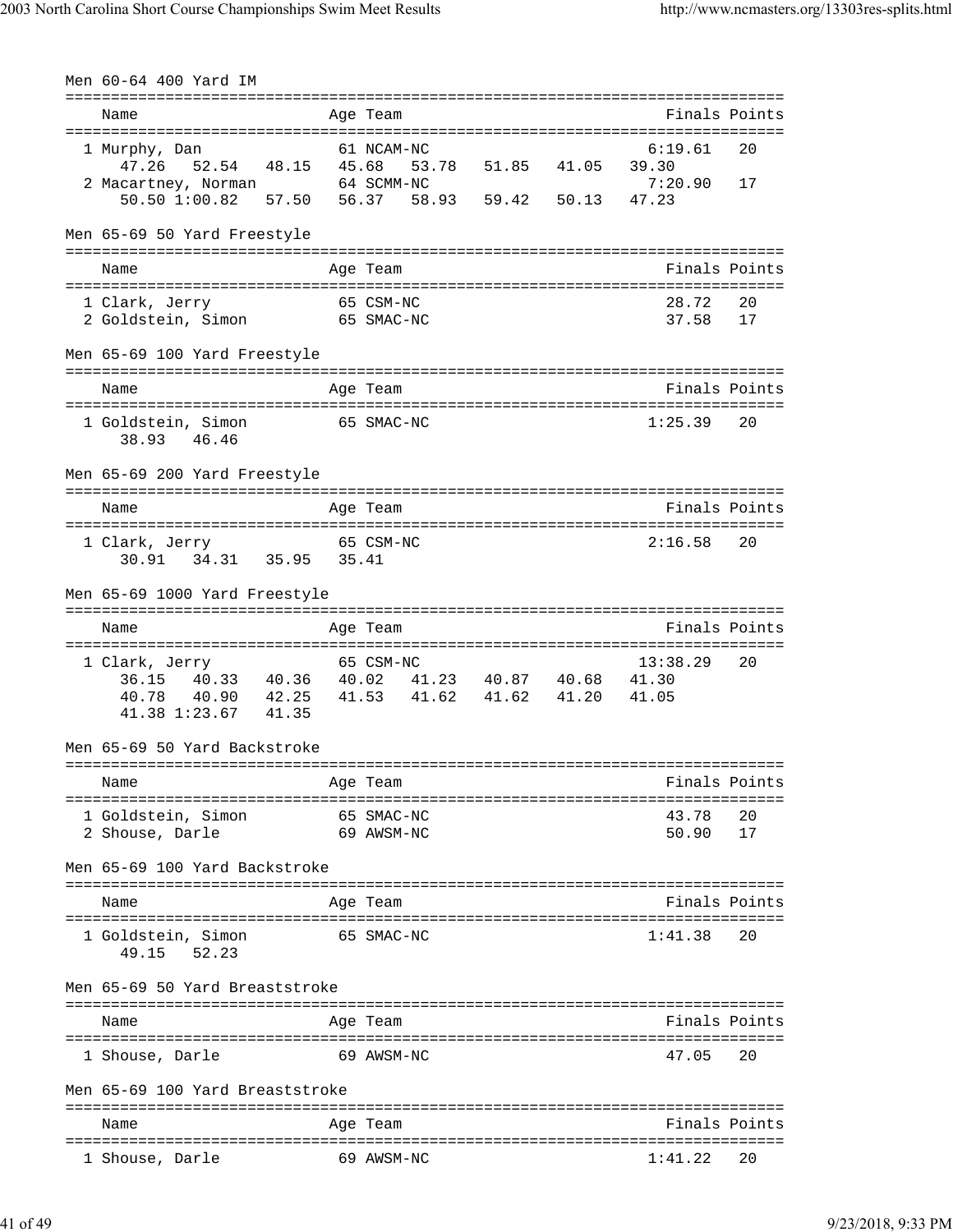| Men 65-69 200 Yard Breaststroke                                |       |                                                                           |                |               |
|----------------------------------------------------------------|-------|---------------------------------------------------------------------------|----------------|---------------|
| Name                                                           |       | Age Team                                                                  | Finals Points  |               |
| 1 Shouse, Darle                                                |       | 69 AWSM-NC                                                                | 3:39.90        | 20            |
| Men 65-69 50 Yard Butterfly                                    |       |                                                                           |                |               |
| Name                                                           |       | Age Team                                                                  | Finals Points  |               |
| 1 Goldstein, Simon                                             |       | 65 SMAC-NC                                                                | 40.81          | 20            |
| Men 65-69 100 Yard Butterfly                                   |       |                                                                           |                |               |
| Name                                                           |       | Age Team                                                                  | Finals Points  |               |
| 1 Goldstein, Simon<br>28.84 1:25.49                            |       | 65 SMAC-NC                                                                | 1:54.33        | 20            |
| Men 65-69 200 Yard Butterfly                                   |       |                                                                           |                |               |
| Name                                                           |       | Age Team                                                                  | Finals Points  |               |
| 1 Goldstein, Simon 65 SMAC-NC<br>57.98 1:09.51 1:13.74 1:11.62 |       |                                                                           | 4:32.85        | 20            |
| Men 65-69 100 Yard IM                                          |       | ===================================                                       |                |               |
| Name                                                           |       | Age Team                                                                  | Finals Points  |               |
| 1 Goldstein, Simon<br>42.82<br>53.70                           |       | 65 SMAC-NC                                                                | 1:36.52        | 20            |
| 2 Shouse, Darle<br>54.58<br>55.38                              |       | 69 AWSM-NC                                                                | 1:49.96        | 17            |
| Men 65-69 200 Yard IM                                          |       |                                                                           |                |               |
| Name                                                           |       | Age Team                                                                  | Finals Points  |               |
| 1 Goldstein, Simon<br>56.30 1:06.90 53.43<br>47.14             |       | 65 SMAC-NC                                                                | 3:43.77        | 20            |
| 2 Shouse, Darle<br>$1:00.46$ $1:02.28$ 55.05                   | 59.78 | 69 AWSM-NC                                                                | 3:57.57        | 17            |
| Men 65-69 400 Yard IM                                          |       |                                                                           |                |               |
| Name                                                           |       | Age Team                                                                  |                | Finals Points |
| 1 Goldstein, Simon                                             |       | 65 SMAC-NC<br>55.44 1:14.55  58.69  59.23  1:09.29  1:12.07  57.93  55.54 | 8:22.74        | 20            |
| Men 70-74 50 Yard Freestyle                                    |       |                                                                           |                |               |
| Name                                                           |       | Age Team                                                                  |                | Finals Points |
| 1 Mitchell, Clarke<br>2 Webber, Dick                           |       | 70 WNCY-NC<br>73 RAM-NC                                                   | 28.86<br>29.50 | 20<br>17      |
| Men 70-74 100 Yard Freestyle                                   |       |                                                                           |                |               |
| Name                                                           |       | Age Team                                                                  |                | Finals Points |
| 1 Mitchell, Clarke<br>31.99 35.41                              |       | 70 WNCY-NC                                                                | 1:07.40        | 20            |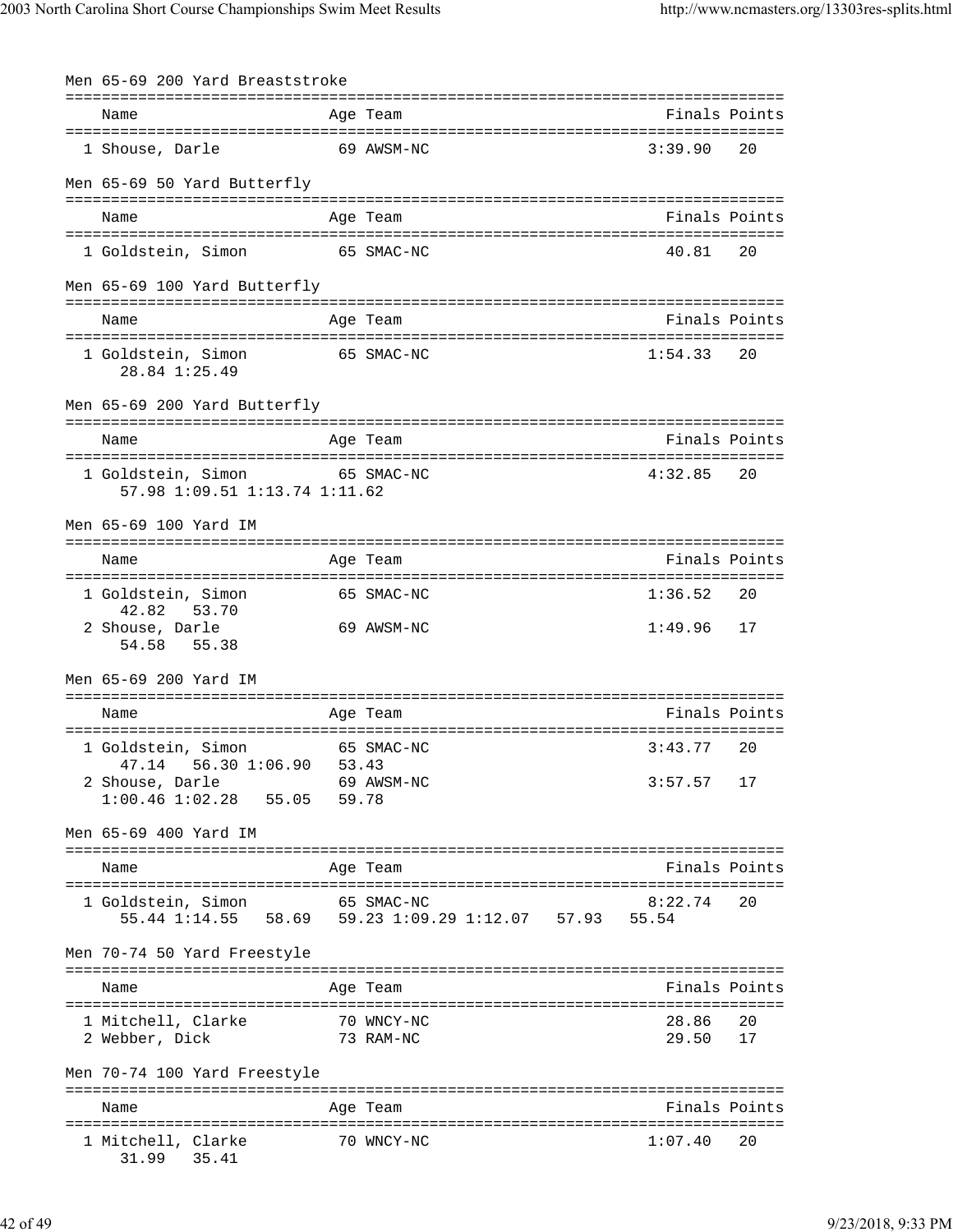| Men 70-74 200 Yard Freestyle                                |                                           |                |               |
|-------------------------------------------------------------|-------------------------------------------|----------------|---------------|
| Name                                                        | Age Team                                  |                | Finals Points |
|                                                             |                                           |                |               |
| 1 Webber, Dick                                              | 73 RAM-NC                                 | 3:27.45        | 20            |
| Men 70-74 50 Yard Backstroke                                |                                           |                |               |
| Name                                                        | Age Team                                  |                | Finals Points |
| 1 Mitchell, Clarke<br>2 Kortheuer, John 72 CSM-NC           | 70 WNCY-NC                                | 33.29<br>37.19 | 20<br>17      |
| Men 70-74 100 Yard Backstroke                               |                                           |                |               |
| Name                                                        | Age Team                                  |                | Finals Points |
| 1 Mitchell, Clarke<br>38.44 37.19                           | 70 WNCY-NC                                | 1:15.63        | 20            |
| Men 70-74 200 Yard Backstroke                               |                                           |                |               |
| Name                                                        | Age Team                                  |                | Finals Points |
| 1 Mitchell, Clarke 70 WNCY-NC<br>42.38 47.08 44.47<br>38.09 |                                           | 2:52.02        | 20            |
| Men 70-74 50 Yard Butterfly                                 |                                           |                |               |
| Name                                                        | Age Team                                  |                | Finals Points |
| 1 Mitchell, Clarke<br>2 Webber, Dick                        |                                           | 31.65<br>35.68 | 20<br>17      |
| Men 70-74 100 Yard IM                                       |                                           |                |               |
| Name                                                        | Age Team                                  |                | Finals Points |
| 1 Webber, Dick<br>41.90<br>46.19                            | 73 RAM-NC                                 | 1:28.09        | 20            |
| Men 80-84 50 Yard Freestyle                                 |                                           |                |               |
| Name                                                        | ===============<br>Age Team               |                | Finals Points |
| 1 Scherbarth, Jim                                           | 80 RAM-NC                                 | 44.28          | 20            |
| Men 80-84 50 Yard Backstroke                                |                                           |                |               |
| Name                                                        | Age Team                                  |                | Finals Points |
| 1 Scherbarth, Jim                                           | 80 RAM-NC                                 | 57.31          | 20            |
| Men 80-84 100 Yard Backstroke                               |                                           |                |               |
| Name                                                        | -----------------------------<br>Age Team |                | Finals Points |
| 1 Scherbarth, Jim<br>$1:03.64$ $1:16.25$                    | 80 RAM-NC                                 | 2:19.89        | 20            |
| Men 80-84 200 Yard Backstroke                               |                                           |                |               |
| Name                                                        | Age Team                                  |                | Finals Points |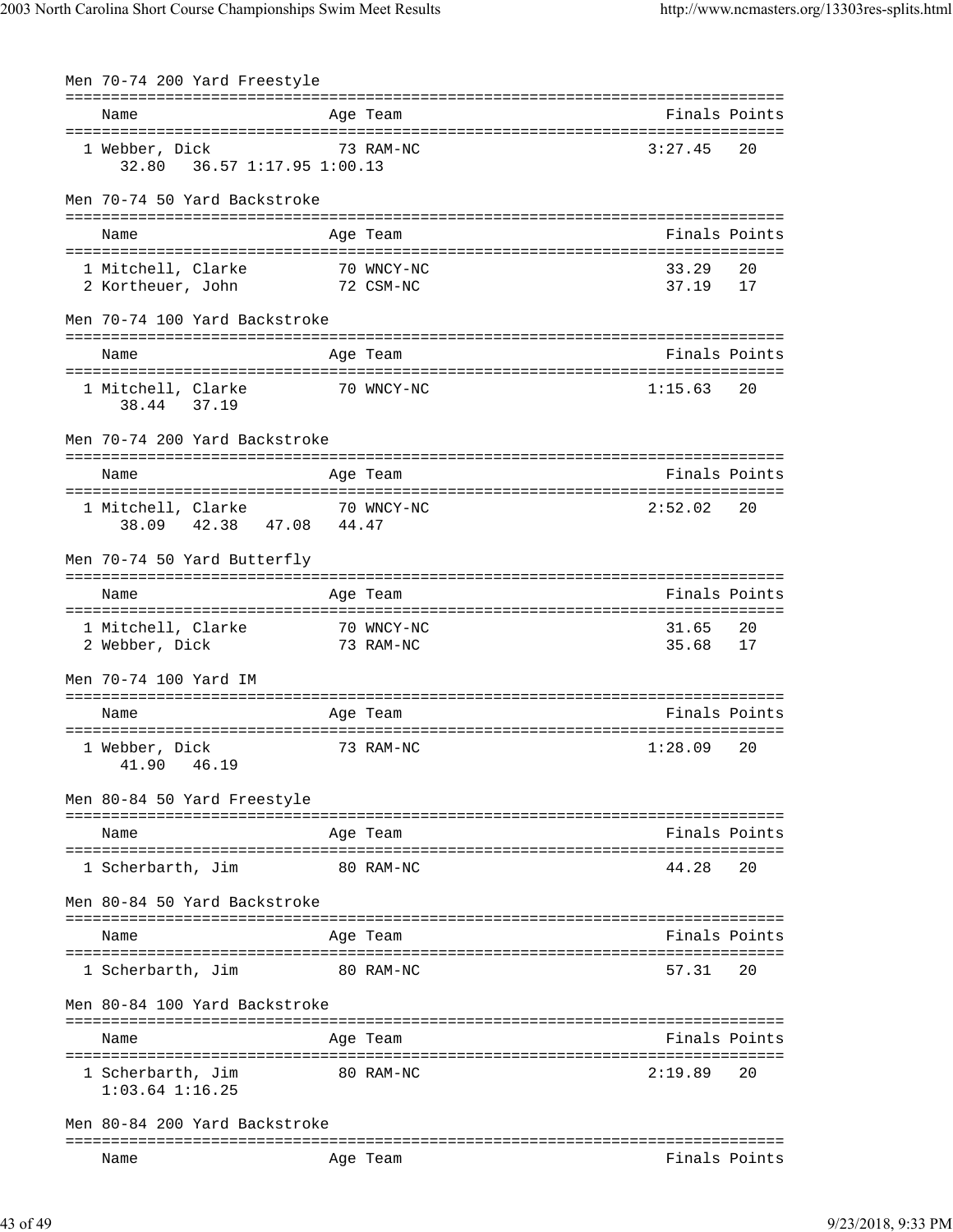| 1 Scherbarth, Jim<br>80 RAM-NC<br>$2:27.79$ $1:23.47$ $1:21.32$ 0.09 |                                    | 5:12.67 | 20            |
|----------------------------------------------------------------------|------------------------------------|---------|---------------|
| Men 80-84 50 Yard Breaststroke                                       |                                    |         |               |
| Name                                                                 | Age Team                           |         | Finals Points |
| 1 Scherbarth, Jim                                                    | 80 RAM-NC                          | 1:02.56 | 20            |
| Men 80-84 100 Yard IM                                                |                                    |         |               |
| Name                                                                 | Age Team                           |         | Finals Points |
| 1 Scherbarth, Jim<br>1:08.00 1:14.76                                 | 80 RAM-NC                          | 2:22.76 | 20            |
| Men 85-89 50 Yard Freestyle                                          |                                    |         |               |
| Name                                                                 | Age Team                           |         | Finals Points |
| 1 Morse, Roy                                                         | 86 AWSM-NC                         | 46.84   | 20            |
| Men 85-89 100 Yard Freestyle                                         | ================================== |         |               |
| Name<br>:=====================================                       | Age Team                           |         | Finals Points |
| 1 Morse, Roy<br>52.20 58.60                                          | 86 AWSM-NC                         | 1:50.80 | 20            |
| Men 85-89 200 Yard Freestyle                                         |                                    |         |               |
| Name                                                                 | Age Team                           |         | Finals Points |
| 1 Morse, Roy<br>52.71 1:02.09 1:04.47 1:04.07                        | 86 AWSM-NC                         | 4:03.34 | 20            |
| Men 85-89 50 Yard Backstroke<br>==================================   | =================================  |         |               |
| Name                                                                 | Age Team<br>============           |         | Finals Points |
| 1 Holdrege, Fred                                                     | 85 RAM-NC                          | 54.87   | 20            |
| Men 85-89 100 Yard Backstroke                                        |                                    |         |               |
| Name                                                                 | Age Team                           |         | Finals Points |
| 1 Holdrege, Fred<br>53.75 1:02.38                                    | 85 RAM-NC                          | 1:56.13 | 20            |
| Men 85-89 200 Yard Backstroke                                        |                                    |         |               |
| Name                                                                 | Age Team                           |         | Finals Points |
| 1 Holdrege, Fred<br>56.89 1:06.61 1:09.44 1:07.40                    | 85 RAM-NC                          | 4:20.34 | 20            |
| Men 85-89 50 Yard Breaststroke                                       |                                    |         |               |
| Name                                                                 | Age Team                           |         | Finals Points |
| 1 Morse, Roy                                                         | 86 AWSM-NC                         | 1:09.25 | 20            |
| Women 19+ 200 Yard Freestyle Relay                                   |                                    |         |               |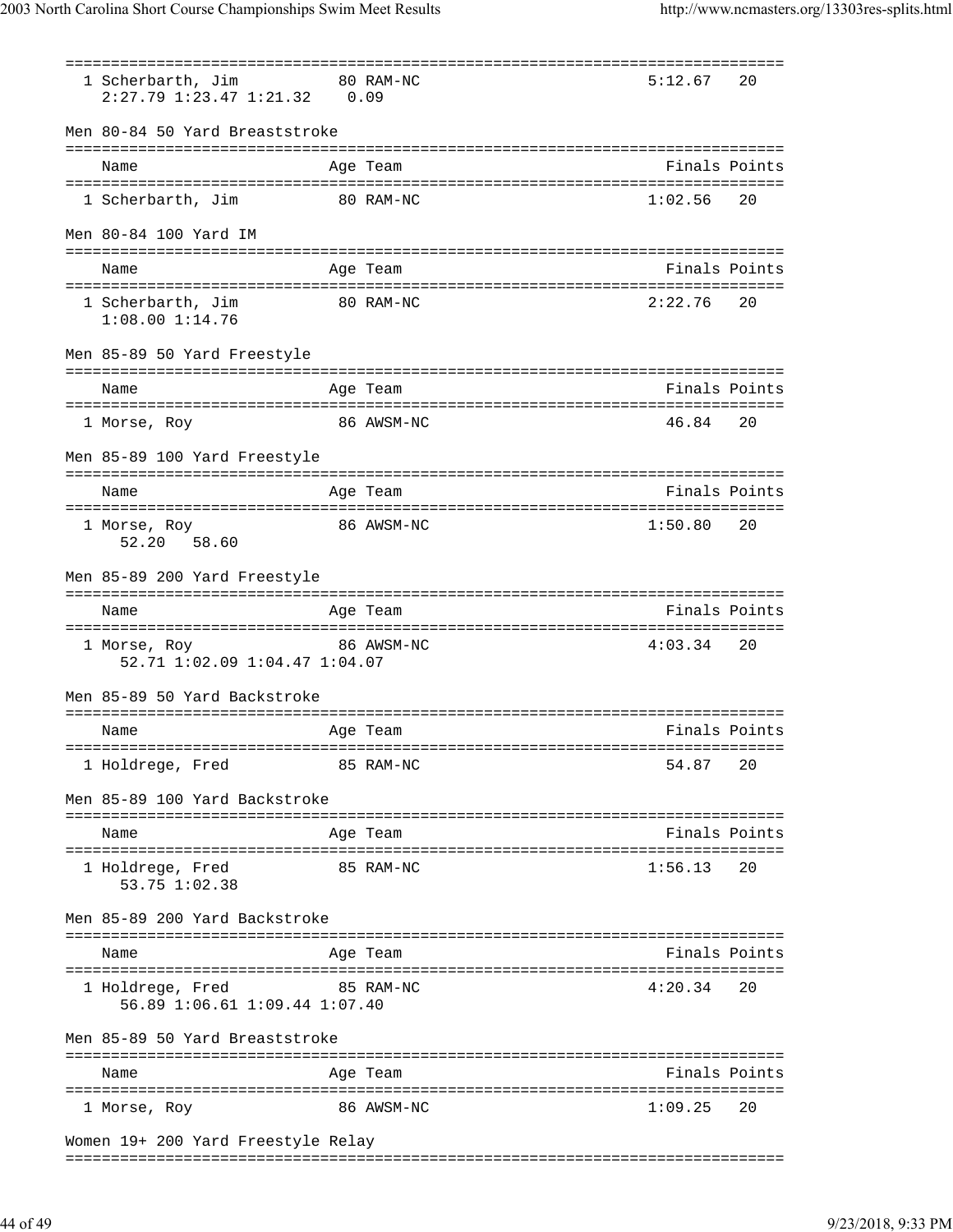Team Finals Points =============================================================================== 1 Raleigh Area Masters-NC 'B' 1:58.63 40 1) Johnson, Anne 29 2) Hill, Carla 26 3) Springer, Margie 42 4) Foote, Elizabeth 20 28.28 30.48 31.10 28.77 Women 19+ 800 Yard Freestyle Relay =============================================================================== Team Finals Points =============================================================================== 1 Raleigh Area Masters-NC 'B' 1) Gazda, Annamaria 22 2) Stringer, Jennifer 27 3) Keto, Alexis 24 4) Alexander, Kelly 22 26.88 56.39 1:26.31 1:56.07 26.97 57.22 1:28.16 1:58.97 28.85 1:01.37 1:35.86 2:10.53 28.86 1:00.17 1:32.62 2:05.15 2 No Carolina Aquatic Masters-NC 'A' 34 29.69 1:03.36 1:38.10 2:12.68 29.95 1:03.68 1:38.29 2:12.60 31.74 1:07.34 1:44.12 2:20.41 29.64 1:01.74 1:34.82 2:06.97 3 Raleigh Area Masters-NC 'D' 9:47.41 32 1) Foote, Elizabeth 20 2) Johnson, Anne 29 3) Hill, Carla 26 4) Amick, Beverly 48 34.26 1:14.08 1:57.00 2:37.16 34.52 1:13.12 1:52.82 2:32.20 31.27 1:05.86 1:41.78 2:17.96 32.60 1:07.74 1:44.00 2:20.09 Women 19+ 200 Yard Medley Relay =============================================================================== Team Finals Points =============================================================================== 1 Unattached 'A' 2:18.12 40 36.78 38.73 34.09 28.52 Women 25+ 200 Yard Freestyle Relay =============================================================================== Team Finals Points =============================================================================== 1 No Carolina Aquatic Masters-NC 'A' 1:53.12 40 1) Lindroos, Pamela 37 2) Sullivan, Liz 29 3) Hogan, Patricia 33 4) Williams, Heidi 34 27.25 28.27 30.20 27.40 2 Raleigh Area Masters-NC 'A' 2:06.51 34 1) Shobra, Elizabeth 26 2) Cooper, Daisy 26 3) Rashid, Julie 27 4) Wilhelm, Sarah 25 28.93 36.52 30.90 30.16 Women 25+ 800 Yard Freestyle Relay =============================================================================== Team Finals Points Communications of the Communication of the Points Points Points Points Points Points Points =============================================================================== 1 Durham Area Masters-NC 'A' 10:16.57 40 33.34 1:11.39 1:52.74 2:35.95 35.79 1:15.13 1:56.27 2:35.43 38.87 1:21.17 2:04.85 2:47.84 31.09 1:05.42 1:41.54 2:17.35 Women 25+ 200 Yard Medley Relay =============================================================================== Team Finals Points =============================================================================== 1 Raleigh Area Masters-NC 'B' 2:03.58 40 1) Inscore, Staci 31 2) Johnson, Anne 29 3) DeMilia, Mary 31 4) Stringer, Jennifer 27 33.67 34.78 28.96 26.17 2 Raleigh Area Masters-NC 'A' 2:09.15 34 1) Stott, Kim 44 2) Pender, Danielle 36 3) Hill, Carla 26 4) Springer, Margie 42 32.11 38.26 31.53 27.25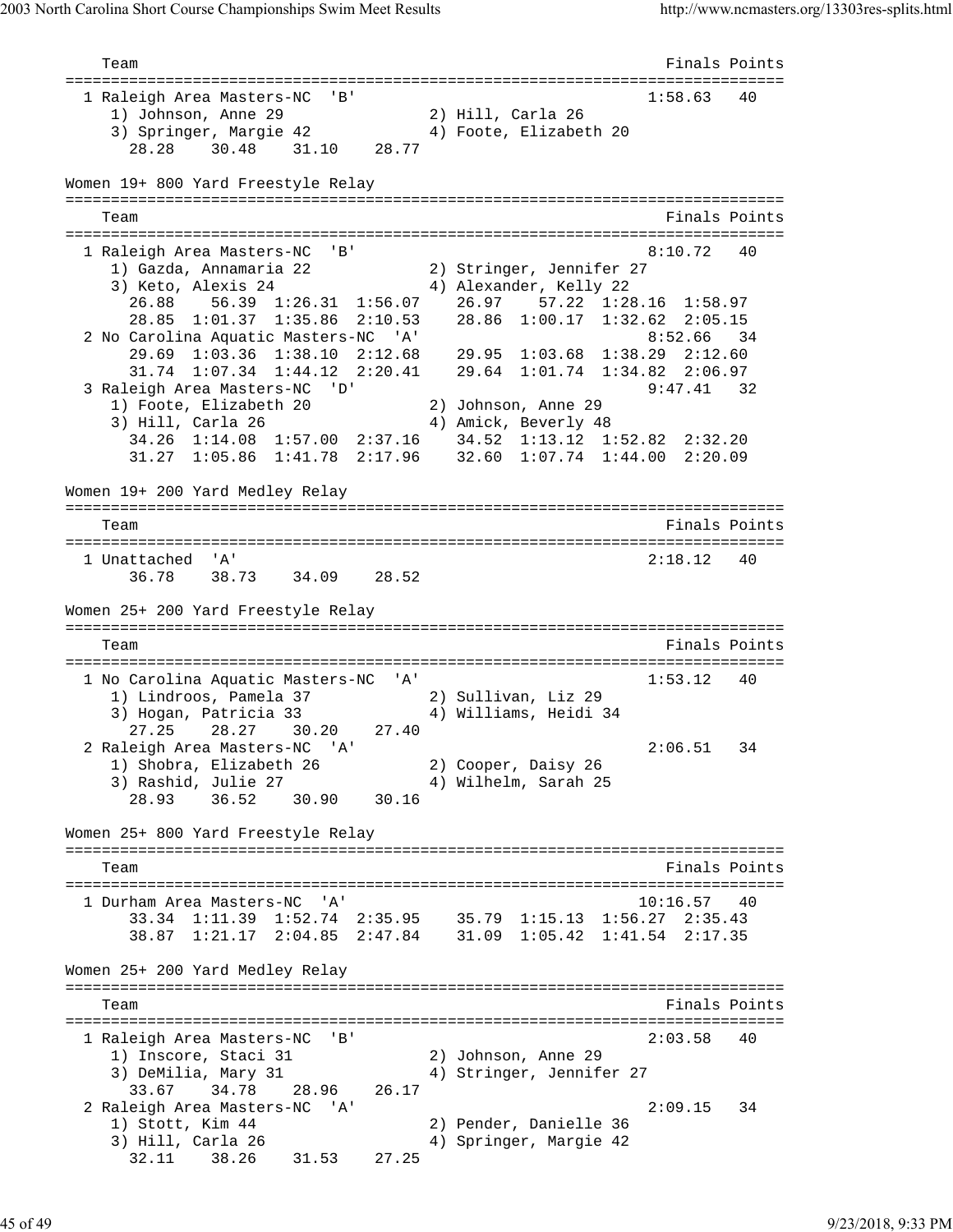Men 19+ 200 Yard Freestyle Relay =============================================================================== Team Finals Points =============================================================================== 1 Raleigh Area Masters-NC 'A' 1:36.15 40 1) Gellin, Jon 22 2) Stringer, Sean 27 3) Su, Billy 29 4) Bowker, Chris 20 3) Su, Billy 29<br>23.57 23.95 25.99 22.64 Men 19+ 800 Yard Freestyle Relay =============================================================================== Team Finals Points Points Points Points Points Points Points Points Points Points Points Points Points Points Points Points Points Points Points Points Points Points Points Points Points Points Points Points Points Points =============================================================================== 1 Raleigh Area Masters-NC 'A' 1) Farrell, Andy 32 2) Gellin, Jon 22 3) Su, Billy 29 (3) 4) Stringer, Sean 27 25.40 53.10 1:21.09 1:48.99 25.03 53.60 1:22.63 1:51.39 26.14 55.88 1:26.81 1:57.00 29.03 1:01.42 1:34.69 2:08.27 Men 19+ 200 Yard Medley Relay =============================================================================== Team Finals Points =============================================================================== 1 Raleigh Area Masters-NC 'A' 1) Lehman, Fritz 44 2) Stringer, Sean 27 3) Bowker, Chris 20 4) Gellin, Jon 22 25.63 32.19 25.80 20.67 Men 25+ 200 Yard Freestyle Relay =============================================================================== Team Finals Points =============================================================================== 1 Raleigh Area Masters-NC 'C' 1:43.04 40<br>1) Carrow, Hill 48 2) Mangrum, John 40 1) Carrow, Hill 48 2) Mangrum, John 40 3) Wilk, Thomas 30 4) 26.08 26.10 25.49 25.37 2 Raleigh Area Masters-NC 'B' 1:45.58 34 1) Lehman, Fritz 44 2) Farrell, Andy 32 3) Mallette, Bruce 50 (4) Godfrey, Alan 46 27.31 25.16 26.78 26.33 Men 25+ 800 Yard Freestyle Relay =============================================================================== Team Finals Points =============================================================================== 1 Raleigh Area Masters-NC 'E' 8:38.11 40 1) Lehman, Fritz 44 (2) 29.72 1:02.45 1:35.41 2:07.54 30.16 1:04.96 1:42.13 2:21.29 29.32 1:01.48 1:35.90 2:09.60 28.31 59.25 1:29.90 1:59.68 Men 25+ 200 Yard Medley Relay =============================================================================== Team Finals Points =============================================================================== 1 Raleigh Area Masters-NC 'B' 1:54.78 40 1) Mangrum, John 40 2) Mallette, Bruce 50 3) Su, Billy 29 4) Farrell, Andy 32  $31.77$   $31.98$   $27.93$   $23.10$ Men 35+ 200 Yard Freestyle Relay =============================================================================== Team Finals Points =============================================================================== 1 Western NC YMCA-NC 'A' 1:45.09 40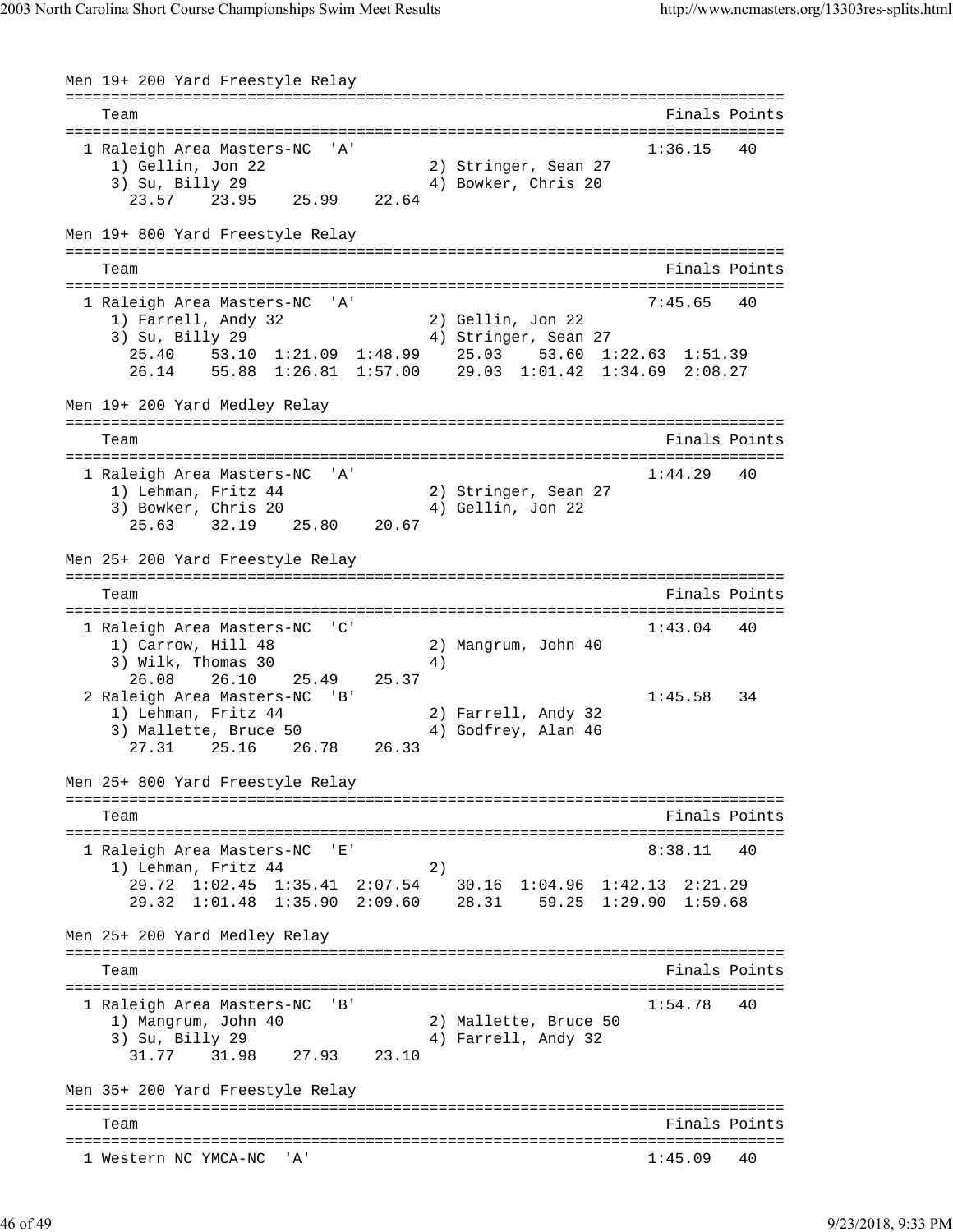1) Lechner, Chris 42 2) Easterling, David 47 3) Cottam, James 46 4) Weller, Jeff 43 26.61 27.05 26.17 25.26 Men 35+ 800 Yard Freestyle Relay =============================================================================== Team Finals Points =============================================================================== 1 Western NC YMCA-NC 'A' 8:13.63 40 1) Cottam, James 46 2) Easterling, David 47 3) Weller, Jeff 43 4) Lechner, Chris 42 29.92 1:01.81 1:34.12 2:06.10 28.48 1:00.37 1:33.05 2:05.62 15.95 31.51 1:06.62 1:43.73 36.35 1:08.00 1:43.34 2:18.18 Men 35+ 200 Yard Medley Relay =============================================================================== Team Finals Points =============================================================================== 1 Western NC YMCA-NC 'A' 2:00.05 40 1) Mitchell, Clarke 70 2) Easterling, David 47 3) Lechner, Chris 42 (4) Weller, Jeff 43 33.68 33.87 26.96 25.54 Men 45+ 200 Yard Freestyle Relay =============================================================================== Team Finals Points =============================================================================== 1 No Carolina Aquatic Masters-NC 'A' 1:37.78 40 24.32 23.42 24.05 25.99 Men 45+ 800 Yard Freestyle Relay =============================================================================== Team Finals Points =============================================================================== 1 No Carolina Masters Swimming-NC 'A' 8:18.71 40 27.45 57.64 1:28.24 1:58.36 28.29 59.57 1:31.28 2:02.51 31.43 1:06.54 1:41.36 2:15.05 28.38 59.31 1:31.17 2:02.79 Men 45+ 200 Yard Medley Relay =============================================================================== Team **Finals Points** =============================================================================== 1 No Carolina Aquatic Masters-NC 'A' 1:52.43 40 28.27 30.62 29.00 24.54 Mixed 19+ 200 Yard Freestyle Relay =============================================================================== Team Finals Points and the Community of the Community of the Points Points Points and the Points of the Community of the Community of the Community of the Community of the Community of the Community of the Community of the =============================================================================== 1 Raleigh Area Masters-NC 'D' 1:35.56 40 1) Farrell, Andy 32 2) Gazda, Annamaria 22 3) Stringer, Jennifer 27 (4) Gellin, Jon 22 22.93 24.70 30.32 17.61 2 Raleigh Area Masters-NC 'C' 1:39.38 34 1) Lehman, Fritz 44 2) Alexander, Kelly 22 3) Keto, Alexis 24 (4) Stringer, Sean 27 23.20 26.91 26.43 22.84 3 Raleigh Area Masters-NC 'A' 2:02.85 32 1) Rashid, Julie 27 (2) Allen, Scott 31 3) Shobra, Elizabeth 26 (4) Carrow, Hill 48 34.64 29.65 31.90 26.66 Mixed 19+ 200 Yard Medley Relay =============================================================================== Team Finals Points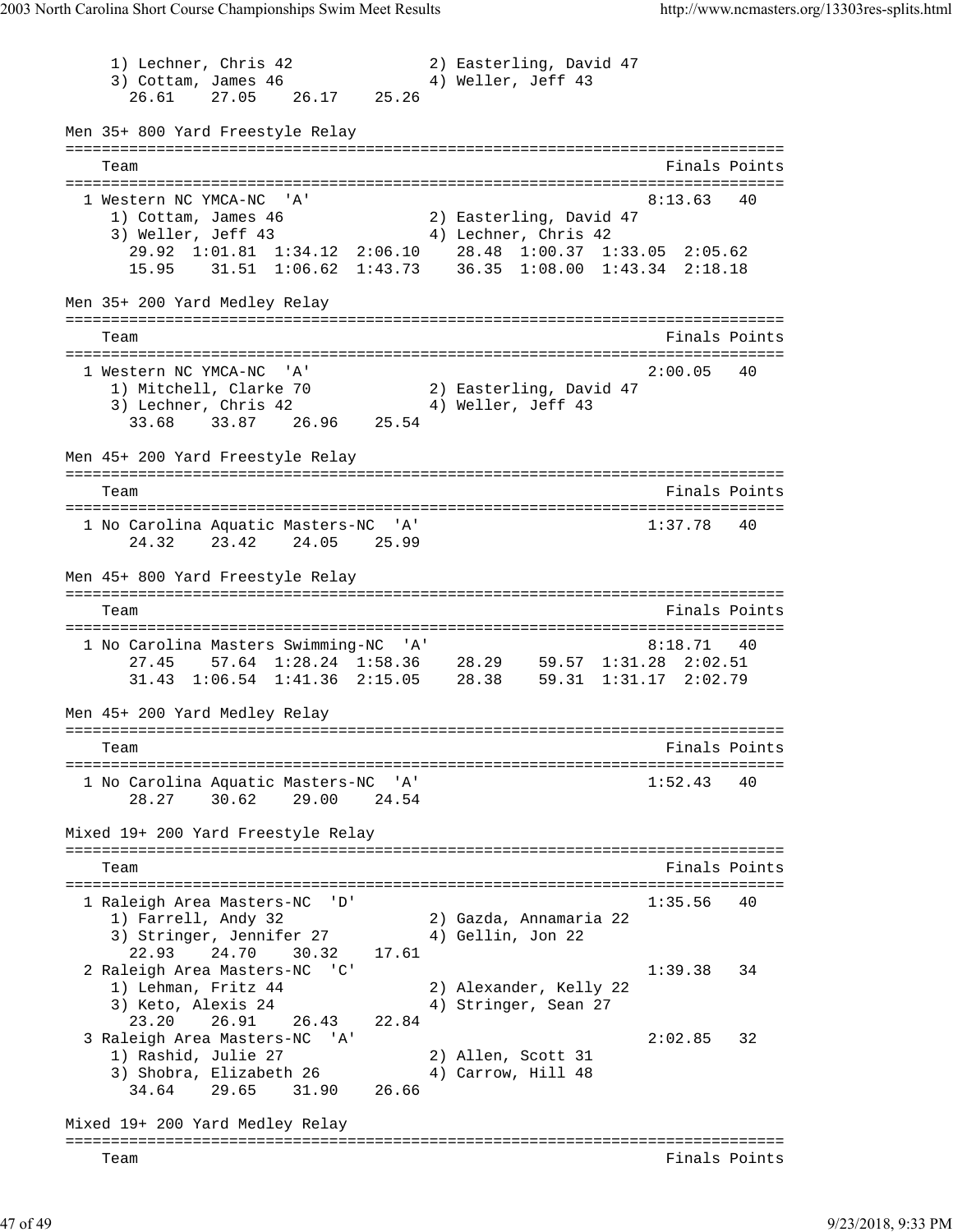=============================================================================== 1 Raleigh Area Masters-NC 'B' 1:54.20 40 1) Farrell, Andy 32 2) Foote, Elizabeth 20 3) Gazda, Annamaria 22 4) Gellin, Jon 22 28.32 31.13 30.61 24.14 2 Raleigh Area Masters-NC 'A' 1:55.44 34 1) Lehman, Fritz 44 2) Johnson, Anne 29 3) Robison, Doracy 22 (4) Godfrey, Alan 46 25.55 35.76 31.03 23.10 3 Durham Area Masters-NC 'A' 2:21.83 32 1) Reilly, Sarah 27 2) Carbajal, David 34 3) Murphy, Jimmy 27 4) Paikoff, Sari 33 37.45 38.51 29.19 36.68 Mixed 25+ 200 Yard Freestyle Relay =============================================================================== Team Finals Points =============================================================================== 1 Charlotte Swim Masters-NC 'A' 1:43.51 40 1) Ferris, Michael 25 2) Glossop, Amanda 27 3) Dore, Mary 39  $\hspace{1cm}$  4) Petcu, Razvan 29 21.85 29.03 24.55 28.08 2 Raleigh Area Masters-NC 'B' 1:53.66 34 1) Su, Billy 29 2) Springer, Margie 42 3) Wilhelm, Sarah 25 4) Mangrum, John 40 31.13 26.26 29.50 26.77 3 Durham Area Masters-NC 'A' 2:00.74 32 1) Paikoff, Sari 33 2) Reilly, Sarah 27 3) Sousa, Greg 33 4) Murphy, Jimmy 27 36.35 30.41 26.77 27.21 Mixed 25+ 200 Yard Medley Relay =============================================================================== Team Finals Points Points Points Points Points Points Points Points Points Points Points Points Points Points Points Points Points Points Points Points Points Points Points Points Points Points Points Points Points Points =============================================================================== 1 Raleigh Area Masters-NC 'E' 32.51 49.14 23.47 32.24 -- Raleigh Area Masters-NC 'D' DQ 1) Stott, Kim 44 2) Pender, Danielle 36 3) Mangrum, John 40 4) Wilk, Thomas 30 36.89 36.41 29.51 27.06 Mixed 35+ 200 Yard Freestyle Relay =============================================================================== Team Finals Points =============================================================================== 1 Western NC YMCA-NC 'A' 1:50.54 40 1) Weller, Jeff 43 2) Kramer, Adrienne 37 3) Easterling, David 47 (4) Battle, Ruth 40 25.72 32.26 27.05 25.51 Mixed 35+ 200 Yard Medley Relay =============================================================================== Team Finals Points =============================================================================== 1 Western NC YMCA-NC 'A' 2:08.11 40 1) Rogers, Jennie 50 2) Easterling, David 47 3) Battle, Ruth 40 4) Weller, Jeff 43 40.00 34.01 28.60 25.50

Return to Masters Swimming in North Carolina home page. May4, 2003